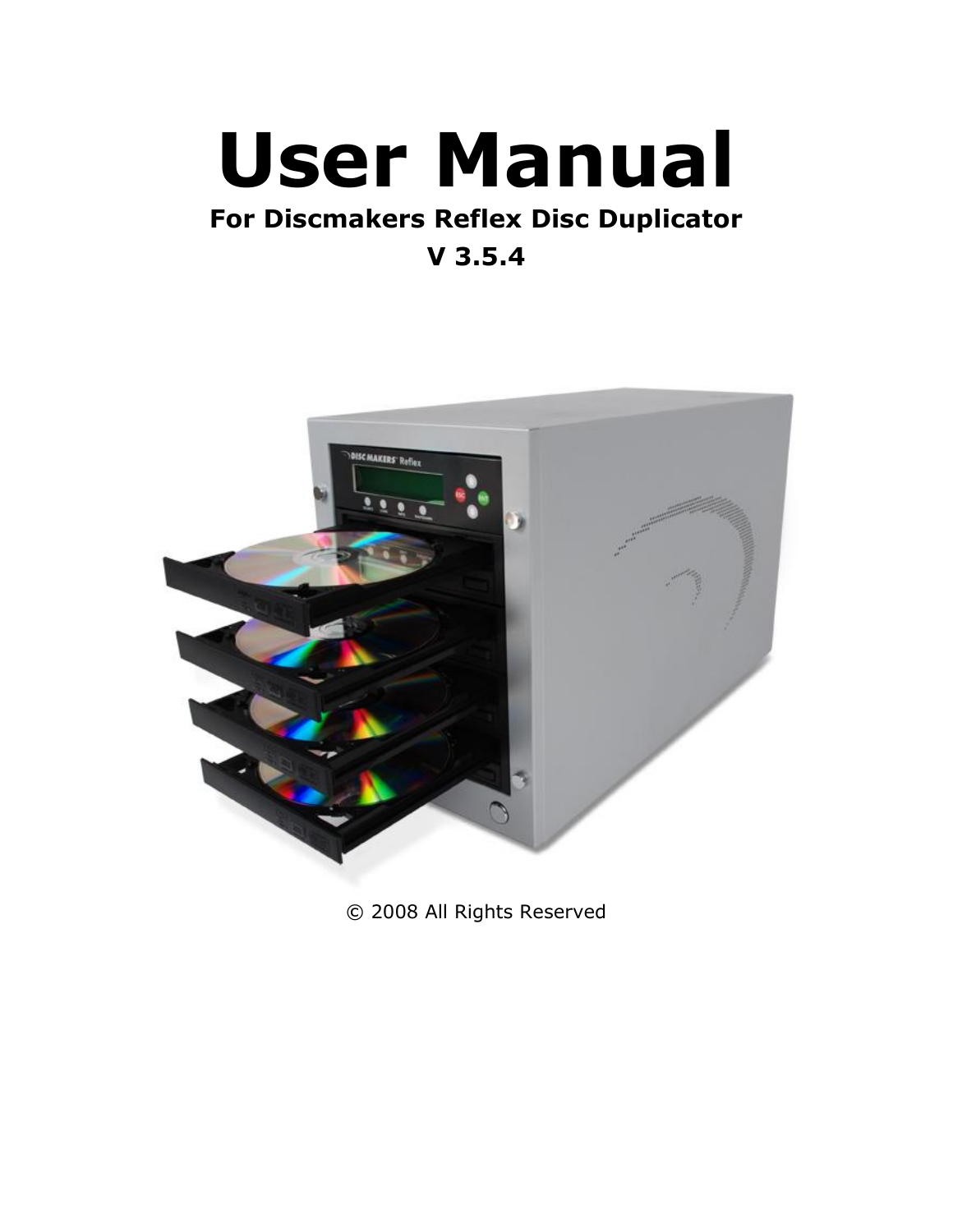# **WARNING!**

THIS CD/DVD/BLU-RAY/LIGHTSCRIBE DUPLICATOR IS MEANT FOR BACK UP AND DISTRIBUTION OF ORIGINAL DATA AUTHORED OR OWNED BY THE USER. ANY DUPLICATED DISCS MADE FROM A THIS CD/DVD/BLU-RAY/LIGHTSCRIBE DUPLICATOR IS THE COPYRIGHT OWNERSHIP OF THE AUTHOR OR COMPANY WHICH OWNS THE SOURCE DISC. ANY UNAUTHORIZED COPYING, EDITING, OR ANY PART THEREOF OF A COPYRIGHT DISC IS STRICTLY PROHIBITED. WE DISCOURAGE THE USE OF ANY SUCH ACTION THAT GIVES RISE TO CRIMINAL INTENT AND PROSECUTION.

THE SELLER OF THIS PRODUCT IS NOT RESPONSIBLE FOR ANY POTENTIAL ILLEGAL ACTIONS OF THE USER DUE TO ACTIVITIES BEYOND THE SCOPE OF THE PRODUCTS INTENDED USE.

# **Copyrights and Trademarks**

ALL RIGHTS RESERVED. NO PART OF THIS PUBLICATION MAY BE REPRODUCED IN ANY MEDIUM PRINTED OR ELECTRONIC WITHOUT THE PRIOR WRITTEN PERMISSION FROM THE MANUFACTURER. COPYRIGHT©2000-2008. ALL RIGHTS RESERVED.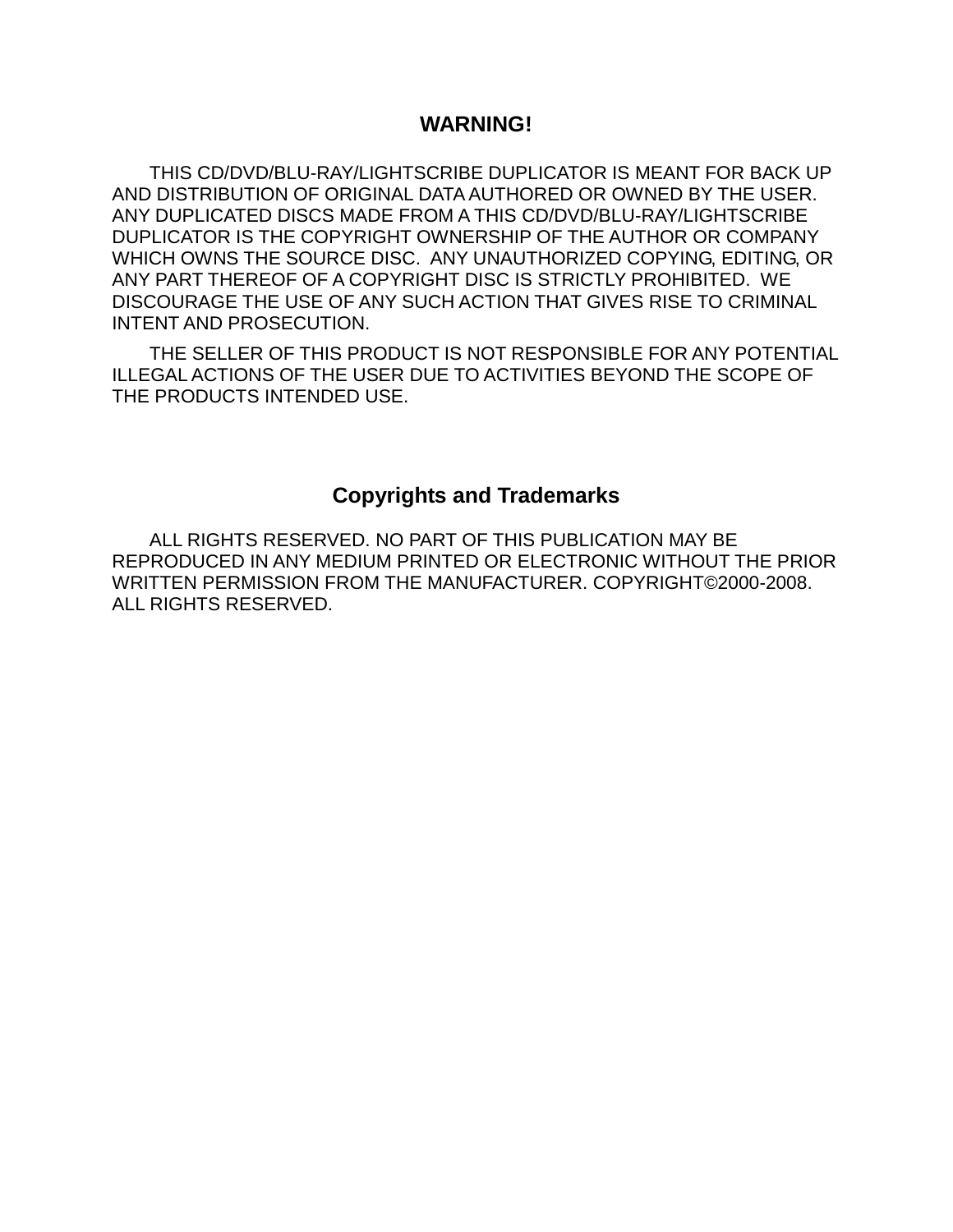# **Table of Contents**

# **Title Page**

|                                                                             | 1              |  |  |
|-----------------------------------------------------------------------------|----------------|--|--|
| 1                                                                           |                |  |  |
| ➤<br>3                                                                      |                |  |  |
| $\blacktriangleright$                                                       | 3              |  |  |
|                                                                             | $\overline{4}$ |  |  |
|                                                                             | 4              |  |  |
| ➤                                                                           | 5              |  |  |
| ➤                                                                           | 6              |  |  |
|                                                                             | 7              |  |  |
|                                                                             | 7              |  |  |
| $\circ$                                                                     | 7              |  |  |
| Section 2: Making Copies from Reader (when the Reader is                    | 8              |  |  |
|                                                                             |                |  |  |
| ➤                                                                           | 12             |  |  |
| Section 1: Loading Master Disc content into the Hard Drive as a<br>$\circ$  | 12             |  |  |
| Section 2: Selecting the Copy Source to the Hard Drive<br>$\circ$           | 15             |  |  |
| Section 3: Making Copies from an existing partition/image of the<br>$\circ$ | 15             |  |  |
| ➤                                                                           | 19             |  |  |
| <b>Mix Audio Tracks</b><br>➤                                                | 21             |  |  |
| ➤                                                                           | 27             |  |  |
|                                                                             | 29             |  |  |
| Appendix A: External Device (USB 2.0/Firewire 1394) Setup Guide (Optional)  | 35             |  |  |
|                                                                             | 36             |  |  |
|                                                                             | 36             |  |  |
| ➤                                                                           | 38             |  |  |
|                                                                             | 43             |  |  |
|                                                                             | 48             |  |  |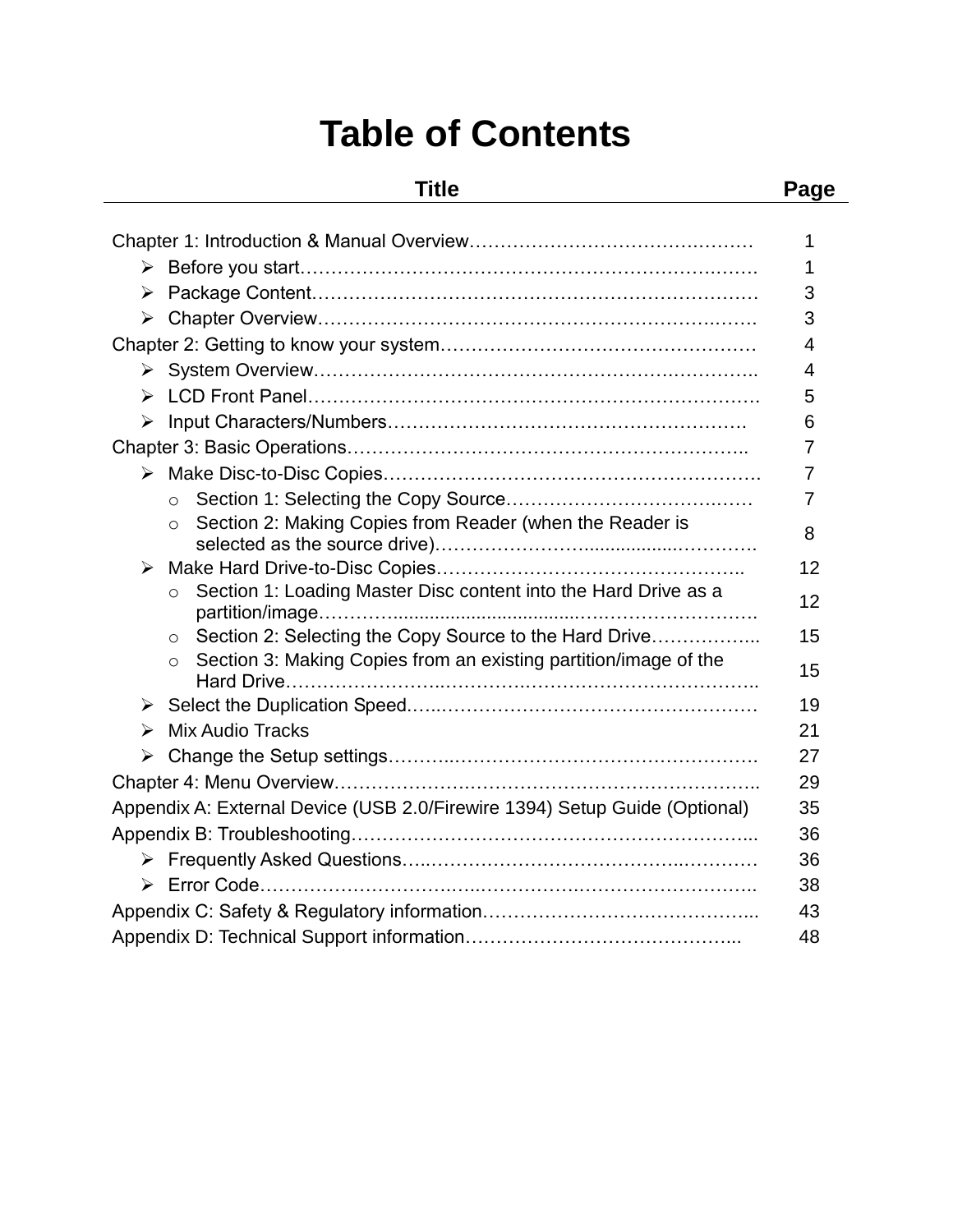# **Chapter 1: Introduction & Manual Overview**

This system is a reliable, high performance, high speed, standalone manual tower system. With its professional industrial design and simple beginner user interface, it will make your duplicating experience easier than ever.

#### **Before you start:**

Before you start using this system, please read the following to ensure proper operation:

#### **1. Important Notice:**

The type of system you purchase will determine the type of discs you are able to copy. For example, if you purchased a CD only system, then you will only be able to copy onto recordable CD formats. If you purchased a DVD system, then you can copy on to recordable DVD and CD formats. If you purchased a Blu-ray system, then you can copy onto recordable Blu-ray, DVD, and CD formats.

If you have a Blu-ray capable system, the terms CD or DVD can be substituted for Blu-ray within the text of this user manual.

#### **2. System Limitations:**

The system will not copy any CD, DVD, or Blu-ray discs that have Copy Protection encoded inside. Typically, the movies you purchase or rent from the store will contain copy protection.

In addition to the copy protection limitation, the system cannot copy across formats. This means that you cannot copy a DVD master onto a recordable CD or vice versa. In addition, you cannot copy the same formats if the discs have different maximum capacity limitations. This means that you cannot copy a single layer DVD or Blu-ray Disc onto a double/dual layer DVD or Blu-ray Disc or vice versa. The recordable blanks must be the same format and maximum capacity as the master disc you intend to duplicate.

#### **3. Temperature Warning:**

If the system was stored in a location where the temperature dropped below  $32^{\circ}F$  (0 $^{\circ}C$ ) within the past 24 hours, please leave the system in a warm room with temperatures at least 65⁰F (19⁰C) for 4 hours prior to powering it on for the first time. Failure to do so may cause irreparable harm and prevent the system from functioning.

#### **4. External Connection Warning:**

In order to operate the system solely as a standalone unit (no connection to the computer), you have to make sure all of the USB/Firewire connection(s) are off. If by any chance, the USB/Firewire connection(s) are on, please refer to "Appendix A: Optional External Device (USB 2.0/Firewire 1394) Setup Guide"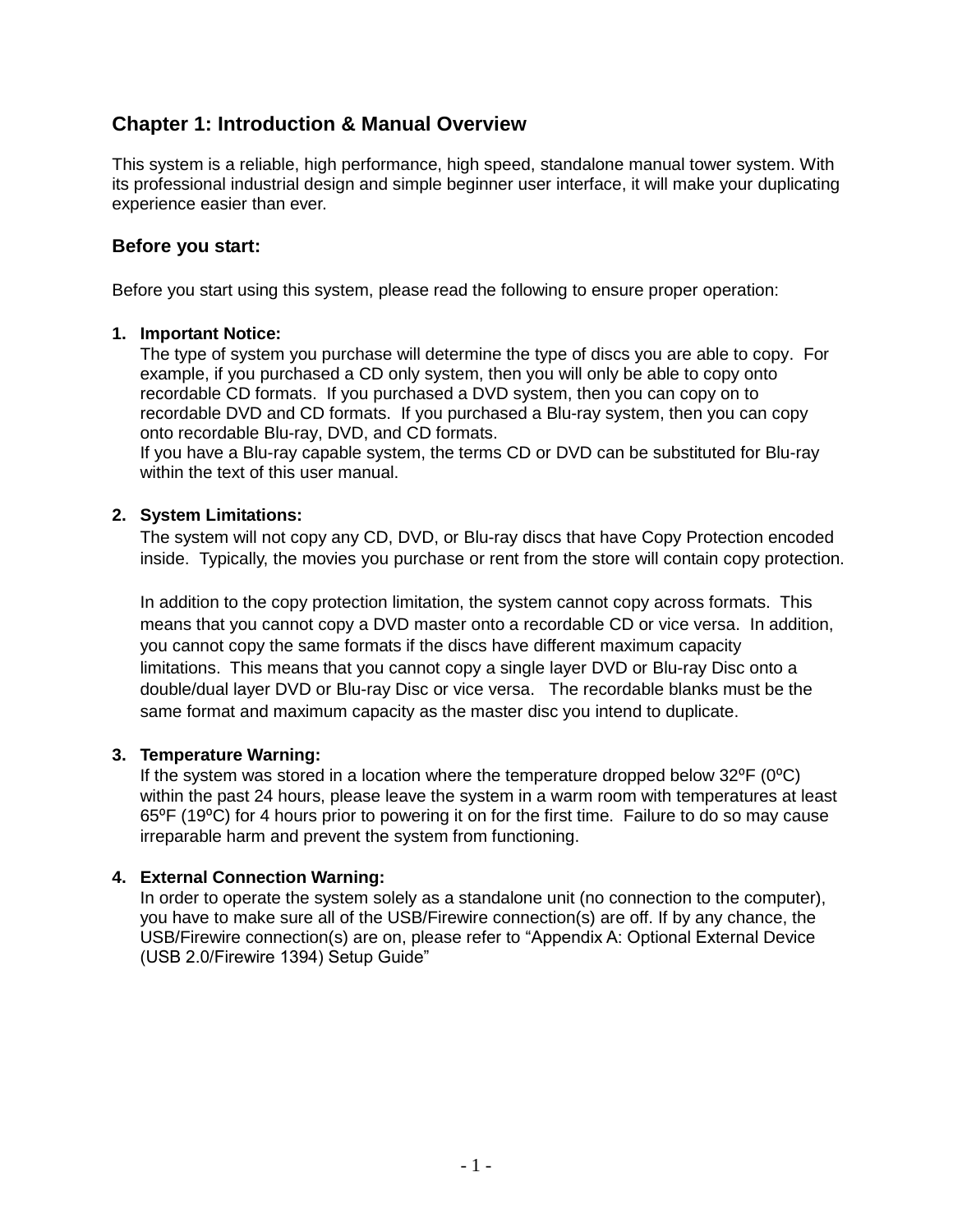#### **5. Maintenance:**

It is very important to operate and keep the system in a dust free, clean environment since dust is the number 1 killer for optical recording devices. Failure to do so may severely damage your system. We strongly suggest you place an Air Cleaner next to the system and constantly use the Air Duster (Can Air) to clear off any dust on the surface of the system.



Do not try to use the Air Duster to clean the system while the reader/writer trays are open. In doing so, you may inadvertently blow dust into the recording device and damage the recording device.

# **6. Proper Shutdown:**

To avoid possible system failures, you need to shutdown the system properly. To shutdown the system, you need to press. Shutdown button on the display, then press "ENT"/Enter and follow instructions on the screen to shutdown the system properly. Turning off your system without performing this function will increase the risk of damaging your system.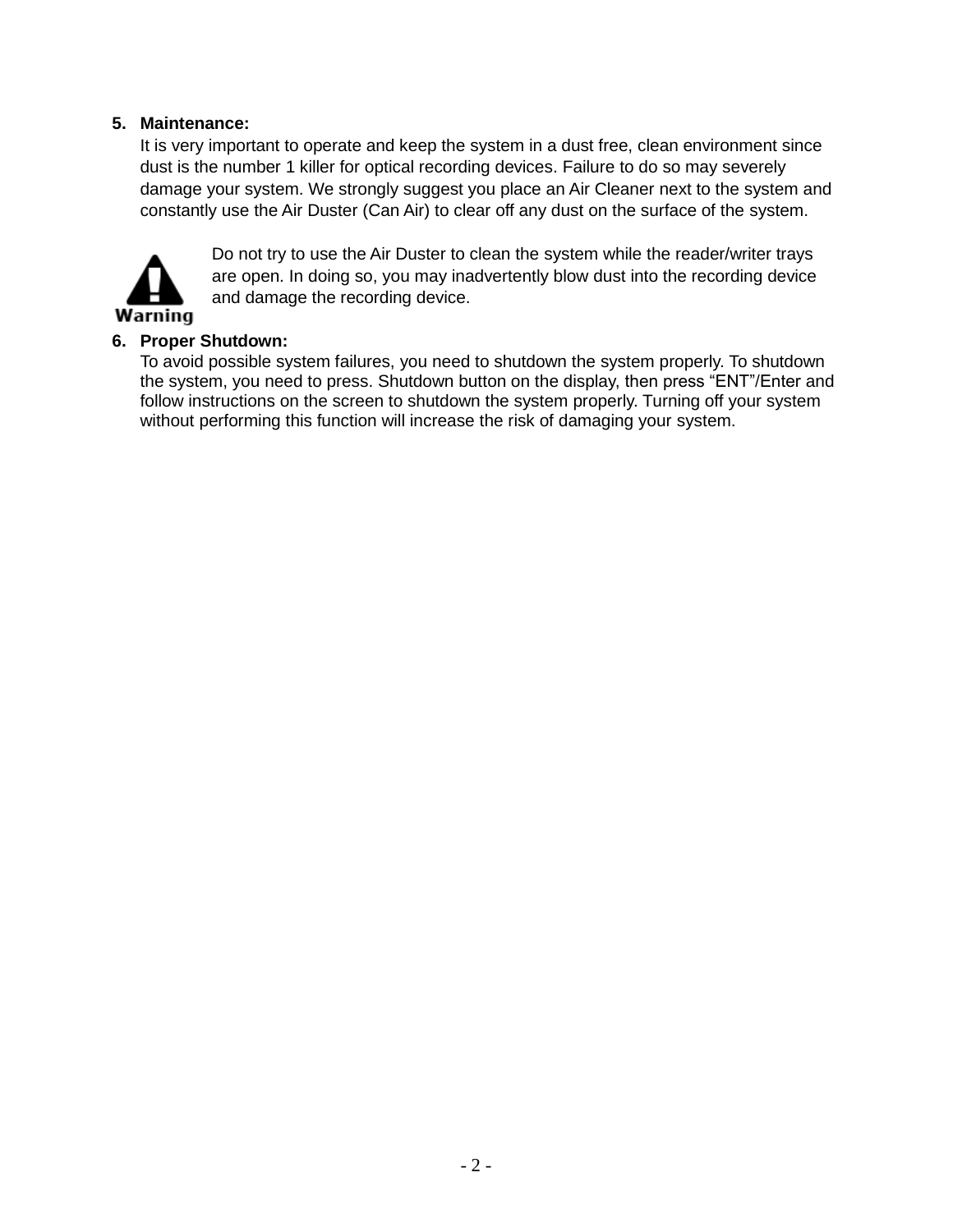# **Package Contents:**









Reflex Quickstart Guide with User manual CD attached

Power Cord

USB Cord (certain models only)

#### **Chapter Overview:**

Chapter 2: Getting to know your system

This chapter describes the physical features and instructions on how to operate your system

Chapter 3: Basic Operations Guide

This chapter describes how to perform basic operations like Making Copies, Changing Speed, etc.

Chapter 4: Menu Overview

This chapter describes what every function/setting does.

Appendix A: Optional External Device (USB 2.0/Firewire 1394) Setup Guide

This section describes how to enables one of many writers of your system as an external writer for your PC via system's USB interface.

Appendix B: Troubleshooting

This section provides many solutions on frequently asked questions and provides insights on system error codes.

Appendix C: Safety & Regulatory information

This section provides environment, health, safety and other regulatory information.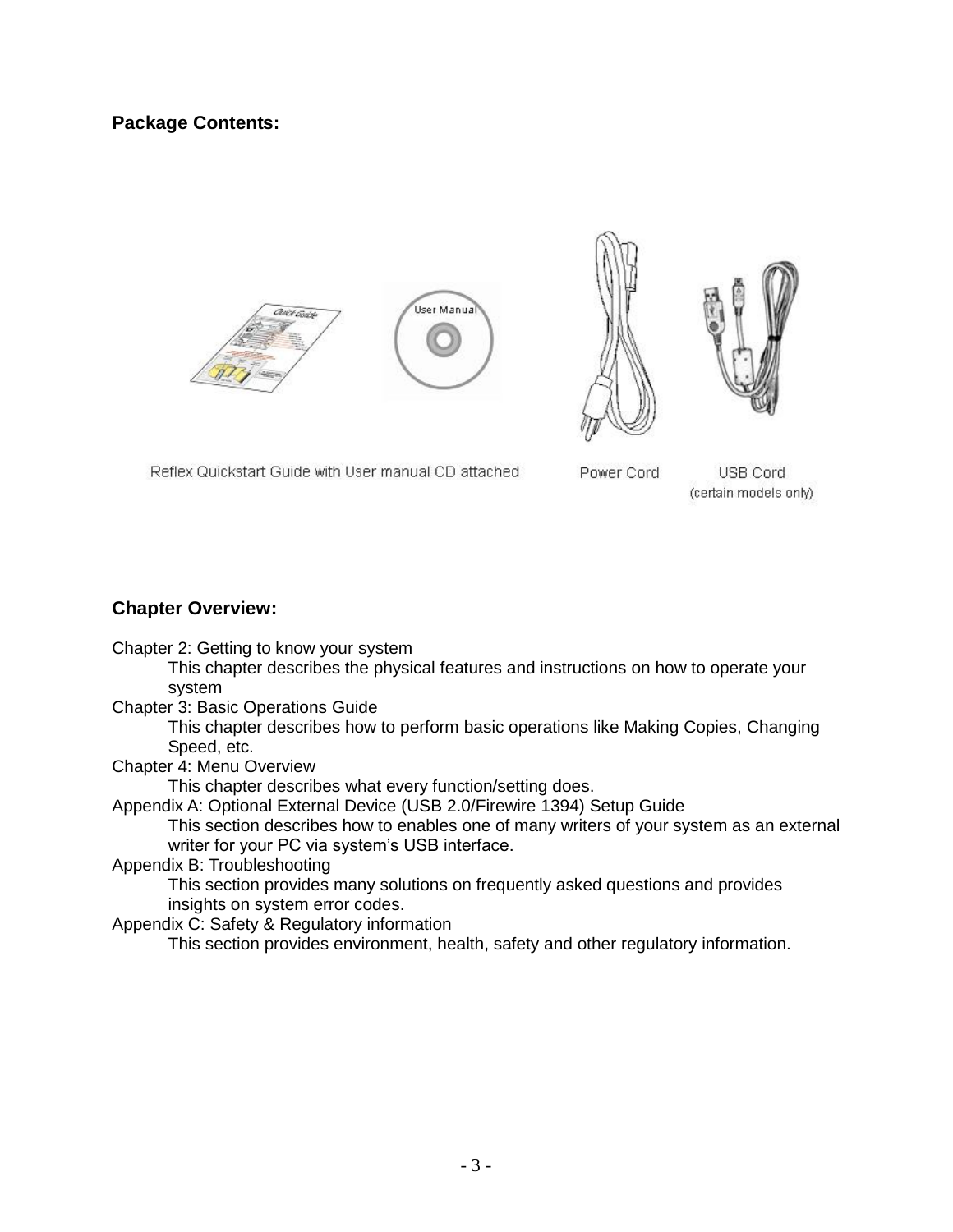# **Chapter 2: Getting to know your system**

# **System Overview**



The below image is one representation of the duplicator casing. Your case's outlook may vary but will have similar principles.





# **Figure 1-1 System Controls and Display**

The components shown in Figure 1-1 are:

- **1.** System Power On/Off Button
- **2.** Optical Disc Reader (Referred to as "Reader" throughout this manual)
- **3.** Optical Disc Writers (Referred to as "Writer" throughout this manual)
- **4.** Eject Button
- **5.** Keypad
- **6.** LCD Screen
- **7.** System Ventilation Vents
- **8.** Power Supply Fan
- **9.** Ventilation Fans
- **10.** Power Voltage Switch (110v/220v) (not available on all models)
- **11.** Power Supply On/Off Switch (not available on all models)
- **12.** USB/Firewire Connection (not available on all models)
- **13.** Stability Feet (not available on all models)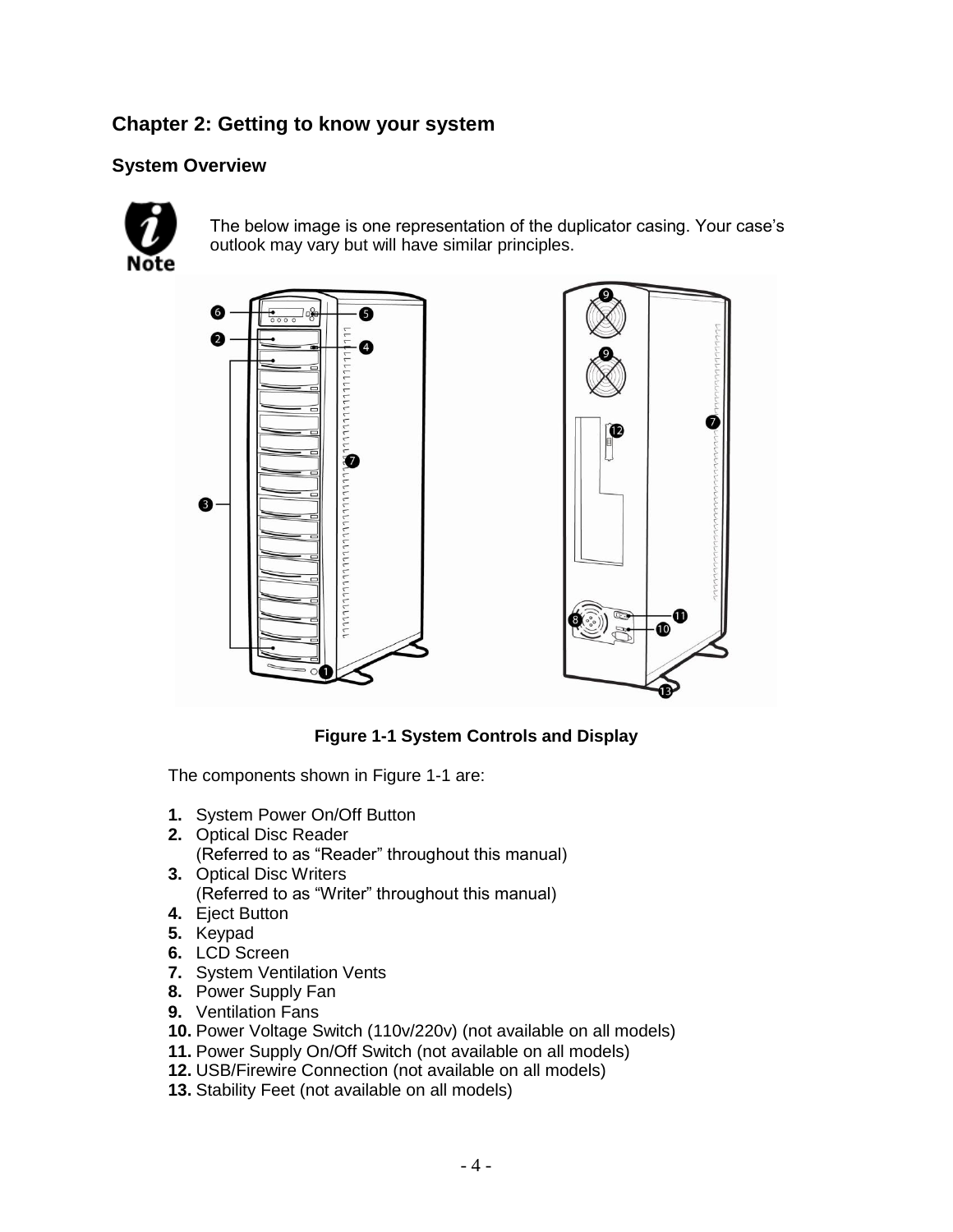# **LCD Front Panel**

\*The below image is for reference only. Your key assignment and appearance may differ.



*\*\*These Shortcuts are operational only when the menu displays 1.Copy*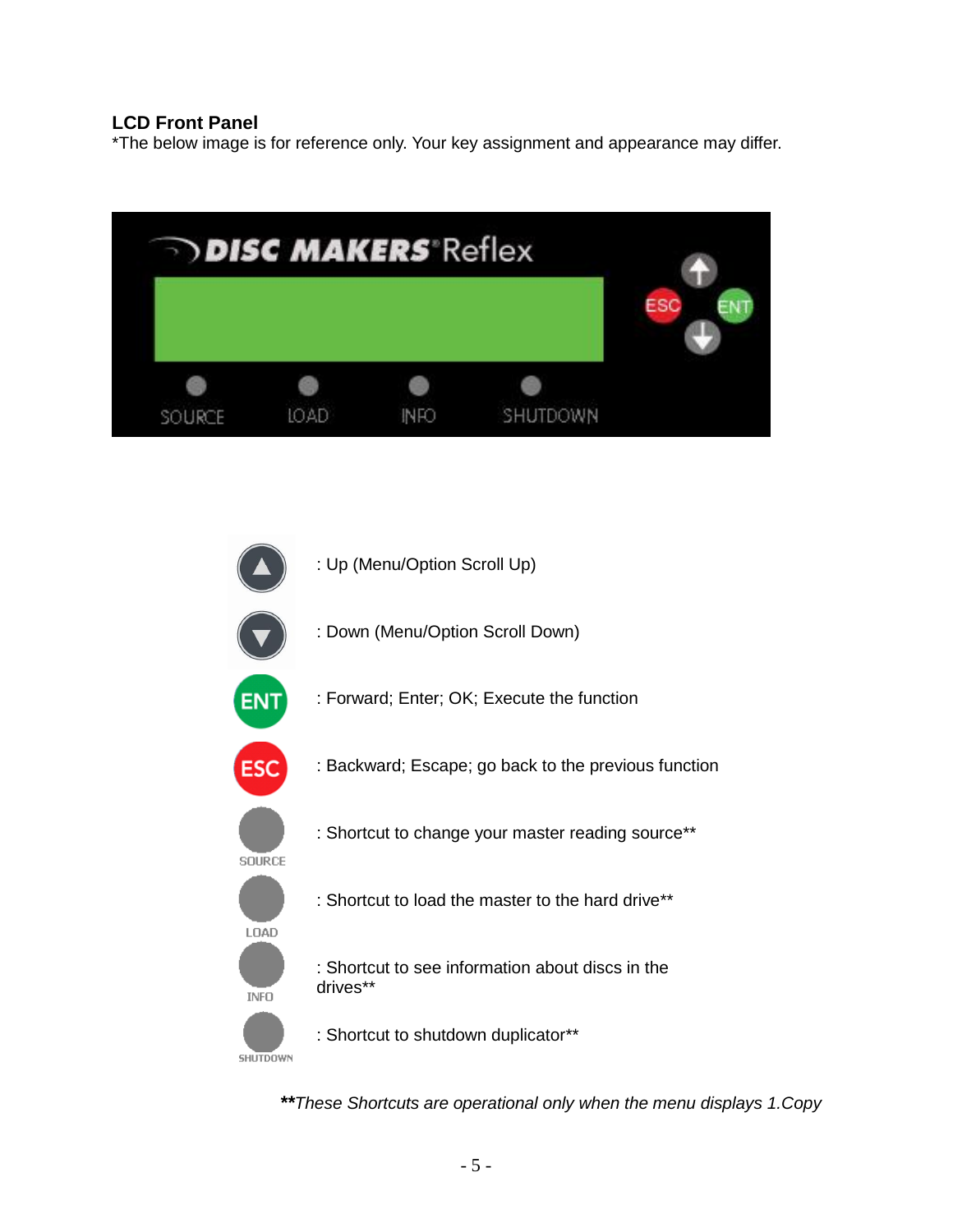# **Input Characters/Numbers**

When you operate this system, there are cases when a number or a name is required to be entered by you. Such cases could be entering the Counter quantity or a Hard Drive Partition/Image name.

To enter an alpha numeric character, you need to use the up or down button to scroll through varies numbers or letters then use the "ENT"/Enter or "ESC"/Escape button to move the cursor position right or left. Once you've finished, move the cursor to OK and press the "ENT"/Escape button.



The below example is meant to illustrate how to enter a partition/image name. For detail procedures on how to create a new partition/image or rename an existing partition/image, please refer to; *Section 1: Loading Master Disc content into the Hard Drive as a partition/image* on page 12.

For example, if you want to enter a partition name of "FUN1", do the following:



- a) Press the down button repeatedly until "F" is displayed.
- b) Press the "ENT"/Enter button once to move the cursor to the next position.
- c) Press the down button repeatedly until "U" is displayed.
- d) Press the "ENT"/Enter button once to move the cursor to the next position.
- e) Press the down button repeatedly until "N" is displayed.
- f) Press the "ENT"/Enter button once to move the cursor to the next position.
- g) Press the down button repeatedly until "1" is displayed.
- h) Press the "ENT"/Enter button repeatedly to move the cursor to OK. Then, press the "ENT"/Enter button once to submit your selection and proceed to next step.



*When you enter a number, normally it asks for a 4 digit number. If your number is*  less than 4 digits, you need to fill the leading spaces with 0s (any leading zeros will *be skipped). An example of that would be 0234 (Two hundred and thirty four) or 0010(ten).*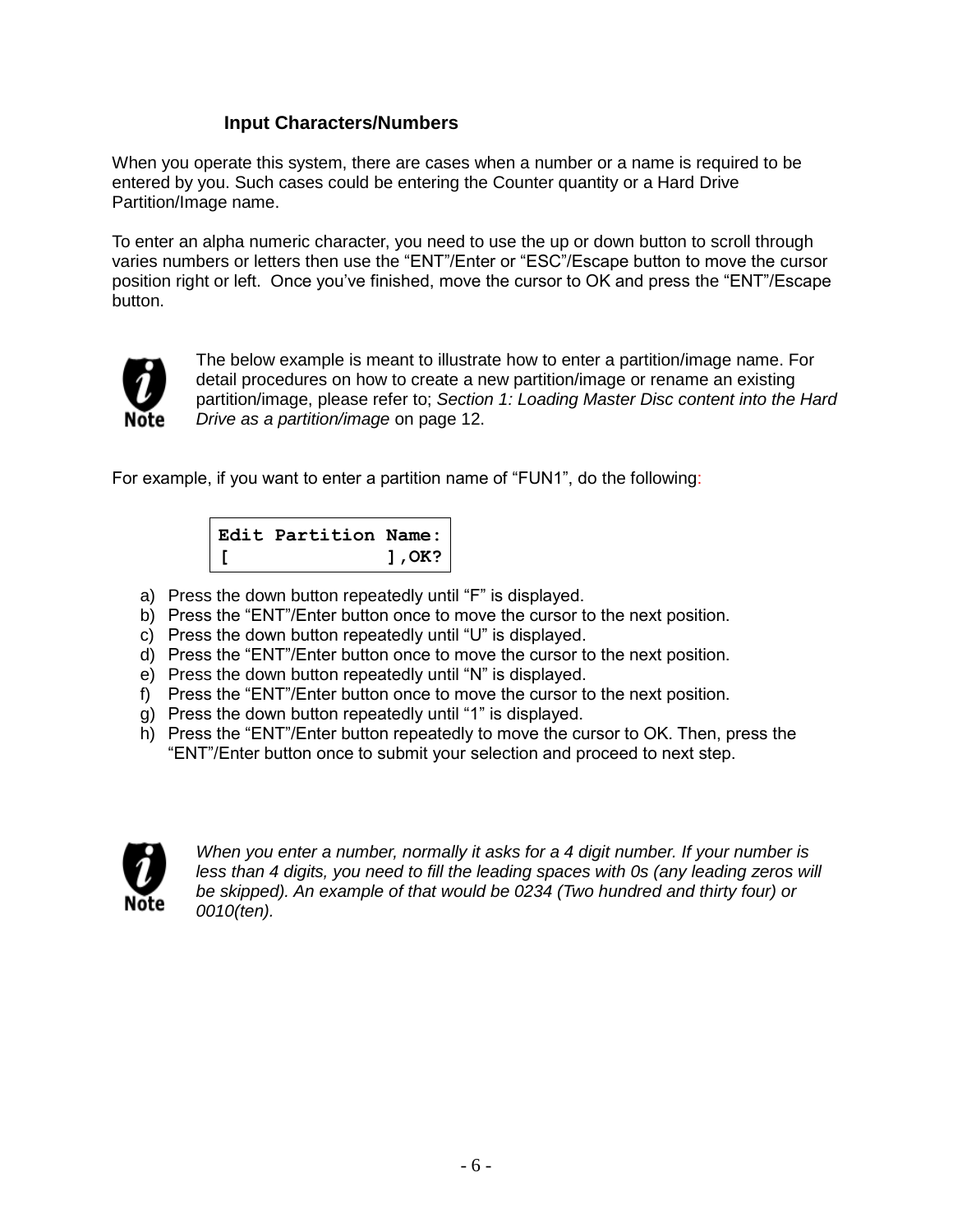# **Chapter 3: Basic Operations**

# **Make Disc-to-Disc Copies**

This process will copy your master disc onto one or multiple blank discs simultaneously. However, due to its simultaneous nature, a good conditioned master disc and a lower recording speed is recommended for higher success rates and better quality duplications.

For a disc-to-disc copy, the copy source can be either of these devices:

- $\triangleright$  The reader: The reader normally is the 1<sup>st</sup> drive from the top of the system and is most often the source typically used when making disc-to-disc copies.
- $\triangleright$  Any of the writers: One of the writers can also be used as the copy source when making disc-to-disc copies. This option is typically only used when the reader is either bad or unable to read the master disc.

If your system has a hard drive installed, it will simultaneously load the master disc image into the hard drive while copying from the reader drive to the writer drives during the first round of the copy process; Then starting from the  $2^{nd}$  round, all copies will be made from the hard drive for enhanced performance and reliability. If you prefer not to utilize this feature, please change the "Duplication Mode" setting to "On the Fly" under "Setup" menu. Please refer to page 32 for more details.

# **Section 1: Selecting the Copy Source.**



*Ignore this section and proceed to Section 2 if your system does NOT have a Hard Drive installed.*

When you turn on your system, after it has booted up, you should see the following signifying your system is ready.

| <b>DISCMAKERS</b> | <u>. XX</u> |
|-------------------|-------------|
| 1. Copy           |             |

**Step 1:** Press the source shortcut under the display

| Drive 0     | Port $x.x$    |
|-------------|---------------|
| <b>ASUS</b> | $DVD - E818A$ |

**Step 2:** If you plan to use the Reader as the source, use the up or down button to locate Drive 0  $(1<sup>st</sup>$  drive) and press "ENT"/Enter button to select it.

| Drive 0     | Port $x.x$    |
|-------------|---------------|
| <b>ASUS</b> | $DVD - E818A$ |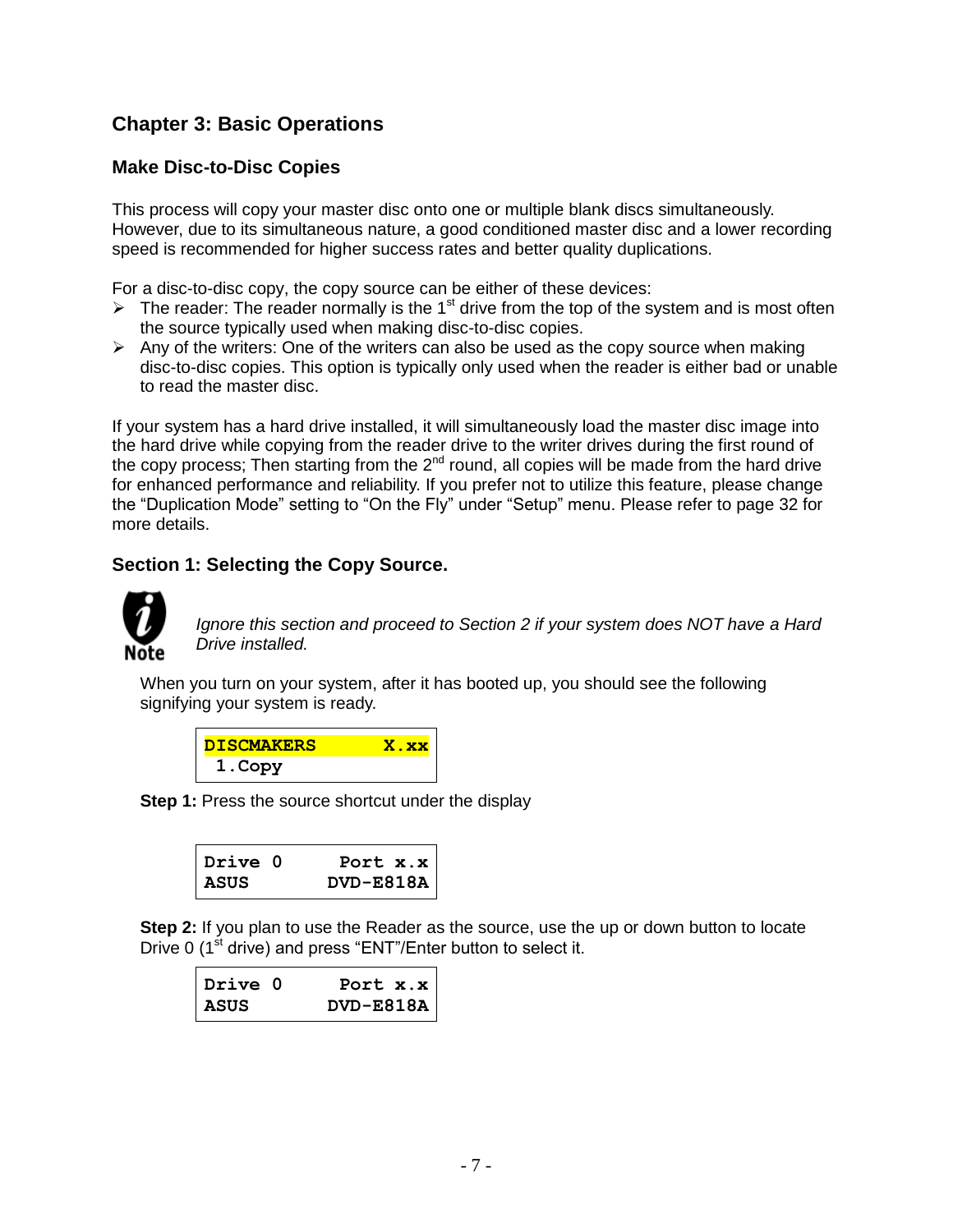If you do not have a reader installed or if you would like to use one of the Writers as the source, use the up or down button to locate Drive 1 or up and press "ENT"/Enter button to select it.

```
Drive 1 Port x.x
Pioneer DVD-RW DVR-1
```


*If the drive you've selected is same as the original source, the system will NOT respond to the "ENT"/Enter button. Please press "ESC"/Escape button to go back to the main menu.*

Once the source has been selected, you will be guided to the main menu. You should see the following screen:



# **Section 2: Making Copies from the Reader (when the Reader is selected as the source drive).**

**Step 1:** Use the up or down arrow button to navigate to the Copy menu:



**Step 2:** Press the "ENT"/Enter button to enter the Copy menu. You may then see the Counter feature screen if that feature is enabled. If you do not see the counter screen skip to step 4.

| Counter:   |  |
|------------|--|
| No Counter |  |

The Counter feature will let you choose how many copies you want to make for your project. It allows the system to count the number of copies you've made for this job and prompt you when the desired number has been achieved.



*The Counter feature is for your convenience only, and will allow you to make more copies than the amount desired, if so required.*

You can choose not to input your desired number of copies if you prefer to copy continuously with no interruption. (It will still count the number of copies you've made for this job, but it will not notify you when to stop.) To do so, simply press "ENT"/Enter button when you see the "No Counter" on the 2<sup>nd</sup> line of the screen below:

**Counter: No Counter**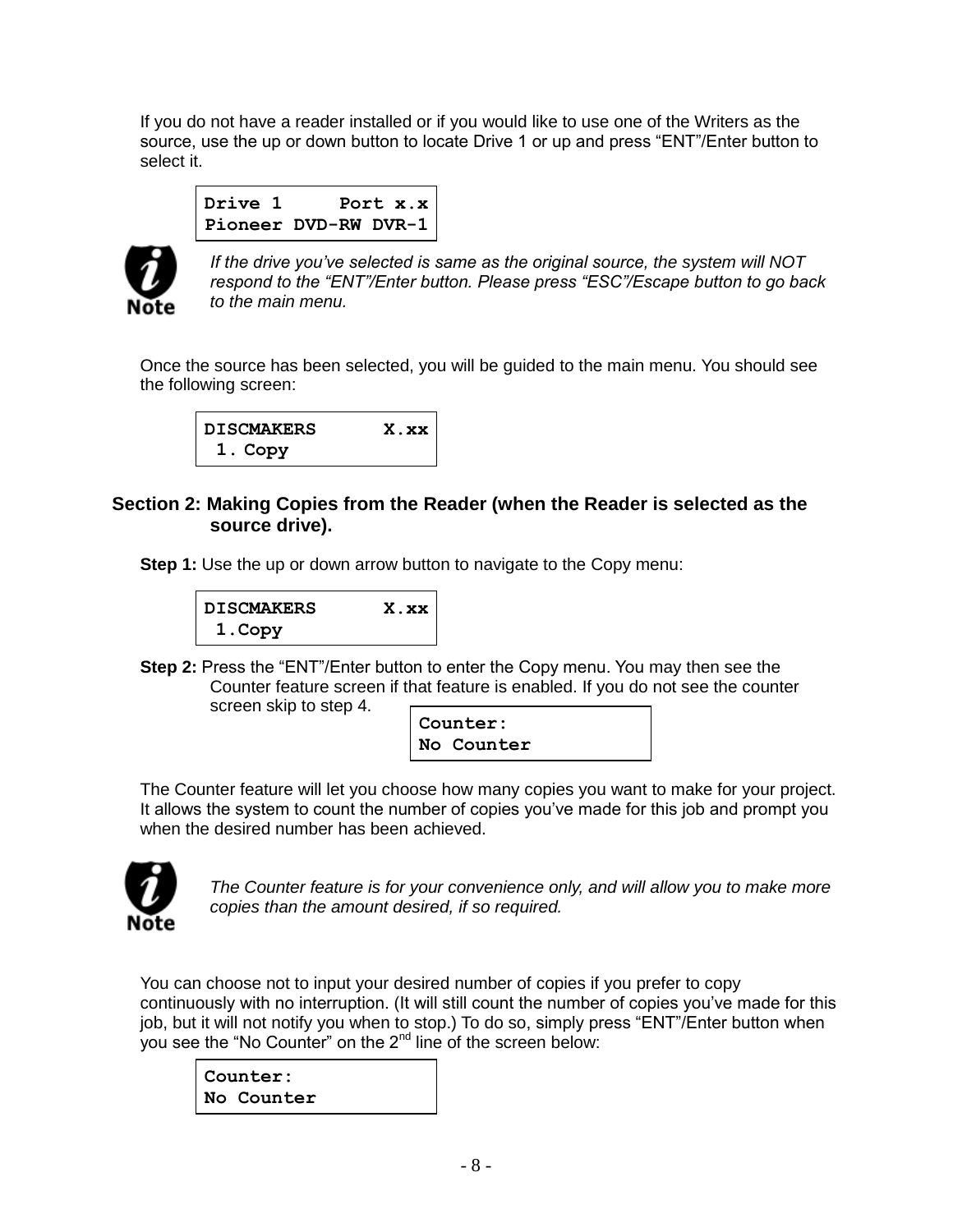Or, you can choose to enter the desired number of copies for this job by following the simple procedure below:

a) Simply press the up or down button to the following screen:



b) Then press the "ENT"/Enter button to submit. You should see the following Specify Counter screen:

| Specify Counter: |  |
|------------------|--|
| 1 OK?            |  |

- c) Please refer to the "Input Name and Number" section of "Chapter 2: Getting to know your System" on how to enter the desired amount. Then press "ENT"/Enter to continue to the next step.
- **Step 3:** Once the Counter selection is submitted, you shall see the following Preparation screen and the corresponding trays that do not contain disc(s) in them will automatically be ejected:





*If either one of the above screens is displayed for more than 2 minutes after you have inserted your master disc or blank discs, please check the quality of the discs.*

**Step 4:** After you've placed your master disc and blank discs in the drive(s), please allow 5- 10 seconds for the system to detect them. After they have been recognized, then you shall see the following screen:



 The "7" indicates there are seven discs recognized by the Writer. Actual quantity may be different depending on the size of your machine or the number of discs you inserted.



By default, the "Auto Start" setting is set to "Auto". Therefore, if your system is not completely filled with blank discs and there is no activity within 30 seconds, or if all writers are filled and the system detects this, the system will start automatically.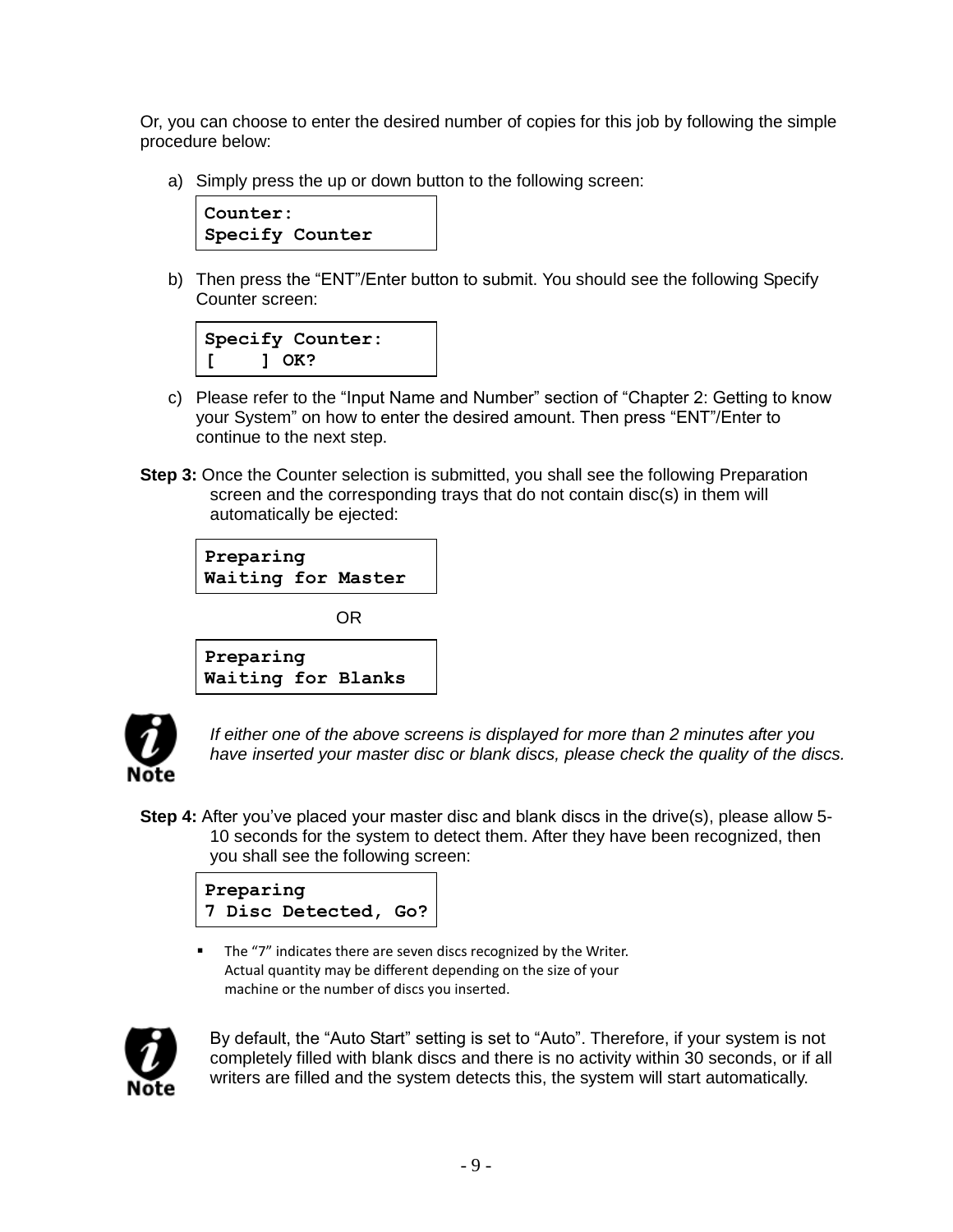

Once the number of blank discs you inserted matches the number of discs detected on the screen, press "ENT"/Enter (if you are not using Auto Start or wish to speed up the process) to confirm and the following Processing screen will appear.

Ī **Processing... Please Wait**

If the number of blank discs you inserted does not match the number of discs detected on the screen, please give 10-15 seconds for the system to recognize all of your blank discs.

**Step 5:** After 2 or 3 seconds of processing time, one of the following Copy progress screens will appear. The left-hand screen is shown when "Specify Counter" is selected and the right-hand screen is shown when "No Counter" is selected.

"Specify Counter" No Counter"

| Copying |                 | 4012MB |
|---------|-----------------|--------|
| 0/21    | 10 <sub>8</sub> | 401MB  |

- 4012MB indicates the total capacity of your master disc.
- 0/21 indicates you have a project size of twenty-one copies and you have made zero copies thus far.
- 10% indicates the current percentage of the copying progress.
- 401MB indicates the current amount of data that has been copied from the master disc.

| Copying      | 4012MB       |
|--------------|--------------|
| $\mathbf{u}$ | $10\%$ 401MB |

- 4012MB indicates the total capacity of your master disc.
- 0 indicates you have made zero copies thus far.
- 10% indicates the current percentage of the copying progress.
- 401MB indicates the current amount of data that has been copied from the master disc.



It is normal to see the progress indicator stay at 0-10% and 100% for approximately 30 seconds for CD duplication and up to 1 minute for DVD duplication. That is caused by the initializing and finalizing stages.

**Step 6:** Once the duplication run is completed, the successful copies will be ejected and you shall see the following screen.



- "PASS 7" indicates that you've just made 7 successful copies.
- "FAIL 0" indicates that you have no failure in this run.
- "7" indicates that you've successfully copied 7 copies so far.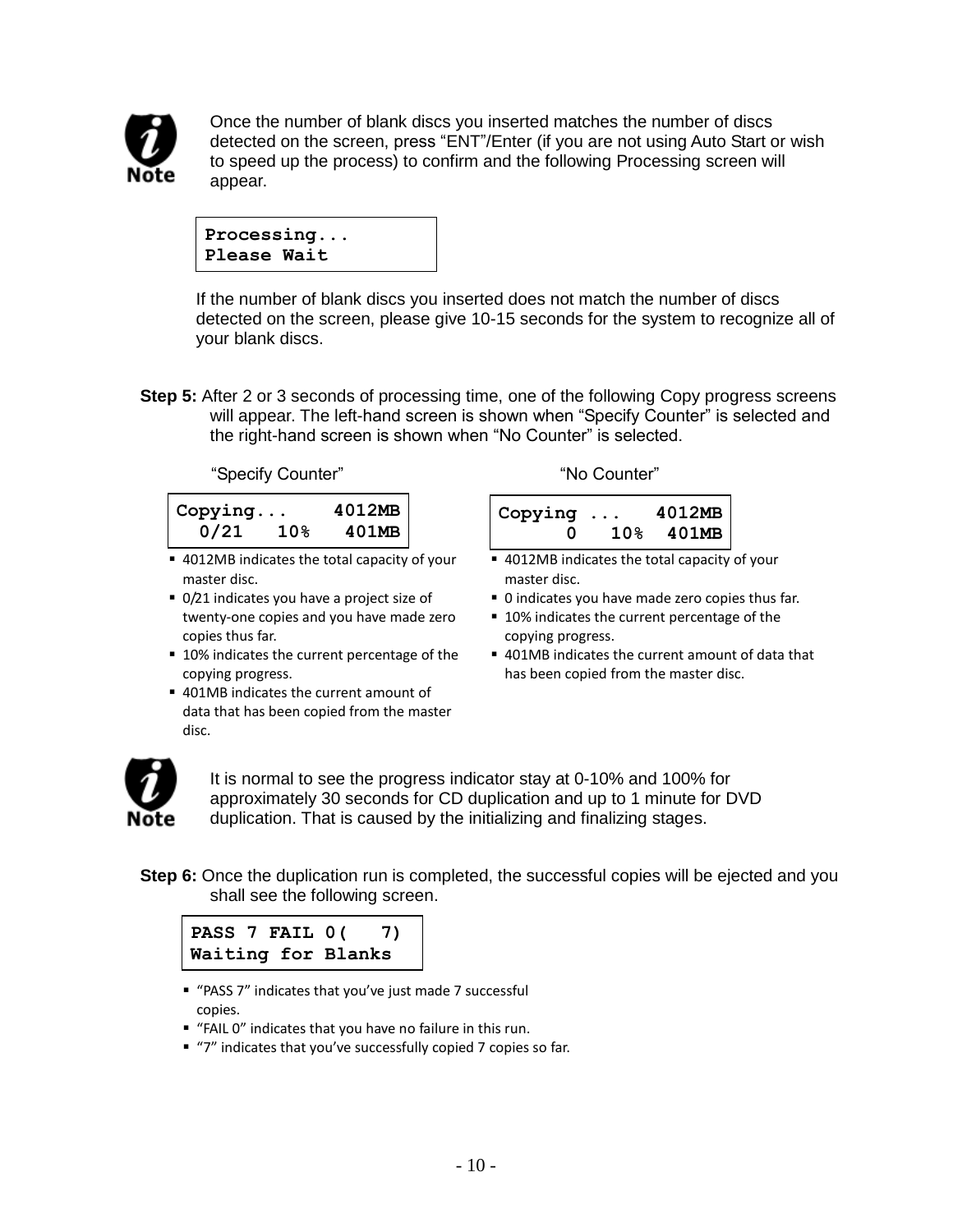**Step 7:** Remove the successful copies and refill the trays with additional blank media to continue making more copies. You can also press the "ESC"/Escape button to terminate your project and go back to the main menu.

If you've specified a counter value for your project and your project is completed, you shall see the following screen:



You can then press "ENT"/Enter to go back to main menu.



If you happen to have any failed discs (bad copy), the failed disc(s) will not be ejected automatically. You need to manually eject them and throw them away if they are write once recordable disc(s).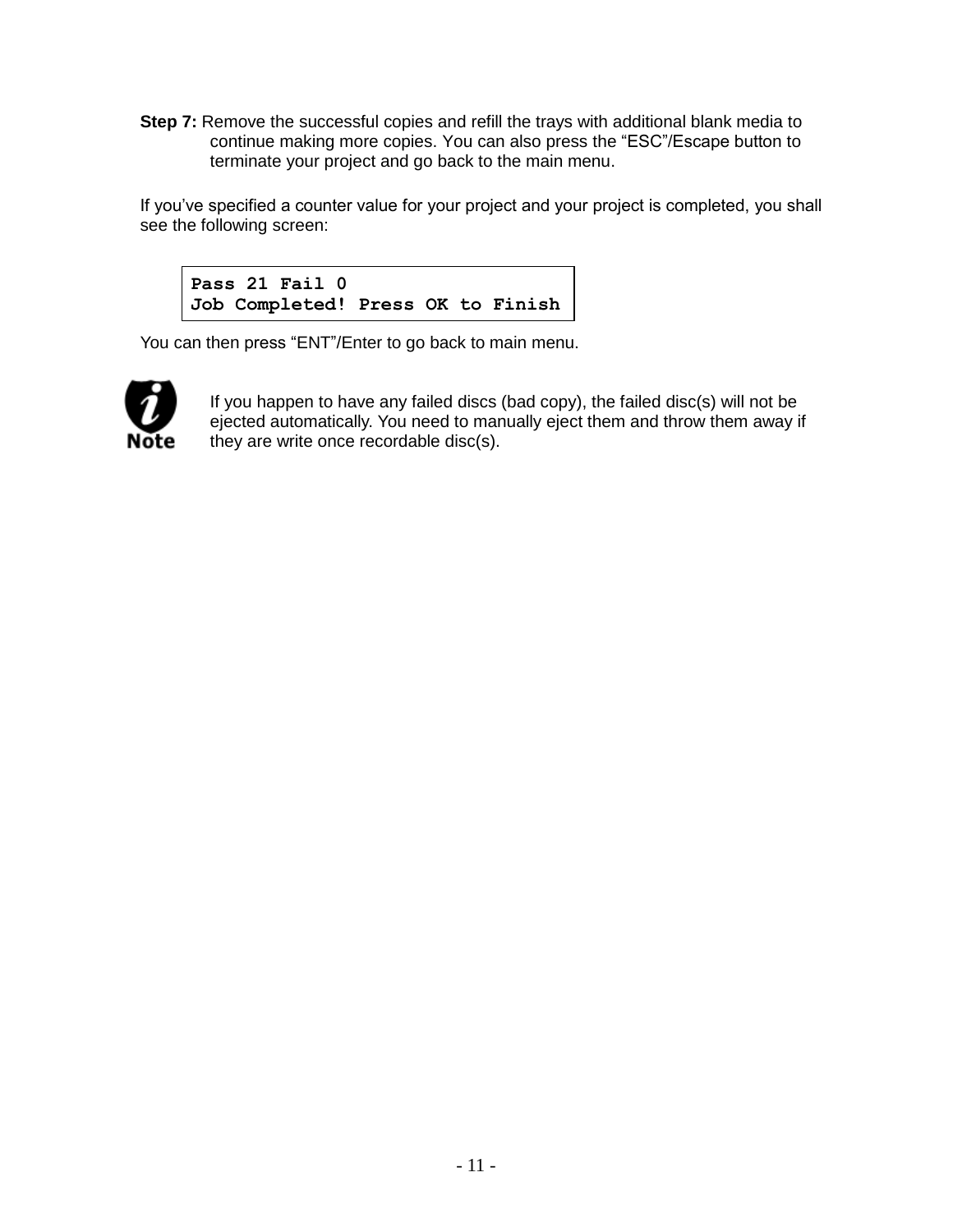#### **Making Hard Drive-to-Disc Copies (This function is not available if the duplicator does not have a hard drive installed.)**

Copying from the hard drive is the best way to make copies. Overall, there are four benefits of copying from the hard drive.

- **Performance.** Copying from the hard drive will enable the writer dives to boost the copying performance to its limit.
- **Stability**. Copying from hard drive will stabilize the duplication process compared to disc-todisc duplication.
- **Durability** The hard drive is a more durable storage device than recordable discs. The recording surface of a recordable disc is exposed and can easily be scratched on its surface, while hard drives are covered with metal and mounted inside the system protecting it from incidental damage.
- $\triangleright$  **Convenience** With your master disc(s) stored inside the hard drive, you can have access to each one easily. There is no need to carry your master discs every time you want to make a copy; they are all stored inside the system.



Throughout this manual, the term partition(s) is also used to refer to image files in the hard drive.

If your system has a Hard Drive installed, a partition/image will be created whenever you begin to load master disc content into the hard drive. The number of images the hard drive can hold is determined by the capacity of your hard drive and the size of every master disc image you transferred into the hard drive.



Hard Drive Manufactures use conversion rate of 1GB = 1 Billion Bytes or 1000<sup>^3</sup> Bytes. However, most Operating Systems, including our Duplication System use standard conversion rate of  $1GB = 1.074$  Billion Bytes or  $1024^3$  Bytes. Therefore, for an advertised 160GB Hard Drive (160 Billion Bytes), the true capacity base on our system's standard is actually 149GB.

The following steps will show you how to load your master disc into the installed hard drive as an image and copy the stored image onto blank discs.

#### **Section 1: Loading Master Disc content into the Hard Drive as a partition/image.**

When you turn on your system, after it has booted up, you should see the following signifying your system is ready.

| DISCMAKERS | X.xx |
|------------|------|
| 1.Copy     |      |

**Step 1:** Use the up or down arrow button to navigate to the Image menu.

| DISCMAKERS | X.xx |
|------------|------|
| 3. Image   |      |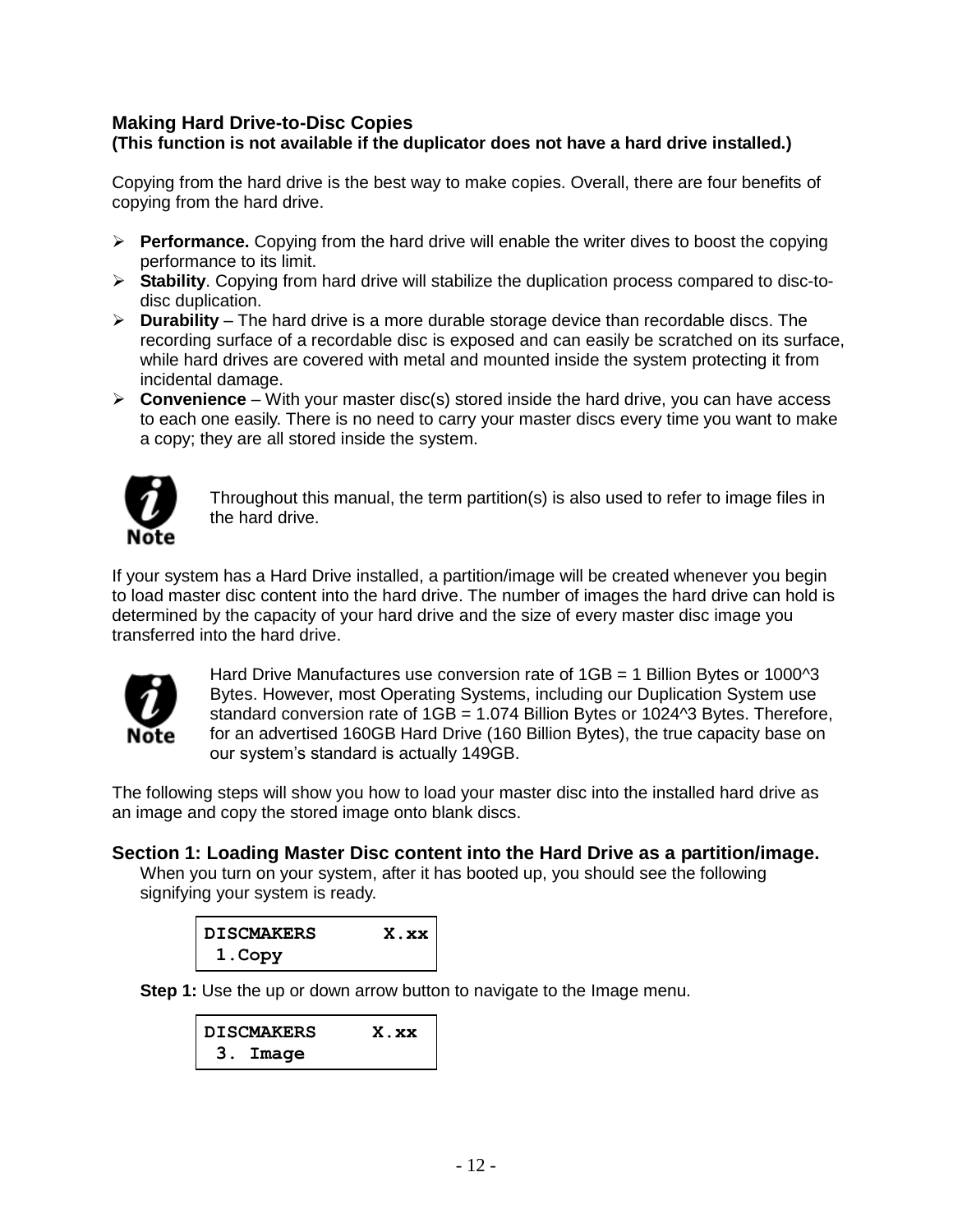**Step 2:** Press "ENT"/Enter button to enter the Image menu.

If the current source is not Hard Drive, you will see the screen below. Please press the "ENT"/Enter button once to proceed.

**Select HDD as source OK?**

Once you've entered the Image menu, you will see following screen:

| Image |                     |
|-------|---------------------|
|       | 1. Select Partition |

**Step 3:** Use the up or down button to locate the Load Partition menu; as shown in the reference screen shot below.

| Image |                   |
|-------|-------------------|
|       | 2. Load Partition |

**Step 4:** Press the "ENT"/Enter key to enter the Load Partition menu and you should see the following screen.

|  | Load Partition [XXXGB] |
|--|------------------------|
|  | Load New Partition     |

■ 160GB indicates the total available capacity of the system's hard drive – this number will vary based on the size of the hard drive installed in your duplicator.

You have a choice when loading your master disc content into the hard drive by pressing the up or down button to find your desired partition naming method:

Option 1: A new partition/image

#### Option 2:

Overwrite one of the existing partitions/images (if any exists, including the reserved partition/image)

Option 3:

Choose Auto Generate to have the system automatically generate a partition/image name for you.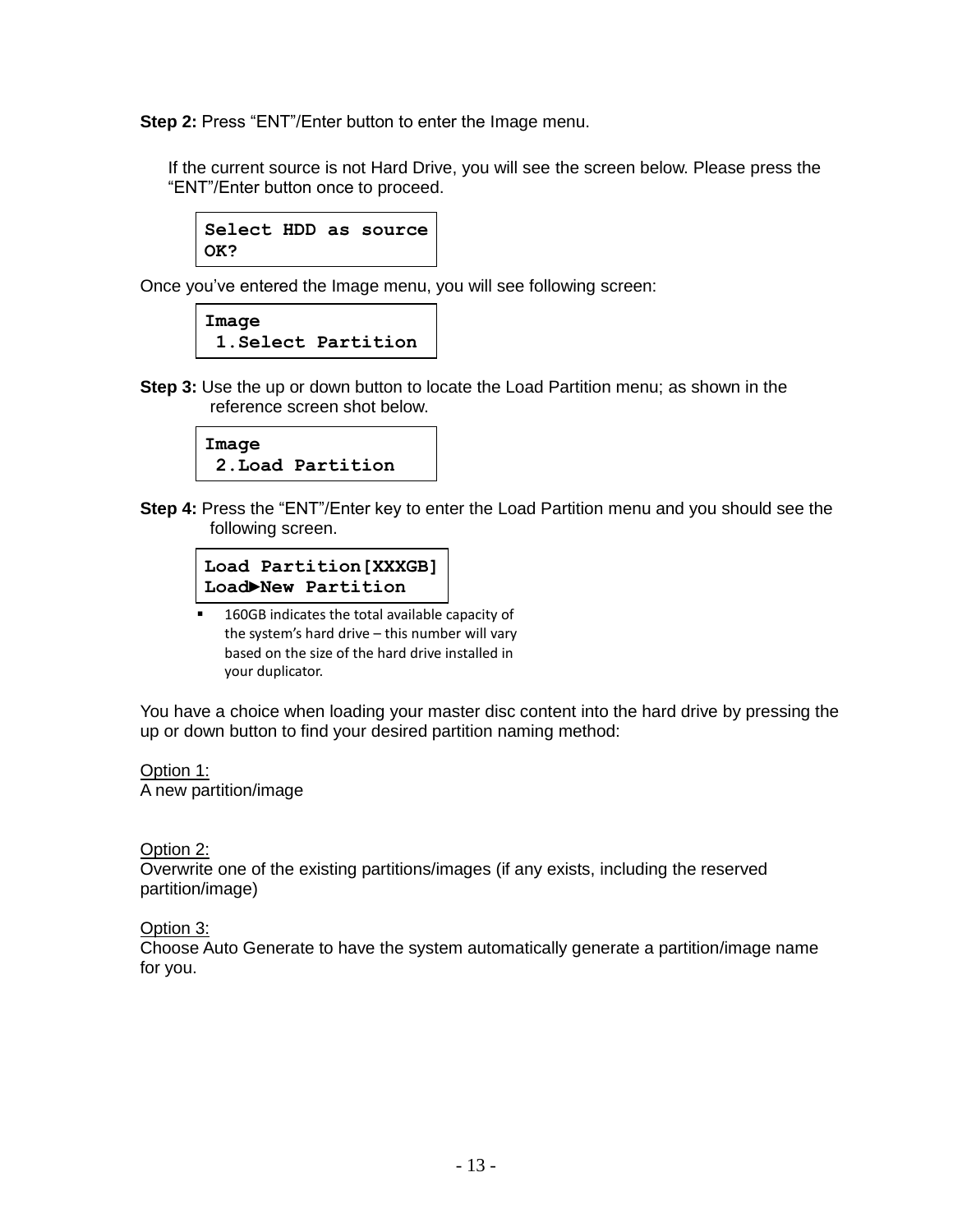From 1 of the 3 choices above, press the "ENT"/Enter button to submit your selection.

 $\triangleright$  If you have chosen to create a new partition/image, you should see the following screen after you submit your selection.



Please refer to the "Input Name and Number" section of "Chapter 2: Getting to know your System" to enter the desired title. Then press the "ENT"/Enter to continue to the next step.



*After you submitted a hard drive partition/image name, the system will automatically append a partition/image name suffix of .VEF.* 

 $\triangleright$  If you have chosen to overwrite one of the existing partitions/images, you should see the following screen after you submit your selection.



Then press "ENT"/Enter to continue to the next step.

- $\triangleright$  If you have chosen Auto Generate, Then precede to the next step.
- **Step 5:** Please place your master disc into the Reader or the 1<sup>st</sup> Writer if there's no Reader installed in your system. Once the system recognizes your master disc, the loading progress screen will be displayed, as show below:

| $\texttt{loading}$  |  | 4012MB |
|---------------------|--|--------|
| FUN1. VEF 10% 401MB |  |        |

- 4012MB indicates the total capacity of your master disc.
- FUN1.VEF indicates the name of the partition/image where the data is being loaded into.
- 10% indicates the current percentage of the master disc that has been loaded into the hard drive.
- 401MB indicates the current amount data from the master disc that has been loaded into the hard drive.

**Step 6:** Once the loading process is completed, you should see the following screen:

**Load Partition OK! Press OK to Continue**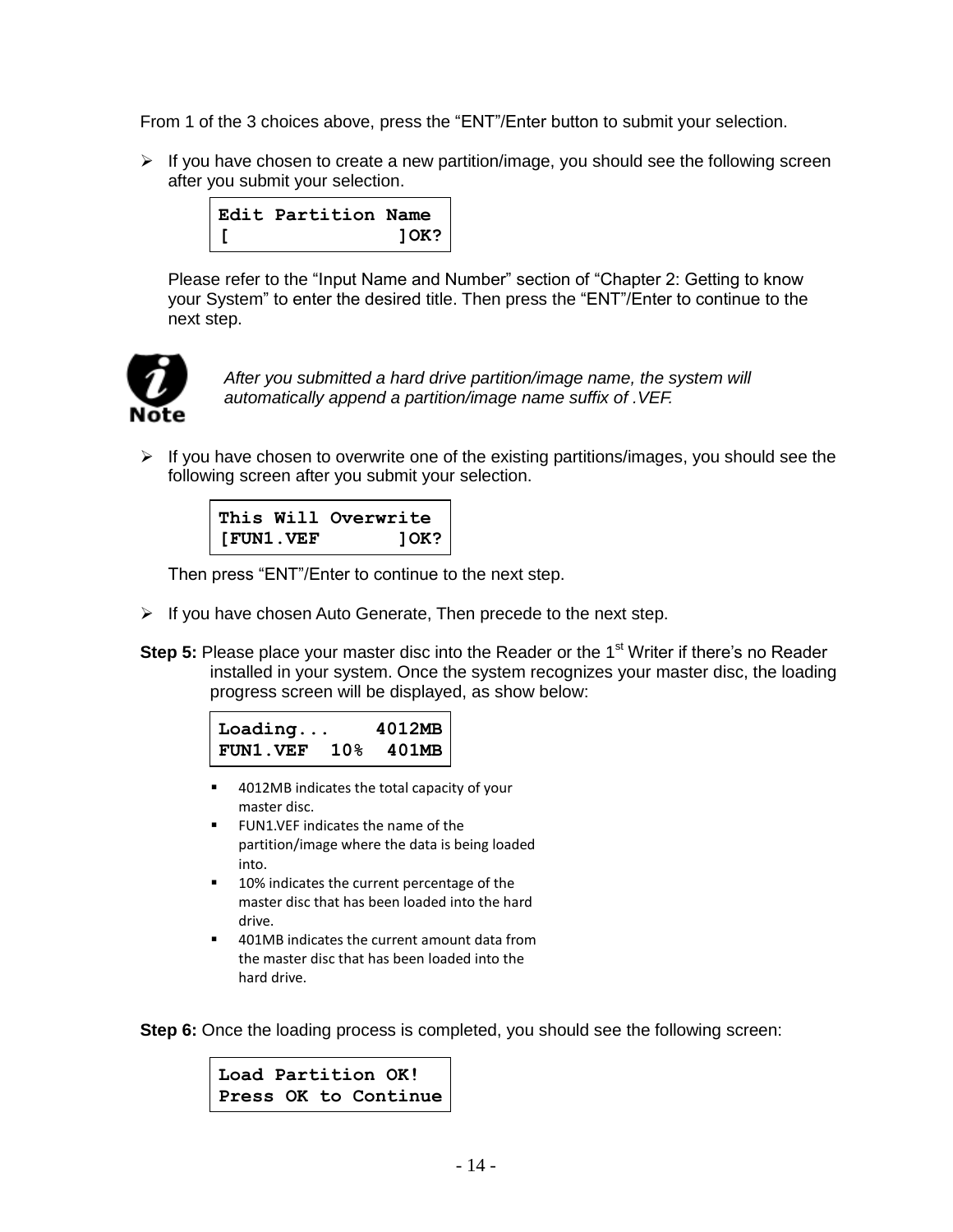You can then press the "ENT"/Enter button to go back to the Image menu. And then press the "ESC"/Escape button to return to the Main menu. You should see the following screen:

| <b>DISCMAKERS</b> | $X$ . $XX$ |
|-------------------|------------|
| 3.Image           |            |

#### **Section 2: Selecting the Copy Source to the Hard Drive.**



*Ignore this section and proceed to Section 3 if you have just completed Section 1: Loading Master Disc content into the Hard Drive as an image as this process will automatically switch the source to the hard drive.*

**Step 1:** Press the source button under the display.

| Drive O | Port $x.x$    |
|---------|---------------|
| ASUS    | $DVD - E818A$ |

**Step 2:** Use the up or down button to locate the Hard Drive and press the "ENT"/Enter button to select it.

```
HARD DRVIE Port x.x
HITACHI HDS721616PL
```


*If the hard drive has already been pre-selected as the source, the system will NOT respond to the "ENT"/Enter button. Please press the "ESC"/Escape button to go back to the main menu.*

Once the source has been selected, you will be guided to the Main menu. You should see the following screen:

| DISCMAKERS | X.xx |
|------------|------|
| 1. Copy    |      |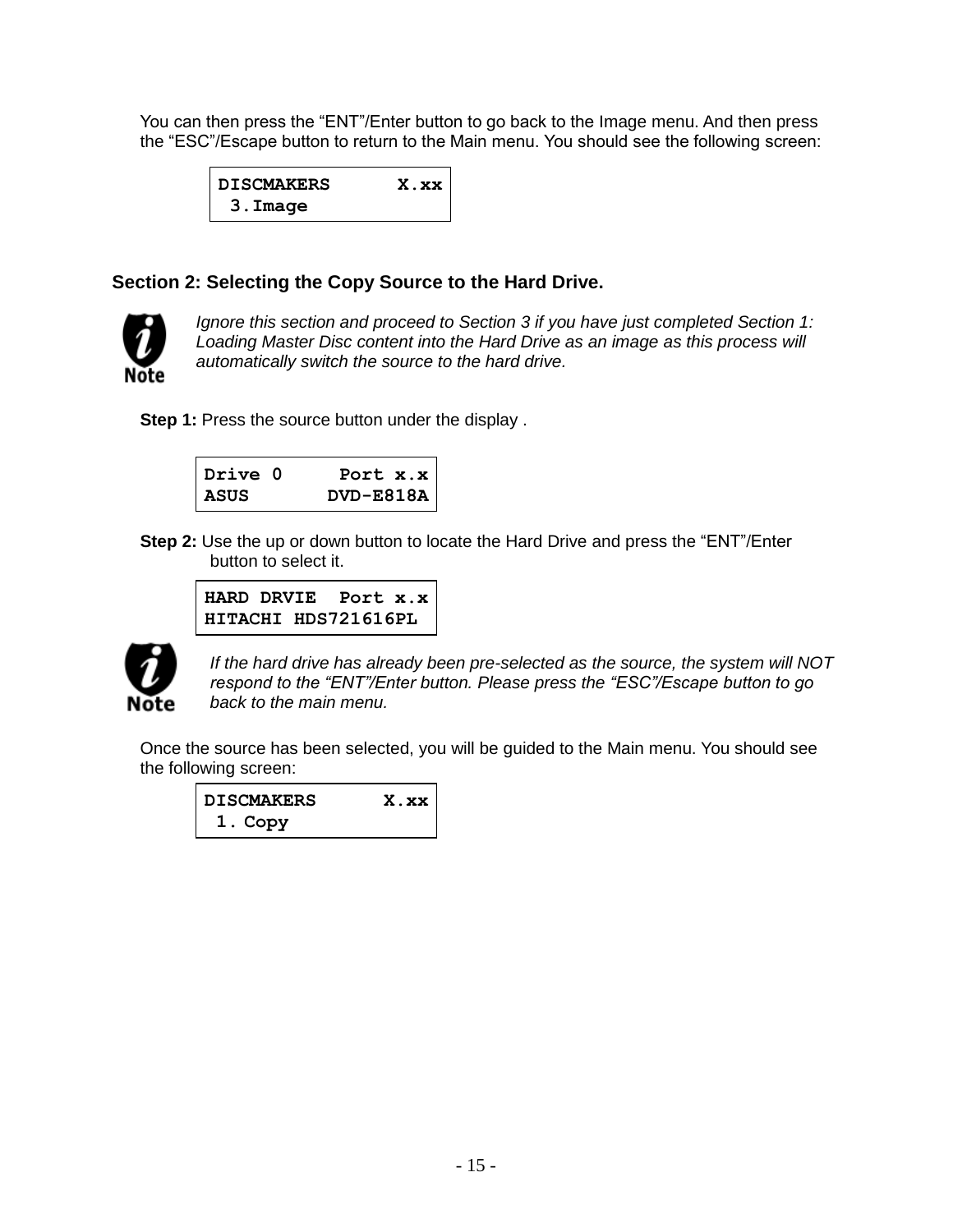#### **Section 3: Making Copies from an existing partition/image of the Hard Drive.**

**Step 1:** Use the up or down arrow button to navigate to the Copy menu:



**Step 2:** Press the "ENT"/Enter button to enter the Copy menu. You should then see the Choose Partition menu.



**Step 3:** Use up or down button to choose the desired partition/image to copy from and press the "ENT"/Enter button to submit selection. You may then see the Counter feature screen if that feature is enabled. If you do not see the screen skip to **Step 4.**

**Counter: No Counter**

The Counter feature will let you choose how many copies you want to make for your project. It allows the system to count the number of copies you've made and prompt you when the desired number of copies has been made for this job.



*The Counter feature is for your convenience only, and will allow you to make more copies than the amount desired, if so required.*

You can choose not to input your desired number of copies if you prefer to copy continuously with no interruption. (It will still count the number of copies you've made for this job, but it will not notify you when to stop.) To do so, simply press the "ENT"/Enter button when you see the "No Counter" on the  $2<sup>nd</sup>$  line of the screen below:



Or, you can choose to enter the desired number of copies for this job by following this simple procedure:

a) Press the up or down button to following screen:



b) Then press the "ENT"/Enter button to submit, and you should see the following Specify Counter screen:

```
Specify Counter:
[ ] OK?
```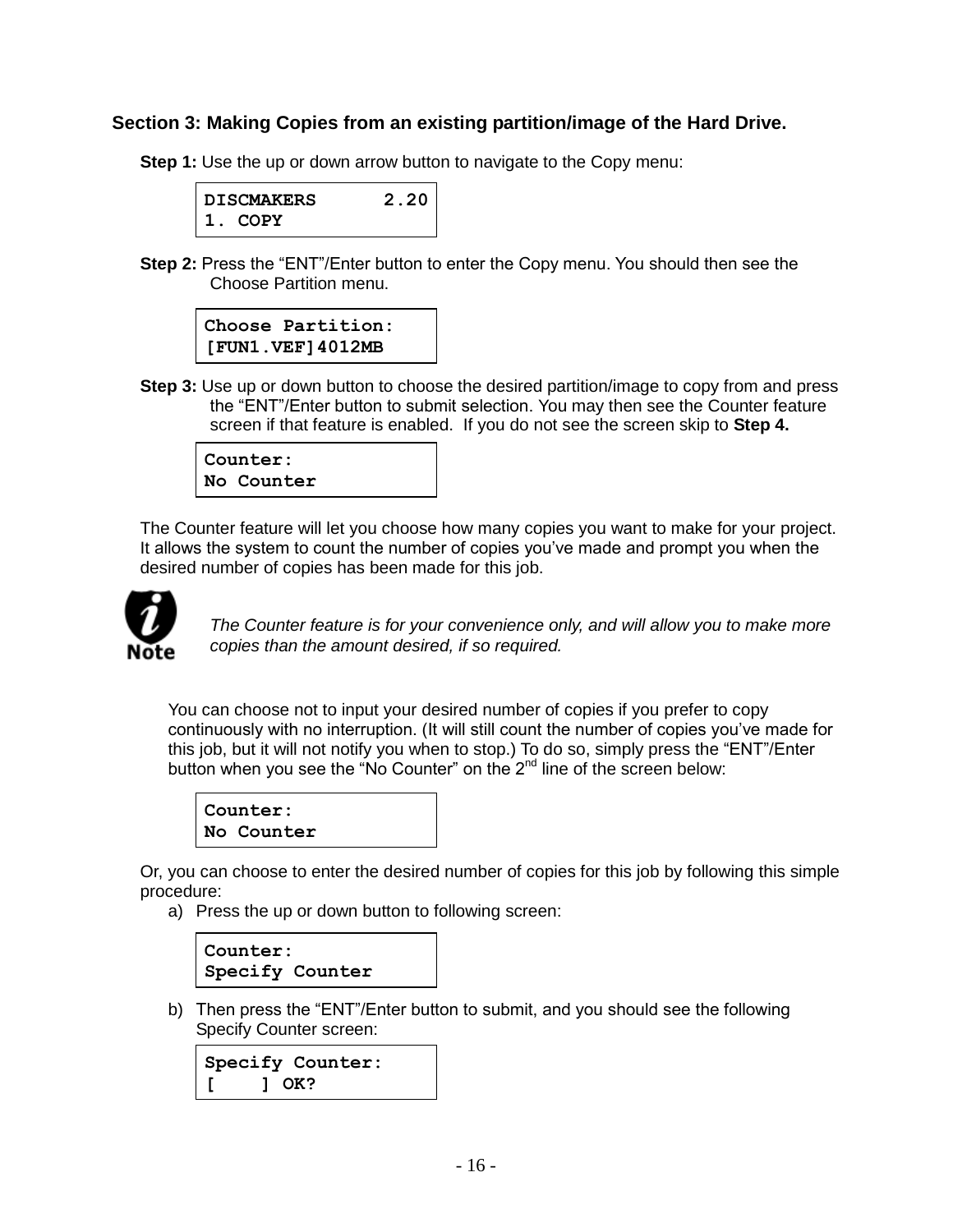c) Please refer to the "Input Name and Number" section of "Chapter 2: Getting to know your System" to enter the desired amount. Then press the "ENT"/Enter to continue on to the next step.

**Step 4:** Once the Counter selection is submitted, you shall see the following Preparation screen and the corresponding trays that do not contain disc(s) in them will automatically be ejected:

**Preparing Waiting for Blanks**



*If the above screen is displayed for more than 2 minutes after you have inserted your blank discs, please check the quality of the discs.*

**Step 5:** After you've placed your blank discs into the drives, please allow 5-10 seconds for the system to detect them. After they have been recognized, you shall see the following screen:

# **Preparing 7 Disc Detected, Go?**

 The "7" indicates there are seven discs recognized by the Writer. Actual quantity may be different depending on your machine. Actual quantity may be different depending on the size of your machine or the number of discs you inserted.



By default, the "Auto Start" setting is set to "Auto". Therefore, if your system is not completely filled with blank discs and there is no activity within 30 seconds, or if all writers are filled and the system detects this, the system will start automatically.



Once the number of blank discs you inserted matches the number of discs detected on the screen, press "ENT"/Enter (if you are not using Auto Start or wish to speed up the process) to confirm and the following Processing screen will appear.

| Processing  |  |
|-------------|--|
| Please Wait |  |

If the number of blank discs you inserted does not match the number of discs detected on the screen, please give 10-15 seconds for the system to recognize all of your blank discs.

**Step 6:** After 2 or 3 seconds of processing time, one of the following Copy progress screens will appear. The left-hand screen is shown when "Specify Counter" is selected and the righthand screen is shown when "No Counter" is selected.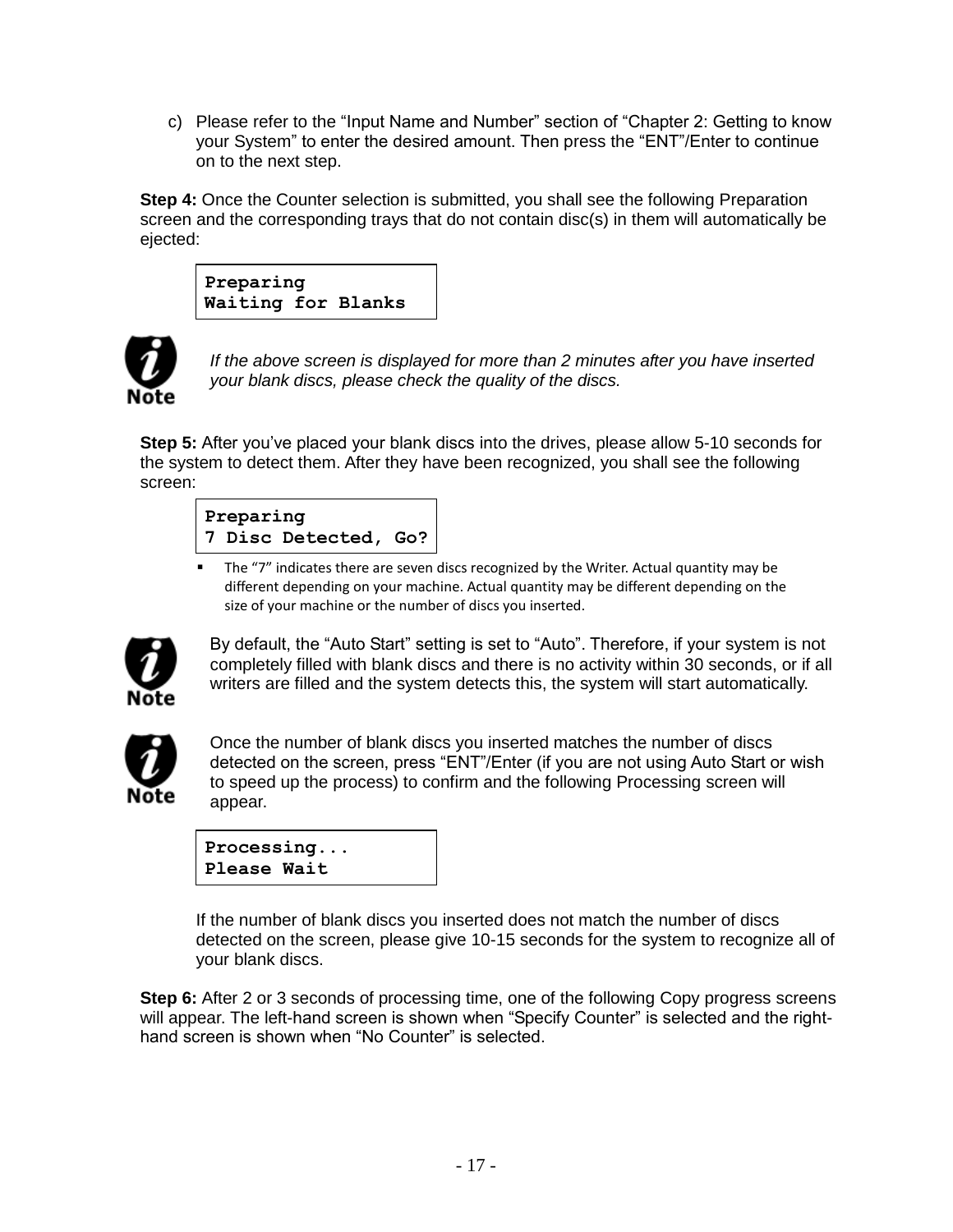#### "Specify Counter" "No Counter"

| $\vert$ Copying |                 | H4012MB |
|-----------------|-----------------|---------|
| 0/21            | 10 <sub>8</sub> | 401MB   |

- H indicates you are copying from a hard drive partition/image.
- 4012MB indicates the total capacity of your master disc image.
- 0/21 indicates you have a project size of twenty-one copies and you have made zero copies thus far.
- 10% indicates the current percentage of the copying progress.
- 401MB indicates the current amount data that has been copied from the master disc image.

```
Copying ... H4012MB
      0 10% 401MB
```
- H indicates you are copying from a hard drive partition/image.
- 4012MB indicates the total capacity of your master disc image.
- 0 indicates you have made zero copies thus far.
- 10% indicates the current percentage of the copying progress.
- 401MB indicates the current amount data that has been copied from the master disc image.



It is normal to see the progress indicator stays at 0-10% and 100% for approximately 30 seconds for CD duplication and up to 1 minute for DVD duplication. That is caused by the initializing and finalizing stage.

**Step 7:** Once the duplication run is completed, the successful copies will be ejected and you shall see the following screen.

```
PASS 7 FAIL 0( 7)
Waiting for Blanks
```
- "PASS 7" indicates that you've just made 7 successful copies.
- "FAIL 0" indicates that you have no failure in this run.
- "7" indicates that you've successfully copied 7 copies so far.

**Step 8:** Remove the successful copies and refill the trays with additional blank media to continue making more copies. You can also press the "ESC"/Escape button to terminate your project and go back to the main menu.

If you've specified a counter value for your project and your project is completed, you shall see the following screen:

```
Pass 21 Fail 0
Job Completed! Press OK to Finish
```
You can then press "ENT"/Enter to go back to main menu.



If you have any failed discs (bad copy) during a run, the failed disc(s) will not be ejected automatically. You need to manually eject them and throw them away if they are write once recordable disc(s).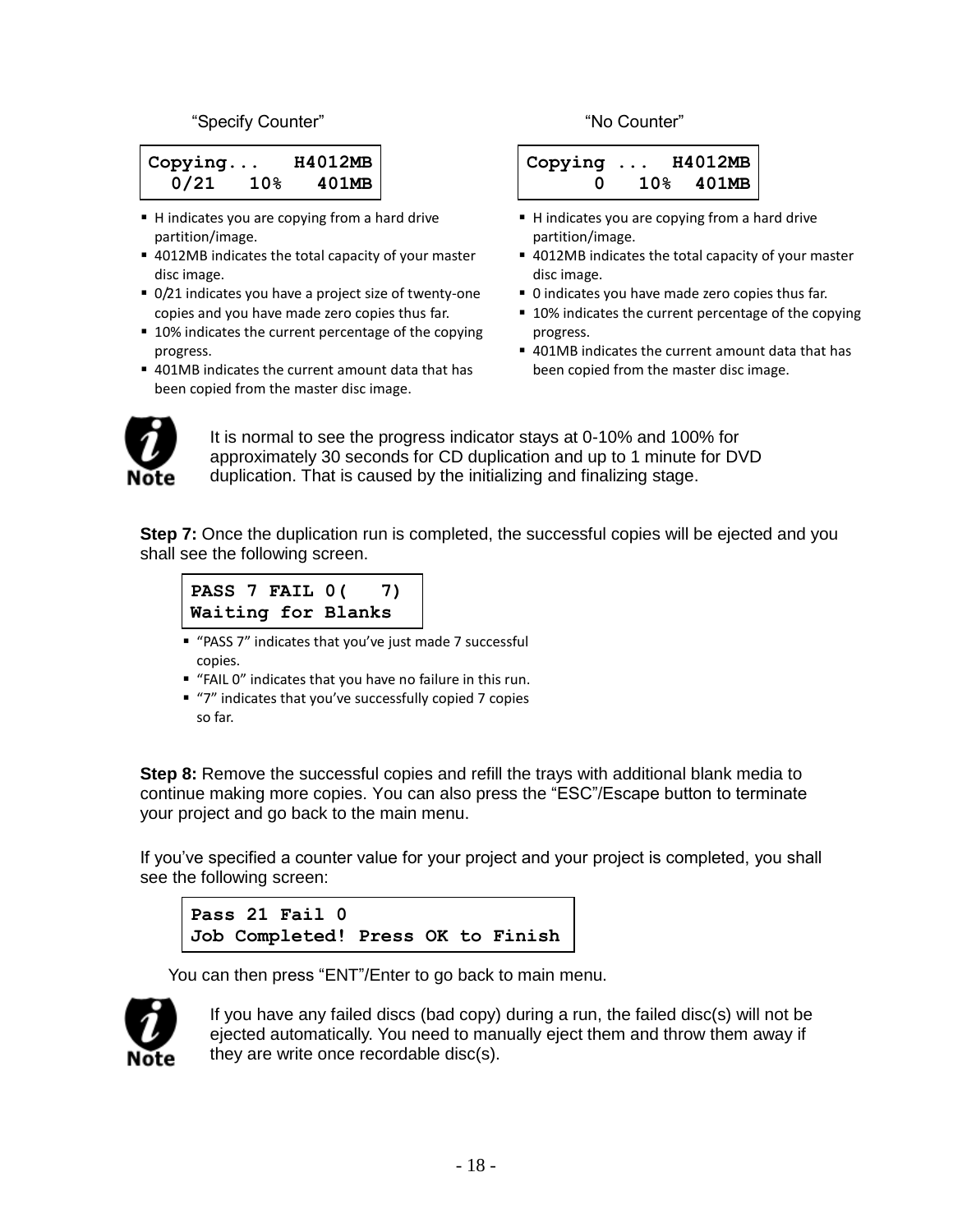# **Select the Duplication Speed**

This process will allow you to adjust the duplication speed subject to your needs.

By default, the duplication speed will be set to the optimal speed for each format and setting. However, under some circumstances, you may want to reduce the duplication speed. Those circumstances typically are as follows:

- **Poor Blank Media Quality.** When your blank media quality is not good, lowering down the duplication speed is necessary to make good copies.
- **Poor Master Disc Quality.** If your master disc condition is not good, lowering down the duplication speed will greatly reduce the failure rates.
- **Duplication Quality.** Overall, the lower the speed, the higher the quality of your duplicates. If you have time, it is a good choice to lower down the speed to produce the best quality duplicates.

When you turn on your system, after it has booted up, you should see the following signifying your system is ready.



**Step 1:** Use the up or down arrow button to navigate to the Setup menu press "ENT"/Enter.navigate to select burn speed

| <b>DISCMAKERS</b> | X.xx | <b>DISCMAKERS</b>    | X.xx |
|-------------------|------|----------------------|------|
| 5.Setup           |      | 6. Select Burn Speed |      |

**Step 2:** Press the "ENT"/Enter button to enter the Select Burn Speed menu and you shall see a screen similar to below:

**Select Burn Speed CD to CD**

**Step 3:** Select the Correct Speed Type

There are different types of recording speed based on the disc format and source:

- **HDD/CD to CD:** Copying to CD-R/RW media from a pre-loaded CD partition/image in the hard drive or a CD master disc in the Reader/Writer.
- **HDD/DVD to DVD:** Copying to DVD±R media from a pre-loaded DVD partition/image in the hard drive or a DVD master disc in the Reader/Writer.
- **HDD/DVD-DL to DVD-DL:** Copying to Double/Dual Layer Recordable DVD media from pre-loaded a DVD-DL partition/image in the hard drive or a Double/Dual Layer DVD master disc in the Reader/Writer.
- **HDD/BD to BD:** Copying to BD-R/RE media from a pre-loaded BD partition/image in the hard drive or a Blu-ray master disc in the Reader/Writer.(only available if Blu-ray drives are installed)

Depending on the type of duplication job(s) and your system restrictions, you need to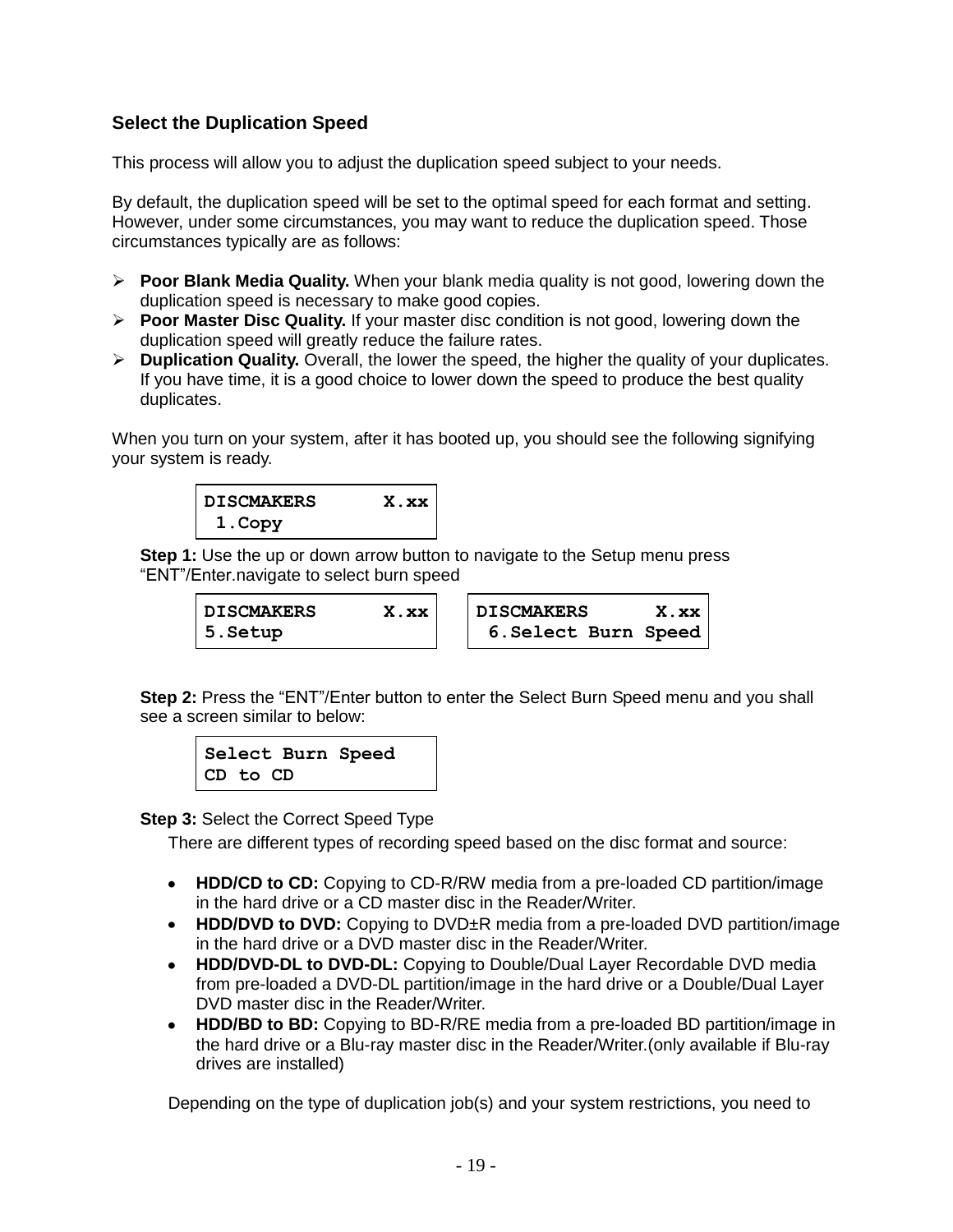select the correct speed type in order for this setting to take effect. To select various speed types, you need to press the up or down button to adjust and press the "ENT"/Enter button to submit your selection.

**Step 4:** Once you have submitted the desired speed types, you should see the following screen for speed adjustment.



You can press the up or down button to select the desired speed value and then press the "ENT"/Enter to submit the selection.



*If the speed value you've selected is* the *same as the current speed value, the system will NOT respond to the "ENT"/Enter button. Please press* the *"ESC"/Escape button to go back to the main menu.*

**Step 5:** Once the speed setting has been successfully changed, you shall see the following screen for 2 seconds.

> **CD to CD Speed: Adjusted to: 24x**

Then you will be directed back to the main menu:

| <b>DISCMAKERS</b> | $X$ . $XX$ |
|-------------------|------------|
| 1. Copy           |            |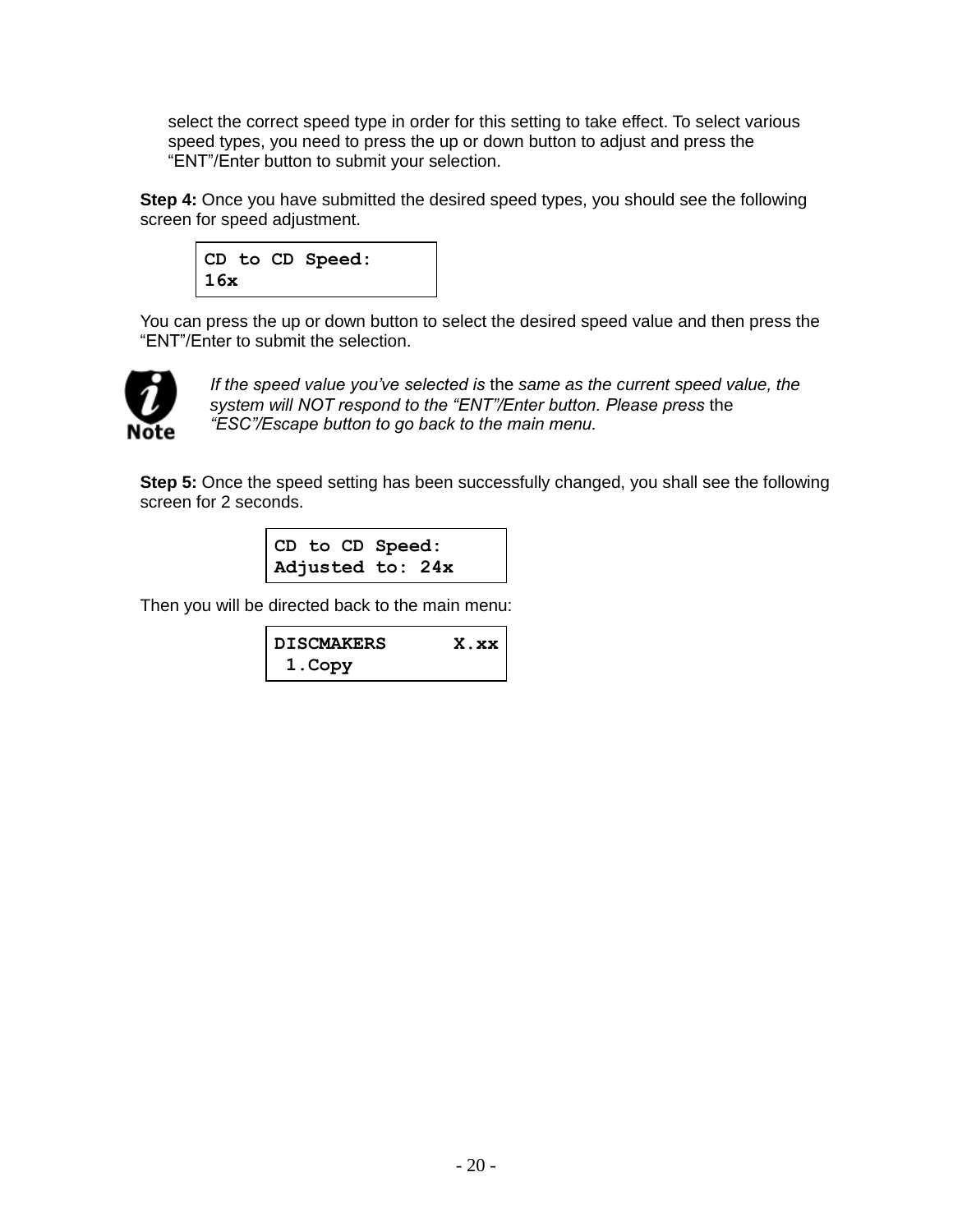#### **Mix Audio Tracks**

This process will guide you to mix an Audio CD from various tracks among different Audio CDs.

The following are the ways you can mix an Audio CD:

By mixing an audio CD directly to blank CD-R media, all the tracks you selected will be transferred to the blank CD-R media directly track by track. Once you've completed your track selection(s); you will be instructed to finalize your mixed Audio CD. You can operate this by choosing "Edit Track to: Blank CD" when asked.

*Please do this cautiously; if any of the Audio CD tracks you wish to mix are not readable due to scratches or poor quality, the blank CD-R media will be ruined.*

 $\triangleright$  Mix through the Hard Drive (This option is available ONLY if your system has a hard drive installed.)

By mixing an audio CD through the Hard Drive, all the tracks you select will be transferred to the Hard Drive. Once you've completed your track selection(s); you will be instructed to copy them onto a blank 80 min CD-R media. You can operate this function by choosing "Edit Track to: Hard Drive" when asked.

*This is considered a safer method to per form the mix audio tracks. If any of the Audio CD tracks you wish to mix are not readable due to scratches or bad quality, the blank CD-R media will NOT be ruined since the blank CD-R media isn't being recorded on until all Audio CD tracks are successfully transferred to the hard drive.*

When you turn on your system, after it has booted up, you should see the following signifying your system is ready.



**Step 1:** Use the up or down arrow button to navigate to the Audio menu.

| <b>DISCMAKERS</b> | X.xx |
|-------------------|------|
| 4. Audio          |      |

**Step 2:** Press the "ENT"/Enter button to enter the Mix Audio Tracks menu and you shall see the Mix Mode screen similar to below (If your system is a CD+G Duplication System or does not have a hard drive installed, please skip ahead to Step 3):



At this point, you can press the UP or DOWN arrow to choose how you want to mix your audio tracks, either by mixing through the hard drive or directly to blank CD's. Then press the "ENT"/Enter button to submit your selection.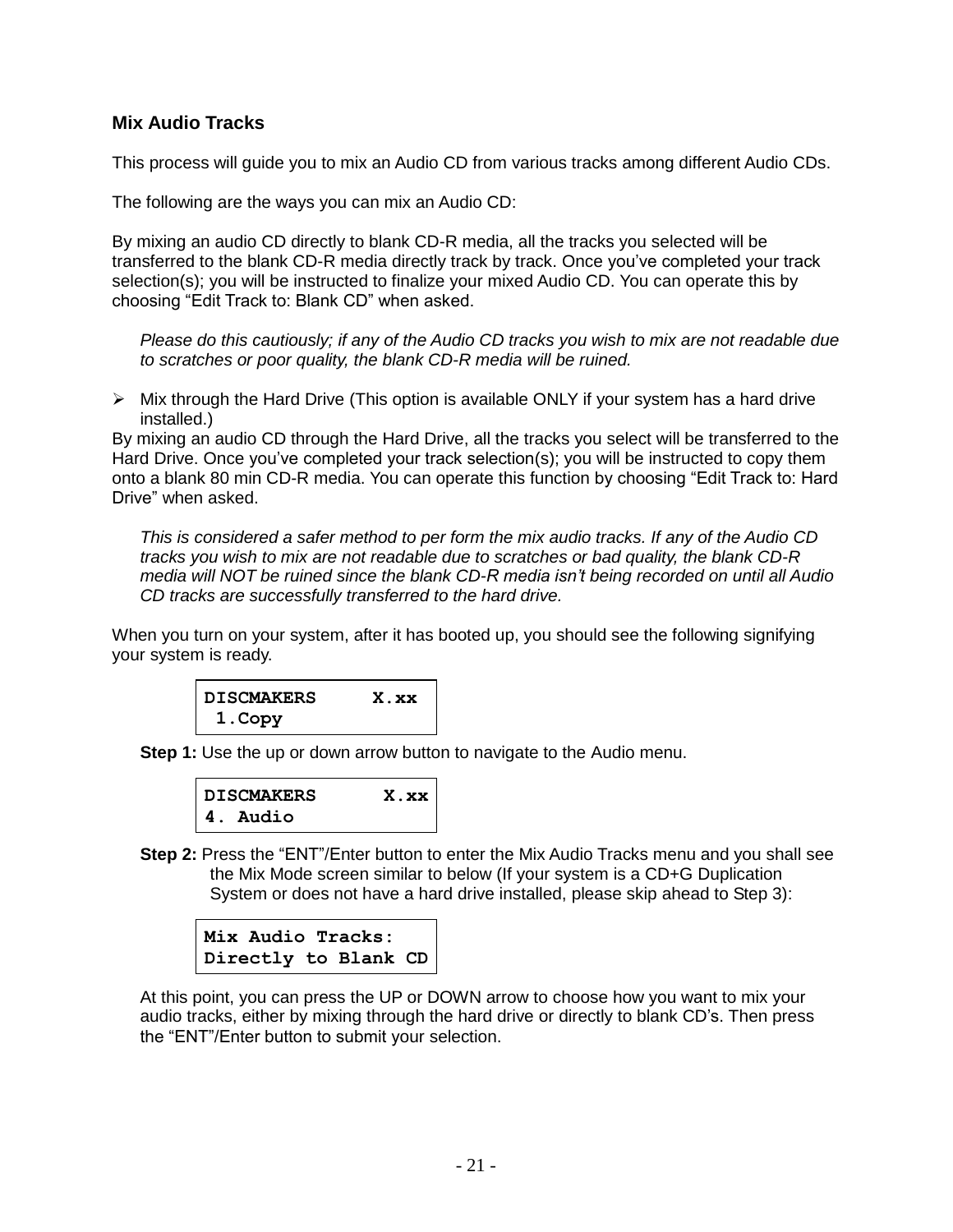**Step 3:** Once the Mix Mode selection is submitted, you shall see following Preparation screen and the corresponding trays that do not contain disc(s) in them will automatically be ejected:





*If either one of the above screens is displayed for more than 2 minutes after you have placed your master disc or blank disc into the drives, please check the disc quality.*

**Step 4:** After you've placed an Audio CD containing the track(s) you wish to copy, and a blank CD-R media in the writer drive(s), please allow 5-10 seconds for the system to detect them. After they have been recognized, then you should see the following screen:

```
Total: 0 Trk 0m: 0s
 Track 1: 4m:31s
```
- "Total: 0 Trk 0m: 0s" indicates that you have zero track(s) selected and it has zero minutes and zero seconds playtime.
- "Track 1: 4m:31s" indicates currently you are focusing on track one of the Audio CD you've inserted and has a running time of four minute and thirty-one seconds.

**Step 5:** When you see the above screen shot, you can press the up or down button to display the playtime of each track on this audio CD and press the "ENT"/Enter button to select the track you wish to be mixed. Once a track is selected, you shall see the symbol "\*" on the left of the track number on the 2nd line as shown in the below screen.

```
Total: 1 Trk 4m:31s
*Track 1: 4m:31s
```


*If the track you have selected will cause the total playtime of all audio tracks to be more than your blank CD-R media capacity, you should see* the *following screen.*

**Over Blank Disc Capacity Press OK to Continue**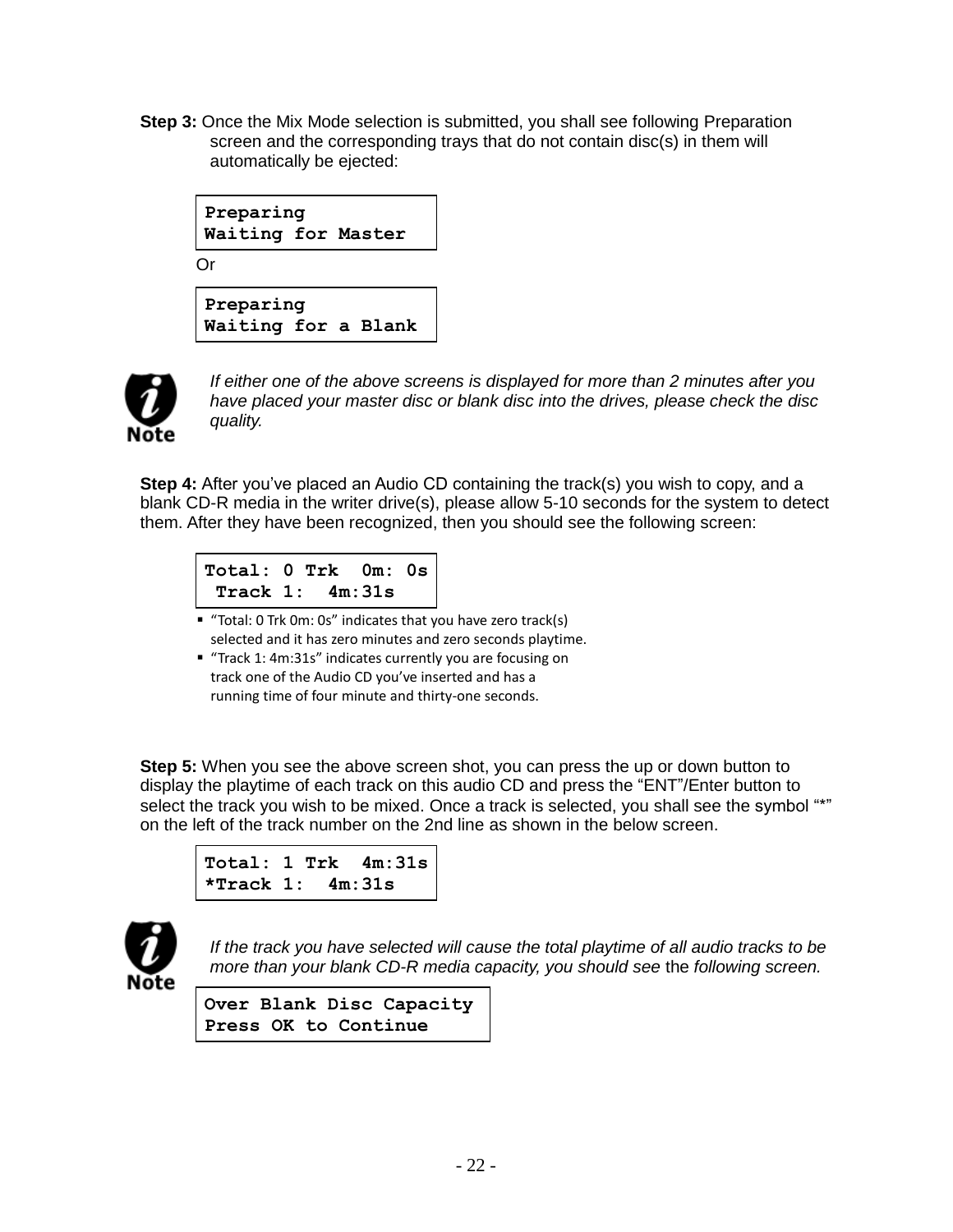

Given the limited space of the screen, the message above will scroll across the screen in order to show the full message.

You need to press the "ENT"/Enter button to return to the track selection menu. The track selected that caused this error message will be de-selected automatically. Then, you can select a different track with smaller playtime.

**Step 6:** Once you have finished selecting the tracks on this Audio CD you want to mix, you can press the up or down button until you see "Are you done?" on the 2nd line as in the following screen.



**Step 7:** You can now press "ENT"/Enter button to confirm your selection. The system will now start the mixing process as shown in the following screen.



- "1" indicates that the system is currently transferring track one.
- "10%" indicates that the current transferring progress of the current track, track one.
- "4m:31s" indicates the current running time of that track.

**Step 8:** Once the mixing process is completed, you will see the following screen:



When you're finished adding tracks, you can choose to finalize the job (mark the completion) by performing the following steps:

a) Press the "ENT"/Enter button when you see "Finish Mixing?" on the  $2^{nd}$  line of the screen like below.

```
Mixing Complete!
Finish Mixing?
```
b) Then press the "ENT"/Enter button to submit, and you should see the following confirmation screen:

**Mixing Complete! Confirm to Finalize?**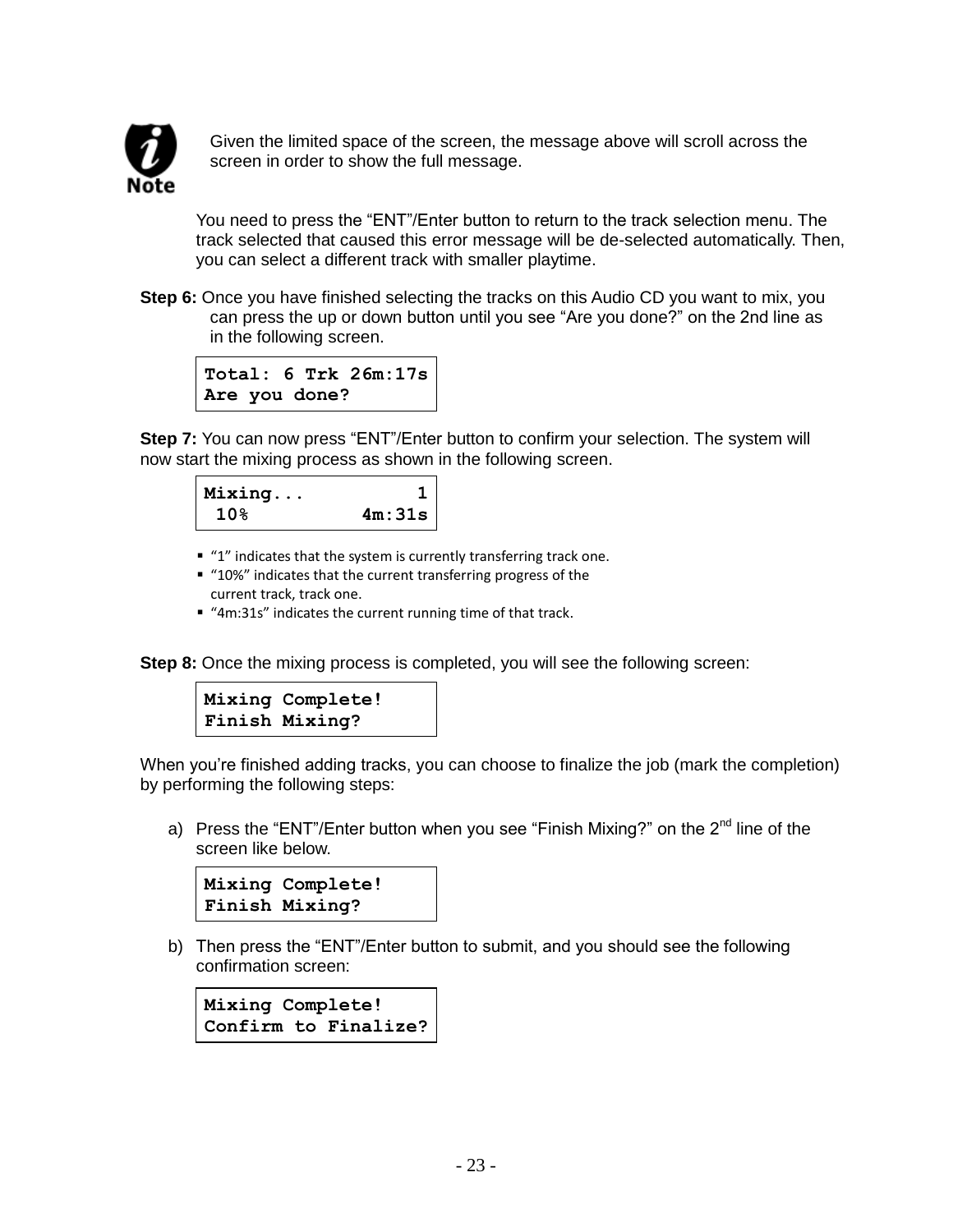c) Press the "ENT"/Enter button once to confirm your selection, and you should see the following Finalizing screen (if you choose to mix directly to a blank CD) or Copying screen (if you choose to mix through the hard drive).



d) Once the finalizing/copying process is completed, you should see the following screen.

```
Job Completed!
Press OK to Finish
```
You can then press the "ENT"/Enter button and you will be guided back to the main menu.

Or you can choose to mix more tracks from other Audio CD's by pressing the up or down button until you see "Insert Next Master?" on the  $2<sup>nd</sup>$  line as in the following screen.

**Mixing Complete! Insert Next Master?**

Then press the "ENT"/Enter button to repeat Steps 3 through 8.

When the whole process is complete, your mixed copy will be ejected and you shall see the following:

```
Job Completed!
Press OK to Finish
```
Press "ENT"/Enter button and you will be directed back to the main menu:

```
DISCMAKERS X.xx
4. Audio
```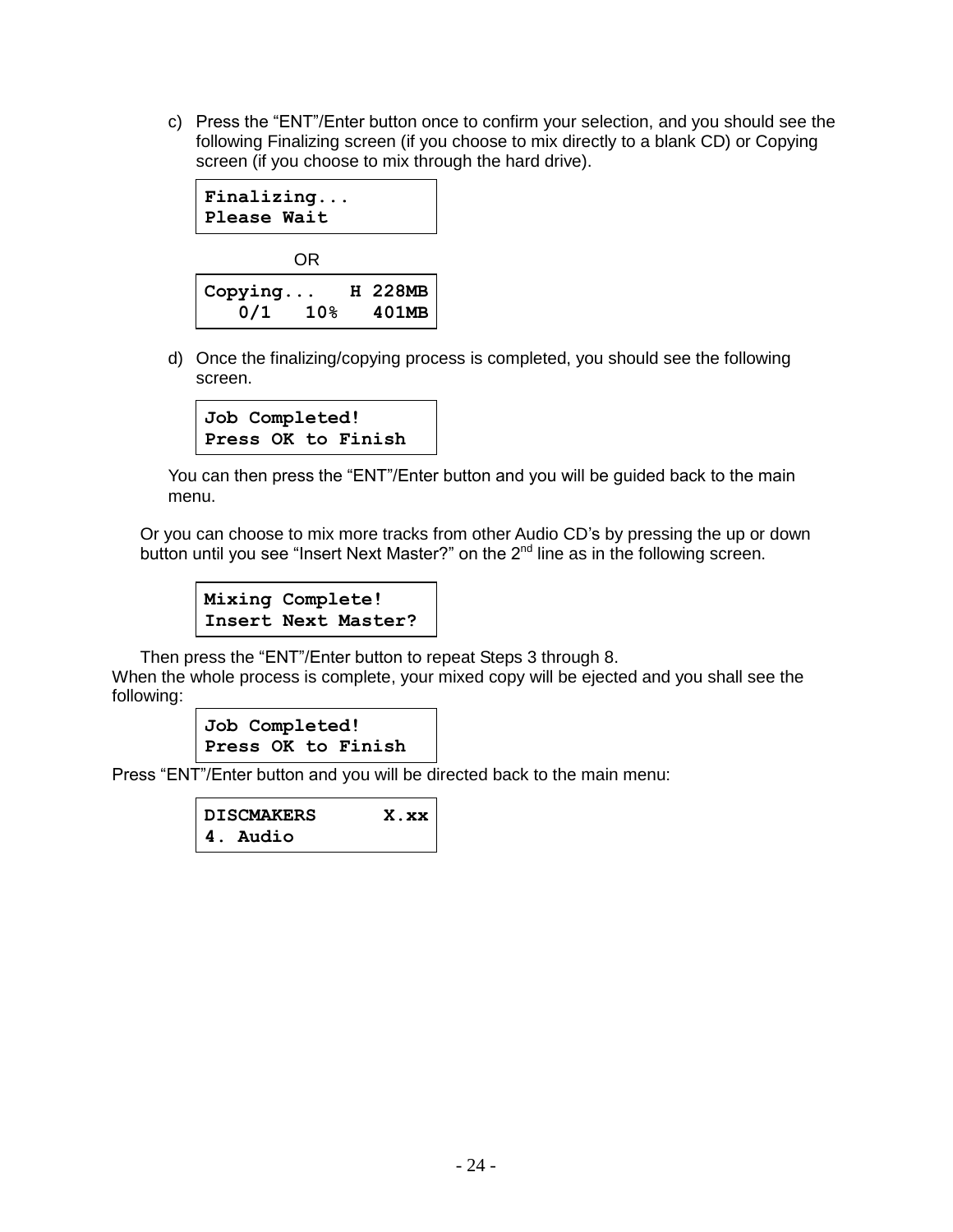# *Example of Mixing Audio Tracks directly to Blank CD*

For the example below, we will mix a new Audio CD from 2 different Audio CD's. From CD1: song 2, and song 4 From CD2: song 3, song 4 and song 5

| 1. Go to menu 4. Audio.                                                                      | <b>DISCMAKERS</b><br>X.xx<br>4. Audio            |                                    |
|----------------------------------------------------------------------------------------------|--------------------------------------------------|------------------------------------|
| 2. Press "ENT"/Enter button.                                                                 | Mix Mode:<br>Directly to Blank CD                |                                    |
| 3. Press "ENT"/Enter button.                                                                 | Preparing<br>Waiting for a Blank                 |                                    |
| 4. Insert Blank CD-R media.                                                                  | Preparing<br>Waiting for Master                  |                                    |
| 5. Insert CD1.                                                                               | Total: 0 Trk 0m:00s<br>Track 1:<br>4m:31s        |                                    |
| 6. Press the down button until you<br>see "Track 2" on the 2 <sup>nd</sup> line.             | Total: 0 Trk<br>0m:00s<br>Track $2: 4m:49s$      |                                    |
| 7. Press "ENT"/Enter button once.                                                            | Total: 1 Trk 4m:49s<br>$*$ Track 2: $4m:49s$     |                                    |
| 8. Press the down button until you<br>see "Track 4" on the 2 <sup>nd</sup> line.             | Total: 1 Trk 4m:49s<br>Track 4:<br>4m:58s        |                                    |
| 9. Press "ENT"/Enter button once.                                                            | Total: 2 Trk<br>9m:47s<br>*Track $4: 4m:49s$     |                                    |
| 10. Press down button until you see<br>"Are you done?" on the 2 <sup>nd</sup> line.          | Total: 2 Trk<br>9m:47s<br>Are you done?          |                                    |
| 11. Press "ENT"/Enter button once                                                            | $\overline{2}$<br>Mixing<br><b>0</b> %<br>4m:31s | Mixing Complete!<br>Finish Mixing? |
| 12. Press down button until you see<br>"Insert Next Master?" on the 2 <sup>nd</sup><br>line. | Insert Next Master?                              |                                    |
| 13. Press "ENT"/Enter button once.                                                           | Preparing<br>Waiting for Master                  |                                    |
| 14. Insert CD2.                                                                              | Total: 2 Trk<br>9m:47s<br>Track 1:<br>4m:03s     |                                    |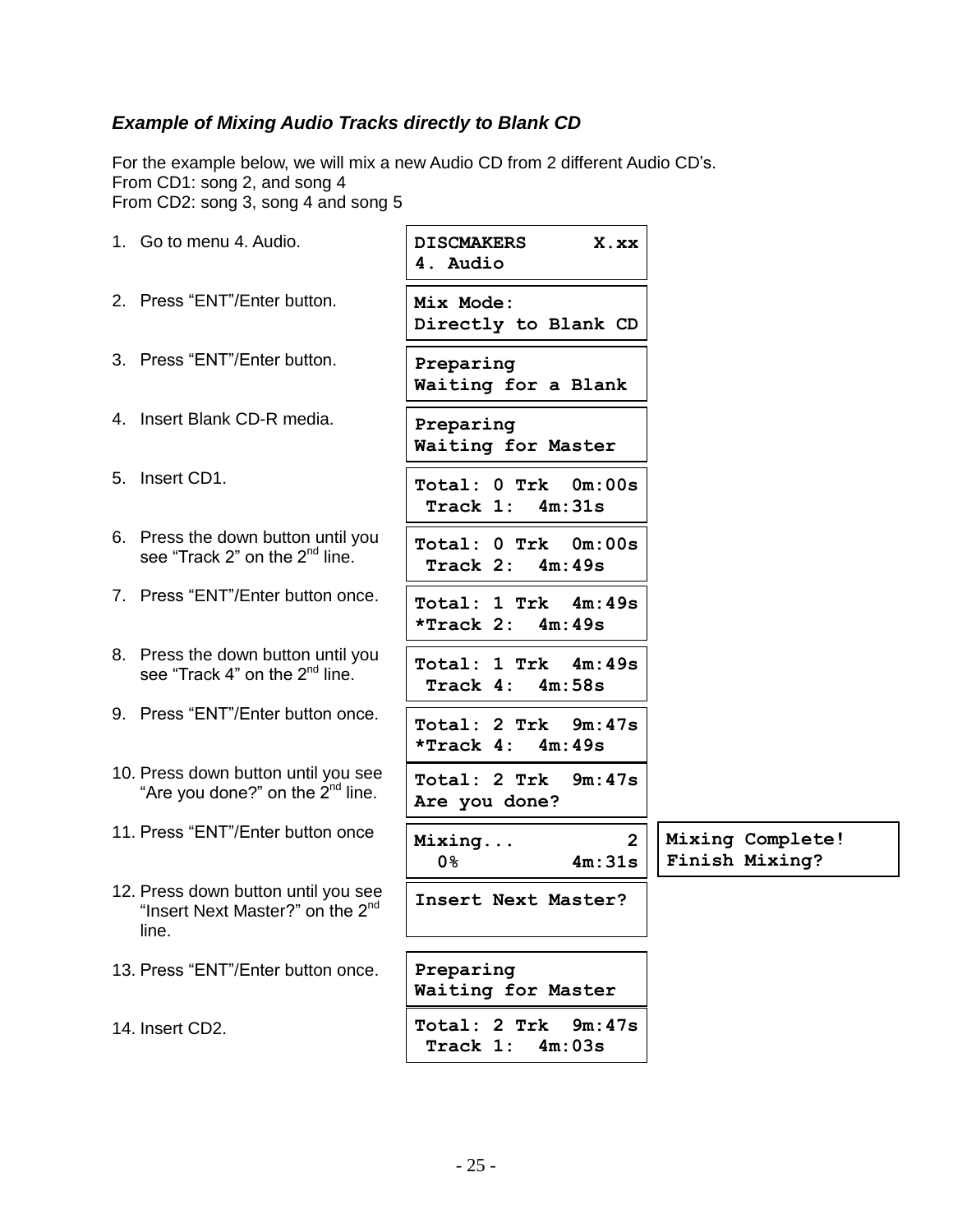| 15. Press down button until you see<br>"Track 3" on the 2 <sup>nd</sup> line.       | Total: 2 Trk 9m:47s<br>Track $3: 4m:47s$       |                                      |
|-------------------------------------------------------------------------------------|------------------------------------------------|--------------------------------------|
| 16. Press "ENT"/Enter button once.                                                  | Total: 3 Trk 14m:34s<br>$*$ Track 3: $4m:47s$  |                                      |
| 17. Press down button until you see<br>"Track 4" on the $2^{nd}$ line.              | $Total: 3$ Trk $14m:34s$<br>Track 4:<br>5m:26s |                                      |
| 18. Press "ENT"/Enter button once.                                                  | Total: 4 Trk 20m:00s<br>5m:26s<br>*Track 4:    |                                      |
| 19. Press down button until you see<br>"Track 5" on the $2^{nd}$ line.              | Total: 4 Trk 20m:00s<br>4m:27s<br>Track 5:     |                                      |
| 20. Press "ENT"/Enter button once.                                                  | Total: 5 Trk 24m:27s<br>*Track $5: 4m:27s$     |                                      |
| 21. Press down button until you see<br>"Are you done?" on the 2 <sup>nd</sup> line. | Total: 5 Trk 24m:27s<br>Are you done?          |                                      |
| 22. Press "ENT"/Enter button once.                                                  | 3<br>Mixing<br>4m:47s<br>0 <sup>8</sup>        | Mixing Complete!<br>Finish Mixing?   |
| 23. Press "ENT"/Enter button once.                                                  | Mixing Complete!<br>Confirm to Finalize?       |                                      |
| 24. Press "ENT"/Enter button once.                                                  | Finally,<br>Please Wait                        | Job Completed!<br>Press OK to Finish |
| 25. Press "ENT"/Enter button once.                                                  | <b>DISCMAKERS</b><br>X.xx<br>4. Audio          |                                      |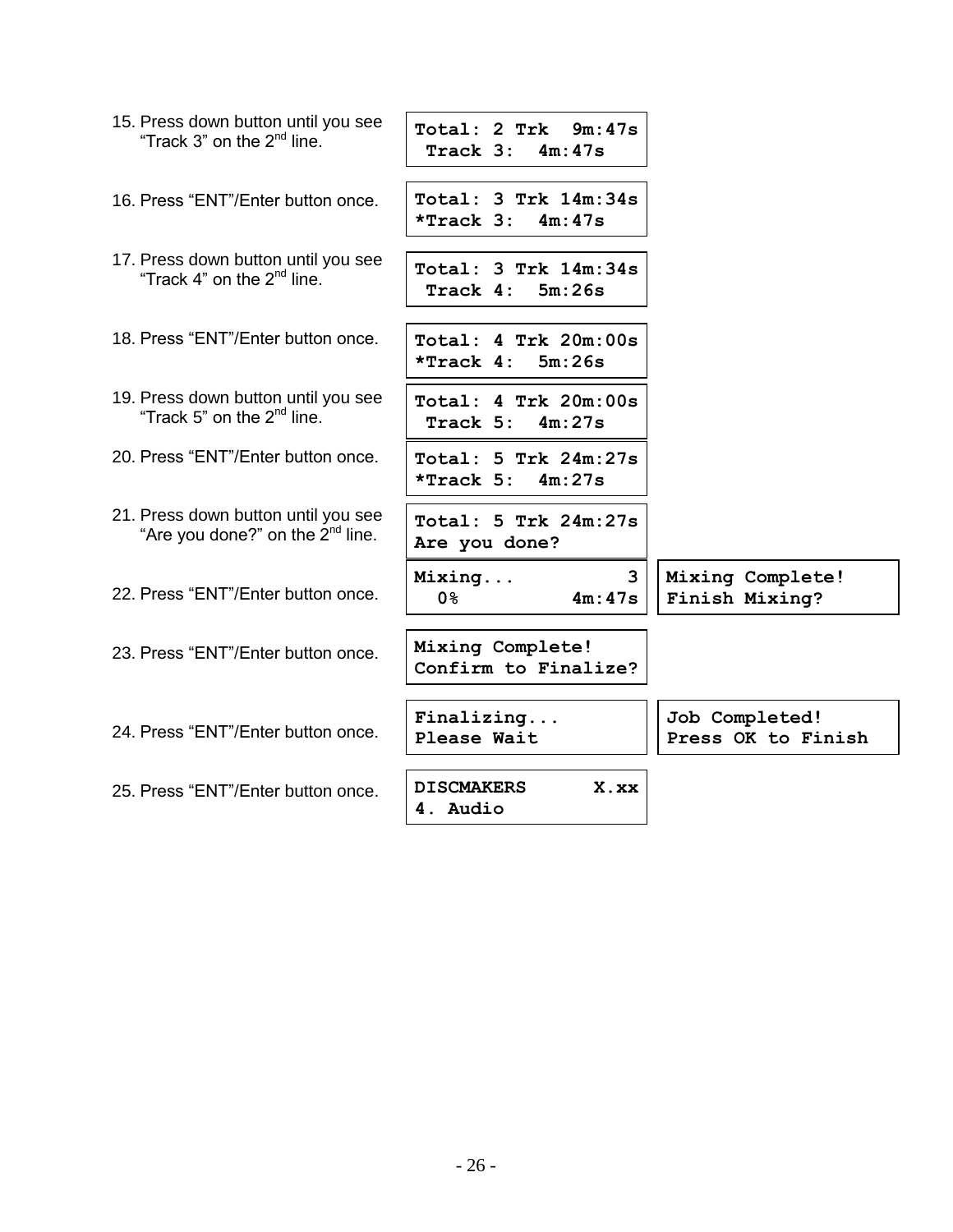#### **Change the Setup settings**

Most of the internal settings and information is stored inside the Setup menu. To explore and modify them is simple. Below is an example how to modify the "Auto Start" setting. Please note that the default setup is set for optimal performance of the system, it is unnecessary to change if you are satisfied with the outcome.

When you turn on your system, after it has booted up, you should see the following signifying your system is ready.

| DISCMAKERS | X.xx |
|------------|------|
| 1. Copy    |      |

**Step 1:** Use the up or down arrow button to navigate to the Setup menu.

| <b>DISCMAKERS</b> | X.xx |
|-------------------|------|
| $ 5.$ Setup       |      |

**Step 2:** Press the "ENT"/Enter button to enter the Setup menu and you shall see a screen similar to below:

```
Setup
 1.Select Burn Speed
```
**Step 3:** Use the up or down arrow button to navigate to the Auto Start setting.

```
Setup
 10. Auto Start
```
**Step 4:** Press the "ENT"/Enter button to enter the Auto Start setting and you shall see a screen similar to below:

```
Auto Start
Auto
```
**Step 5:** Use the up or down arrow button to change the value to "Full".



**Step 6:** Press the "ENT"/Enter button to submit the change. Once completed, you will be guided back to the setting menu.

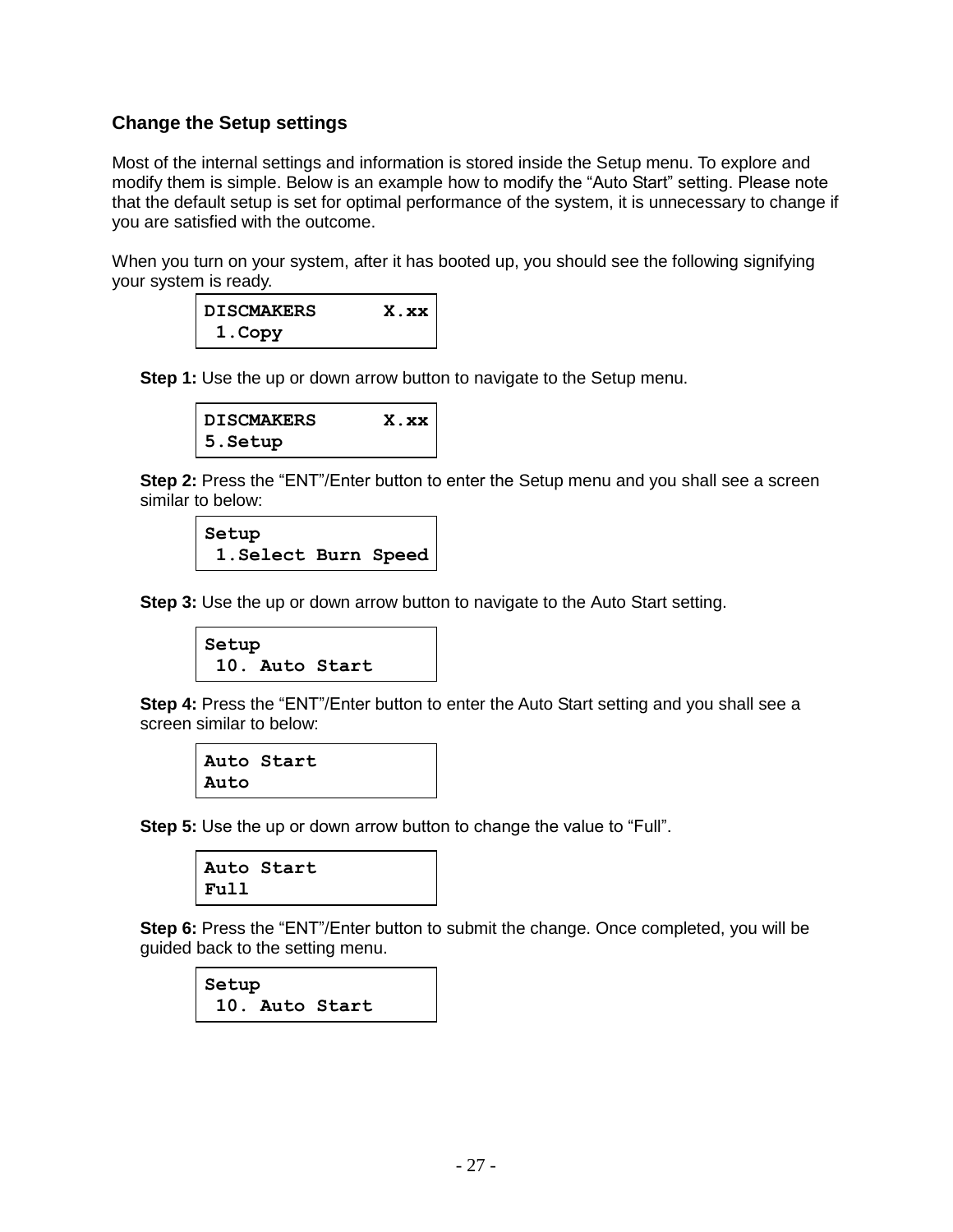**Step 7:** Press "ESC"/Escape button to go back to the main menu.

| <b>DISCMAKERS</b> | X.xx |
|-------------------|------|
| 5. Setup          |      |



This change will only be effective for the current usage until you power off the system unless you perform the Save function under the Utilities menu, or perform the Shutdown function under the main menu.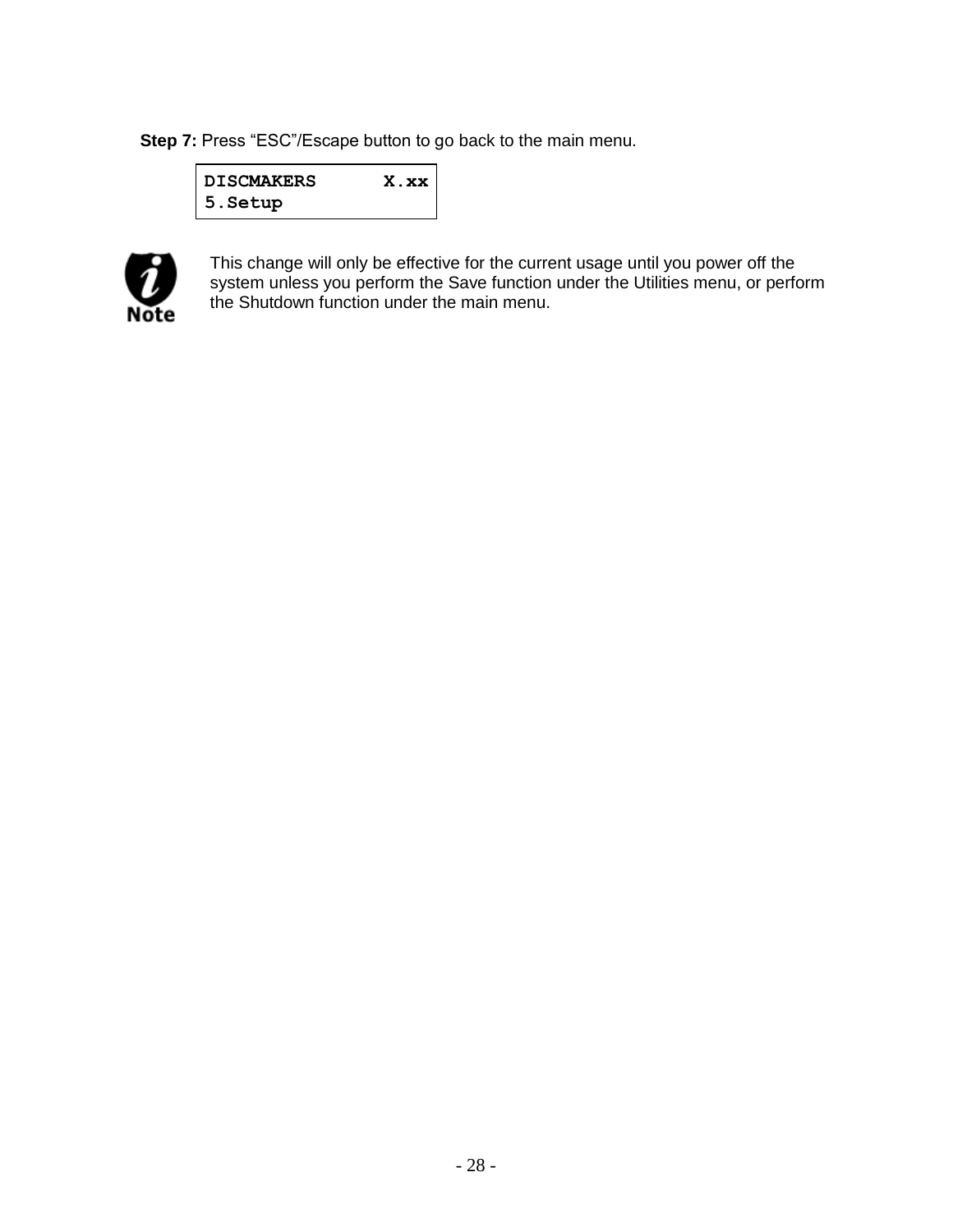# **Chapter 4: Menu Overview**

# **1. COPY**

This menu will guide you to make CD/DVD/BD copies. For more information, please refer to "Make Disc-to-Disc Copies" on page 7 or "Make Hard Drive-to-Disc Copies (ONLY for systems that have a hard drive installed) on page 12.

# **2. ADVANCED COPY OPTIONS**

This menu will guide you to make a simulation of the copying process. During this simulation process, all write once recordable discs such as (DVD-R, CD-R) will be reusable. The purpose of performing such simulation is to ensure error free duplication.



Due to the physical limitation of DVD+R/RW & BD-R/RE recordable format, you cannot perform this procedure on these formats. If you do so, you will encounter a failure messages.



If you are using CD-RW/DVD-RW discs as your blank media during the simulation, any content that may have been recorded inside those discs will be **Warning** permanently ereased.

# **2.1. Test + Copy**

This menu will guide you to perform the simulation of copying process and if everything passes during the simulation, the real copying process will be performed. If there's an error encountered during the simulation, an error message will be displayed and the copying process will not be initiated.

# **2.2. Copy + Compare**

This menu will guide you to make copies, after which, it will perform an additional comparison process automatically to ensure data correctness.

# **2.3. Copy + Verify**

This menu will guide you to make copies, after which, it will perform an additional process to verify playability.

#### **3. IMAGE**

#### **3.1. Select Partition**

This function will guide you to choose the default partition/image.

#### **3.2. Load Partition**

This function will guide you to load your master disc content into the hard drive as a partition/image. For more information, please refer to section 1 of "Make Hard Drive-to-Disc Copies" - "Loading Master Disc content into the Hard Drive as a partition/image" on page 12.

#### **3.3. Rename Partition**

This function will guide you to rename an existing partition/image (including Reserve partition/image) in the hard drive.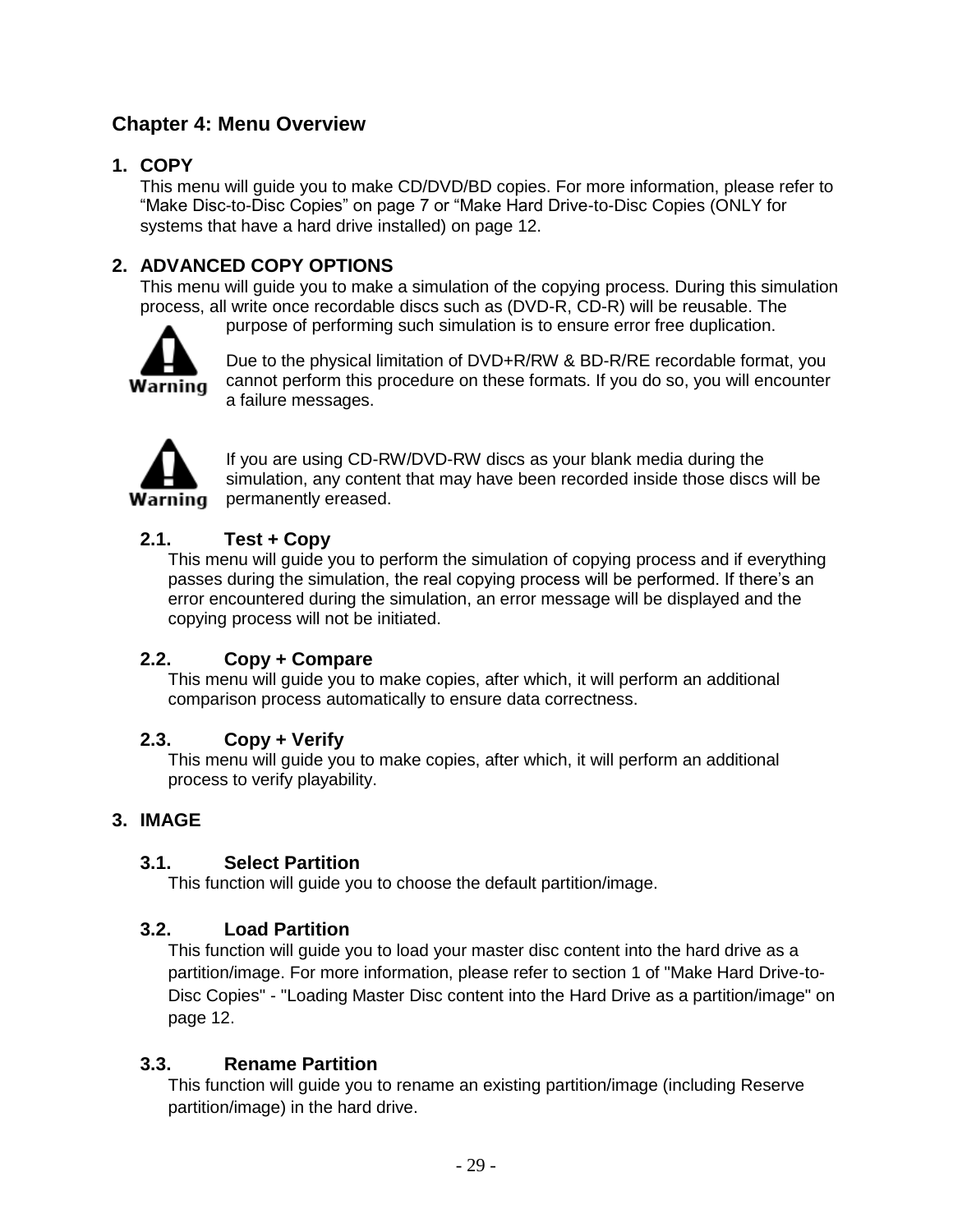# **3.4. Delete Partition**

This function will guide you to delete or remove an existing partition/image (including Reserve partition/image) in the hard drive.

# **3.5. Partition Info**

This function will display additional information of all existing partitions/images in the hard drive. Such information includes partition/image disc type, capacity, etc.

# **3.6. Select Loading Drive**

This function will guide you to select a Reader/Writer drive as the source drive (where your master disc will be placed into) for partition/image loading/creating related operations.

# **4. AUDIO**

This process will guide you to mix an Audio CD from various tracks among different Audio CDs. For more information, please refer to "Mix Audio Tracks" on page 21.

# **5. SETUP**

# **5.1. Select Burn Speed**

This menu will guide you to adjust the duplication speed on various duplication job types. For more information, please refer to "Select the Duplication Speed" on page 19.

# **5.2. Select Source**

This menu will guide you to select a Reader/Writer drive as the source drive (where your master disc will be placed into) for Copy related operations. For more information, please refer to section 1 of "Make Disc-to-Disc Copies" - "Select the Copy Source" on page 7.

# **5.3. Read Error Skip**

Normally, when the system encounters a reading error while reading your master disc, the duplication job will be aborted and all the recordable media will be ruined. However, if you believe that your master disc has a small, insignificant error due to physical damages, you can enable the setting to allow the system to skip any read error\* it encounters.

\*This function will not fix the error; it will only skip it to make the rest of the data readable.

# **5.4. CD Writing Mode**

This setting will allow you to select which mode you would like to duplicate a CD. There are two different modes, "Disc at Once" and "Track at Once". Unless you understand completely what they mean, we strongly suggest you to set it as "Disc at Once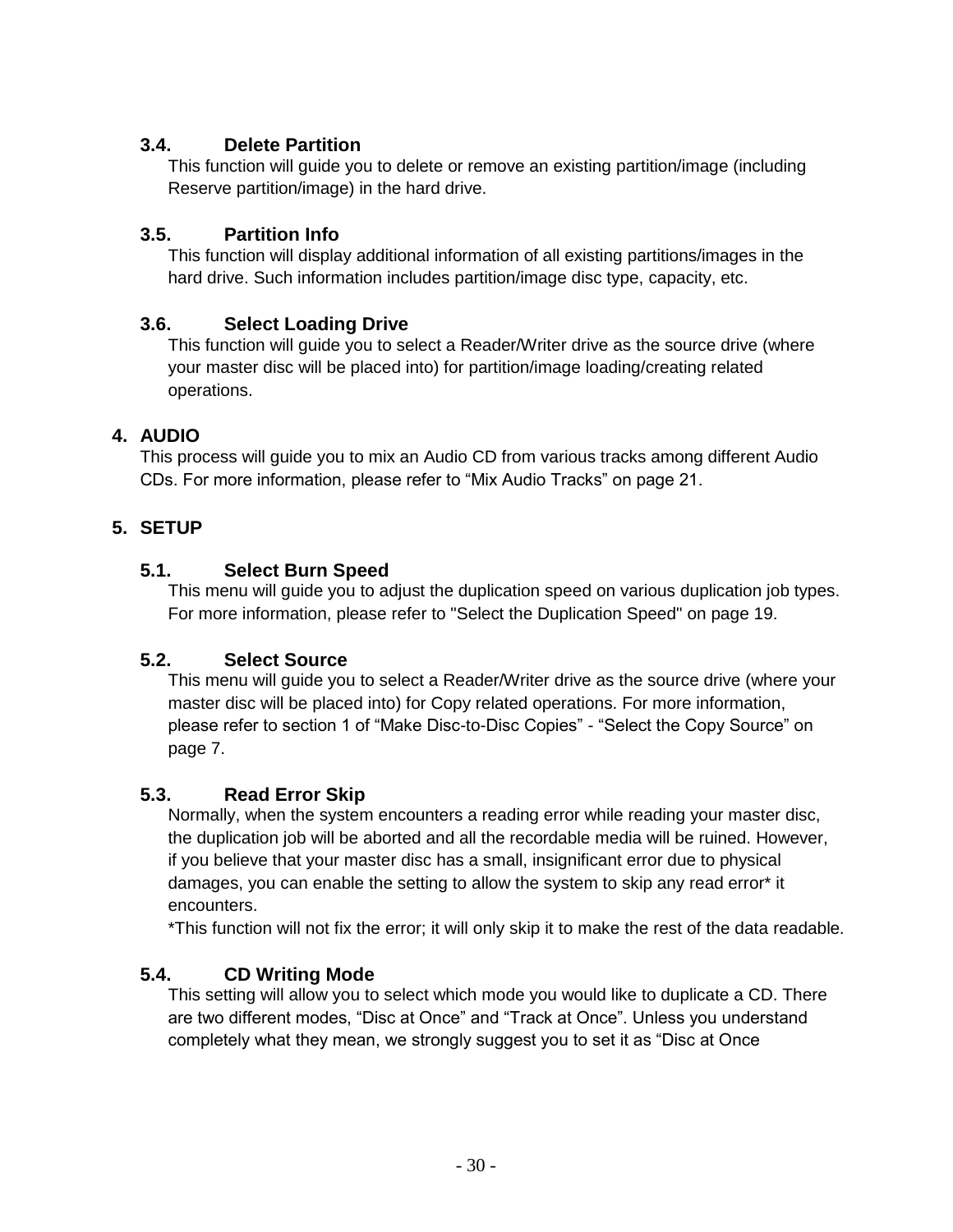# **5.5. Max Audio, VCD & CDG Speed**

Audio CD's and Video CD's do not have internal error checking capability, so duplicating at too high a speed may cause frequent errors. This setting will allow you to adjust the maximum duplication speed for Audio and Video CD.

# **5.6. DVD+R High Compatibility Mode**

This feature will allow you to enable/disable the DVD+R High Compatibility Mode feature by turning this feature ON or OFF. The purpose of this feature is to increase the compatibility of DVD+R media with a broader range of DVD Video players. This process will increase the amount of time required to duplicate your disc(s).

# **5.7. Display and Sound Settings**

# **5.7.1. Buzzer**

This setting will allow you to choose whether you want to hear a beep when you press a button or when a task has been completed

# **5.7.2. Startup Menu**

This setting will allow you to choose which menu you would like to see first when you turn on the system.

# **5.7.3. Screen Saver**

Turns the screen saver on or off

# **5.7.4. Language**

This setting will allow you to choose which language you prefer to navigate the controller system of the duplicator.

# **5.8. Counter**

This option will allow you to enable/disable the Counter feature by turning this feature ON or OFF. This feature will notify you how many discs have been copied and how many discs are left to go.

# **5.9. Duplication Mode**

There are two duplication modes: Load and Copy and On the Fly. Load and Copy allows faster duplication from the Hard Drive by simultaneously copying onto the blank media in the writer drives while loading the master disc to the hard drive. All subsequent copies will be created from the stored master on the HDD. The On the Fly mode instructs the system to copy directly from the master disc. When using On the Fly mode, no information is stored on the hard drive.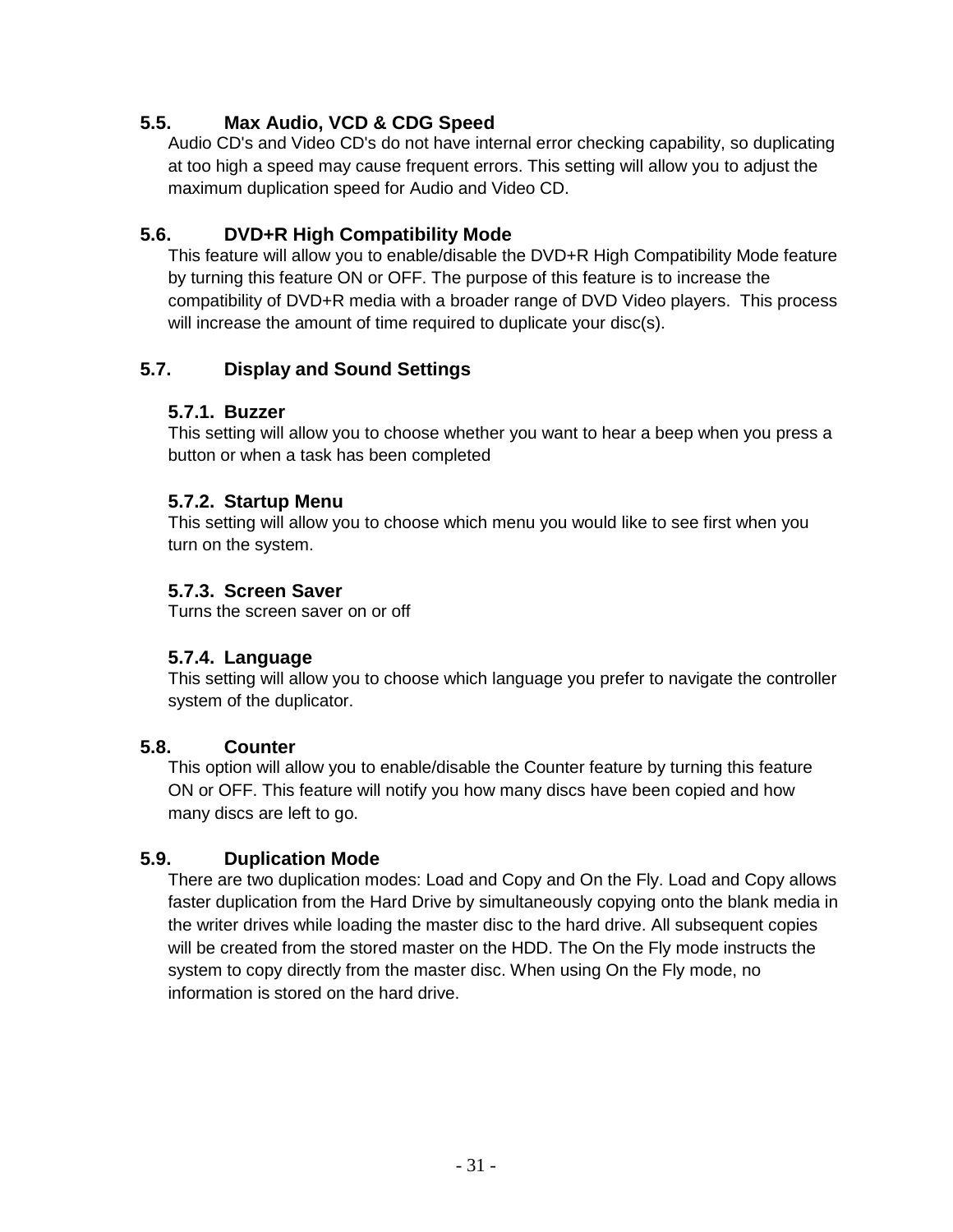# **5.10. Auto Start**

This setting allows you to choose Auto, Full, or Off. If Auto is selected, this feature automatically starts the duplication process when all writer drives detect recordable media inside, or waits for 30 seconds before starting the duplication process if there is at least one recordable disc in a writer drive and any of the remaining writer drives are empty. If Full is selected, this feature allows the system to copy automatically once your master disc and all of the writer trays of the system are filled with recordable media, but will not start automatically if any writer drives remain empty. If Off is selected, the copy process requires you to press the "ENT"/Enter button to start the duplication. This feature applies to applications inside the operation menu such as COPY, TEST, TEST+COPY, COPY+COMPARE, etc

# **5.11. Load Default**

This function will reset all of the options back to manufacture's default. You can perform this function if your system is acting abnormal. You'll need to perform "Shutdown" and restart the system in order for this to take effect.

# **5.12. Advanced Settings**

Mixed Media Code This function will allow the duplicator to copy usinge media with different media codes. Caution this should not be selected unless there is a specific problem as it will slow burn speeds.

# **6. UTILITIES**

# **6.1. Disc Info**

If you are uncertain about the type of blank recordable media you are using, the system is equipped with the disc info function to help identify and notify you of the disc information encoded within. This feature will identify your blank recordable media's format, capacity; manufacture ID as well as the media's certified writing speed. Please note that limited information will be displayed for media in the Reader drive.

# **6.2. System Info**

By entering this menu, you will be able to see the hardware and software information pertaining to your system.

# **6.3. Device Info**

By entering this menu, you will be able to see the information for devices built inside your system, such as the drives. That information includes but not limited to manufacture, model number, etc.

# **6.4. Update Firmware**

This function will update the software for your system. To update, you need to insert a manufacture Certified Update CD into the Reader and select this function by pressing the "ENT"/Enter button. We strongly suggest you do not upgrade your system's firmware unless your system is getting unstable.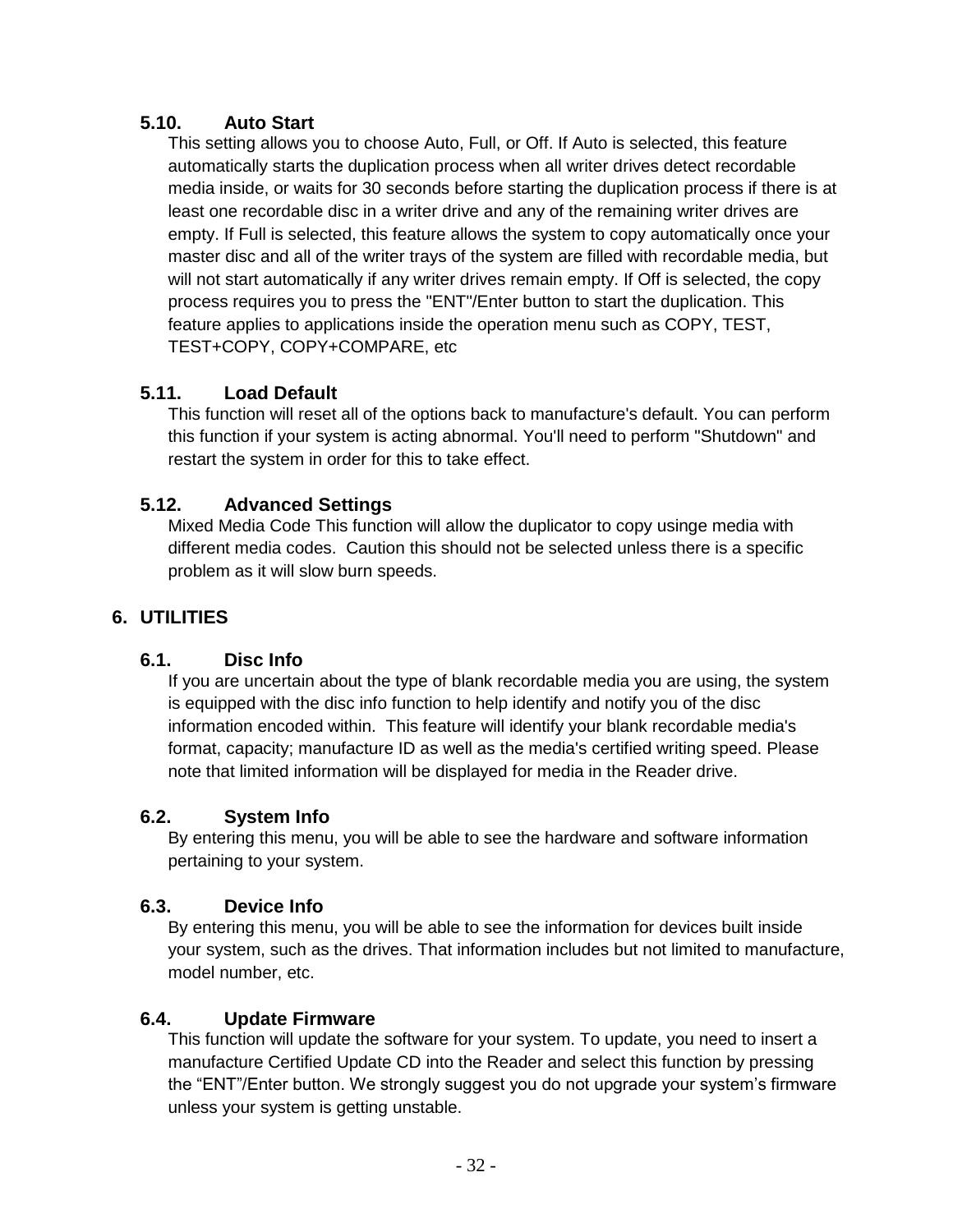# **6.5. Test Options**

# **6.5.1. Compare**

It will perform a comparison process to ensure data correctness.

# **6.5.2. Verify**

It will perform a process to verify playability.

# **6.5.3. Test Master**

Approximately 50% of failures reported by our system are caused by errors in the master disc which our Reader couldn't overcome. When this kind of failure occurs, it tends to waste all of your blank recordable media.

# **6.6. Manage Accounts**

This menu will allow the Administrator to perform the following user administrative tasks. This feature is disabled by default. Prior to activating this feature, the duplicator recognizes all users as the only activated user defined as the administrator. The predefined password for this menu is "0000".

# **6.6.1. View User**

This menu allows you to view current existing user accounts

# **6.6.2. Create User**

This menu allows you to create additional user accounts. Each user has their own settings. During this process, you will be prompted to enter a new user name (up to 8 alphanumeric letters or numbers) and user password (consists of a 4 digit number) for a new account.

# **6.6.3. Edit User**

This menu allows you to change the existing user account's name and password. During this process, you will be asked to select the existing account and then you will be prompted to enter the new user name and new user password for this account.

# **6.6.4. Delete User**

This menu allows you to delete the existing user account. During this process, you will be asked to select the existing account to be removed.



User "Admin" is the administrative account, you can NOT change the user name for this account, but you will be able to change the password for this account.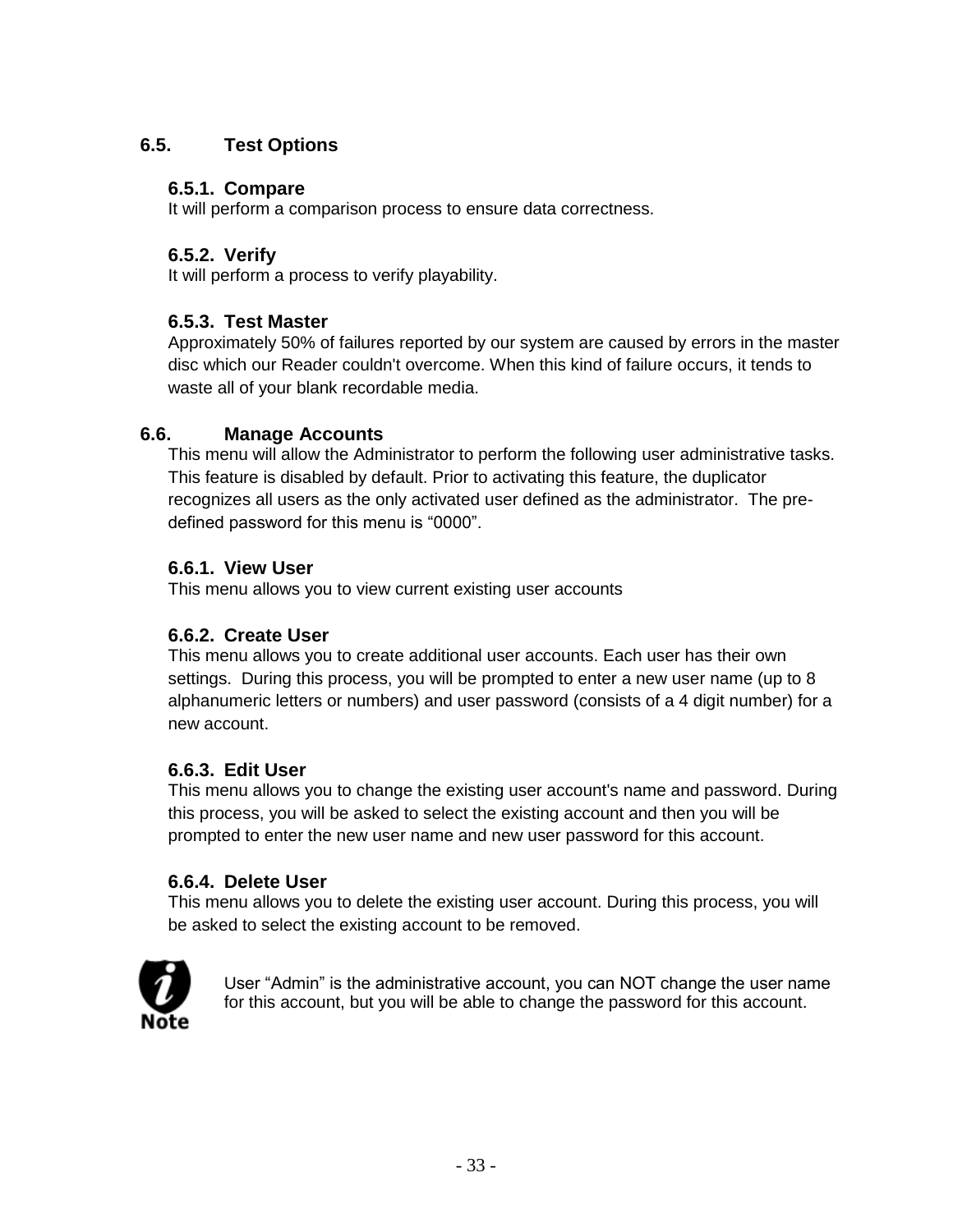# **6.7. Format hard drive**

This function will guide you to re-format the entire hard drive of the system. During the formatting process, all of your hard drive contents will be permanently lost. Please use this function with caution.

#### **6.8. Erase**

This menu will guide you to erase your rewriteable discs in the Writer Tray. There are two options to erase your rewriteable discs:

#### **6.8.1. Full Erase**

It will erase the entire disc which will make it impossible to be recovered.

#### **6.8.2. Quick Erase**

It will erase the index of the rewritable disc, not the data section.

#### **6.9. External Connection**

This feature will allow you to turn on/off the USB / Firewire port on the back of your system. This option will allow one or more Writers on the system to be controlled by a PC. This feature will only be visible if supported USB/Firewire Connections were installed.

\*Please note that system needs to be restarted when this setting is changed.

#### **7. SHUTDOWN**

This function saves any system settings that you have entered and makes sure it is safe to turn off your system. Once you see the Ready to Power OFF message, then you can safely turn off the machine via the Power Switch. Turning off your system without performing this function will increase the risk of damaging your system.

#### **8. AUTOCOPY**

This function will allow the system to operate the disc-to-disc copy function without any user inputs for ease of operation.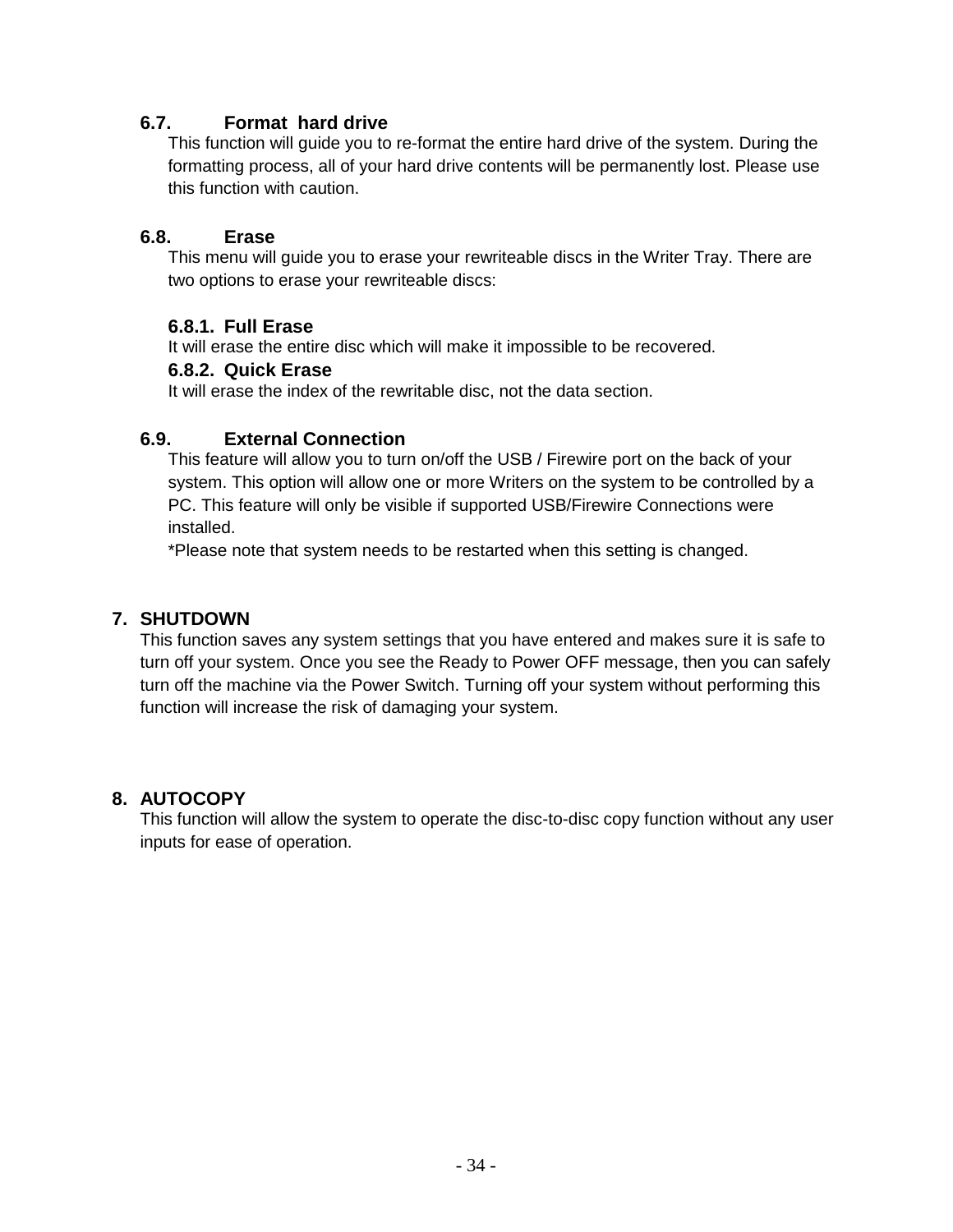# **Appendix A: External Device (USB 2.0/Firewire 1394) Setup Guide (Optional)**

\*This only applies if you have USB 2.0 or Firewire connections installed

#### **If there's a switch next to the USB/Firewire Port:**

- 1. Power off your system
- 2. Set the USB2.0/Firewire switch to "ON" position at the back of your system (away from the LED lights)
- 3. Using the standard USB 2.0/Firewire cable to connect your computer to your system.
- 4. Power on your system.
- 5. Your computer should recognize a number of external devices depending on the system you purchased.

#### **If there is NOT a switch next to the USB/Firewire Port:**

- 1. Using the standard USB 2.0/Firewire cable to connect your computer and your system.
- 2. Power on your system.
- 3. Go into menu 6 "Utilities"
- 4. Go into submenu 10 "USB Connection" or "External Connection"
- 5. Press up or down button to change the setting to "ON".
- 6. Press "ENT"/Enter button to submit your selection.
- 7. The system will either restart by itself or prompts you restart it manually by powering the system off and back on.
- 8. Your computer should recognize a number of external devices depending on the system you purchased.



Above instructions are for you to turn on the USB/Firewire port. However, if you wish to turn it off, please perform the same instructions except you either set the USB 2.0/Firewire switch to "OFF" or change the USB Connection/Firewire Connection setting to "OFF".



Every PC related product has compatibility issues. Even though the USB 2.0/ Firewire connection(s) have been thoroughly tested before the unit was shipped out of the factory, there's still a slight chance that your PC/Mac computer is not compatible with the units USB 2.0/ Firewire connection. If that happens, please contact your PC/Mac manufacture for possible configuration changes to make it work or try it on another PC/Mac computer.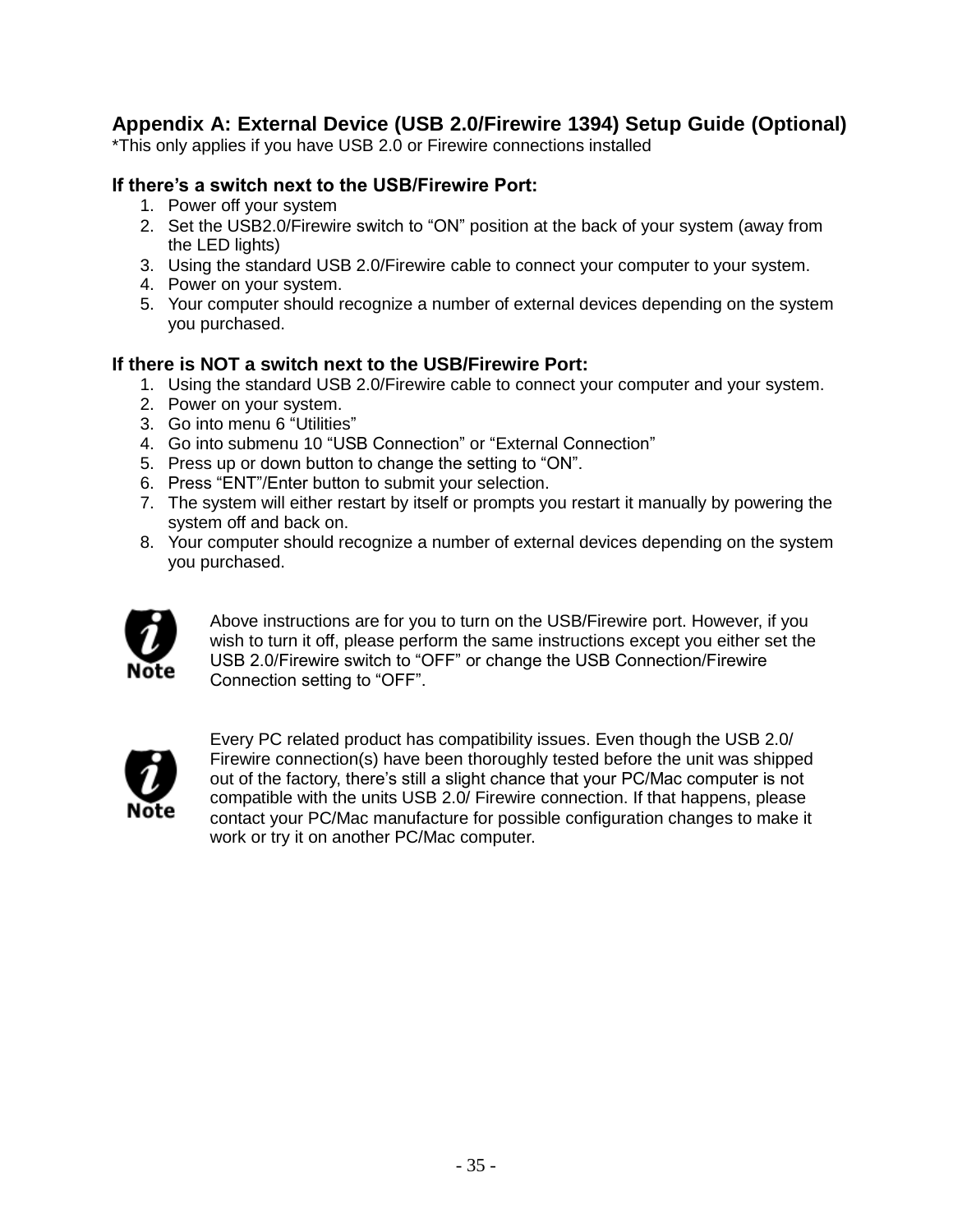# **Appendix B: Troubleshooting**

# **Frequently Asked Questions**

- **1. No display on** the **LCD or the unit does not operate when the power is on.**
- $\checkmark$  Check the power cable connection and that the environment for the power outlet is normal.
- $\checkmark$  Make sure the power voltage on the duplicator matches the voltage of your power outlet.<br> $\checkmark$  If the system was stored in a location where the temperature dropped below 32°F (0°C)
- If the system was stored in a location where the temperature dropped below  $32^{\circ}F (0^{\circ}C)$ within the past 24 hours, leave the system in a warm room with temperatures at least 65°F (19⁰C) for 4 hours prior to powering it on.

# **2. The system can not recognize the master disc.**

- $\checkmark$  Check the format of the master disc or the master itself for damage.
- Your master disc may be copy protected. Normally, most of the DVD/Blu-ray Disc and some of the CD you have purchase from stores have copy protected encoded in them.
- $\checkmark$  Use one of the Writers to read your master disc by selecting one of writers as the Copy source (*please refer to section 1 of Make Disc-to-Disc Copies" - "Select the Copy Source" on page 7.*) If it works, make a copy of your master disc and treat the copy as the new master. Then set the Copy source back to the Reader and try again.

# **3. Buttons do not function.**

 Maybe it is still busy on a task. Give it sometime and press it again. If it still doesn't work, turn off the machine, and then restart the machine after a minute. Shortcut keys only function when 1.Copy function is displayed

#### **4. Copy completed but the copies are not readable / executable?**

- Use "compare" feature to check the copied disc.
- $\checkmark$  Based on our experience, the quality of your media plays a big role on this part. Try to use high quality media to prevent such problems.
- $\checkmark$  Please use another BD/DVD/CD player/ROM to test the copied media. Sometimes, your BD/DVD/CD Player/ROM may not be compatible with recordable BD/DVD/CD disc.

#### **5. The failure rate is high.**

- $\checkmark$  Lower the "write speed" and try again.
- $\checkmark$  Quality of blank disc may be poor.
- $\checkmark$  Quality of your master disc may be poor.

#### **6. Do I need to upgrade my system's firmware?**

 $\checkmark$  Unless your system is getting unstable, we strongly suggest not upgrading your system's firmware. Please contact our Tech Support if your system is getting unstable.

# **7. Cannot boot-up or fails to upgrade firmware.**

 $\checkmark$  Contact our Tech Support.

#### **8. Can I load data directly from my computer to my system's Hard Drive?**

 $\checkmark$  No, your system's Hard Drive has a unique file system that computers will not recognize. Thus, you can't perform any read/write operations to the Hard Drive from your computer.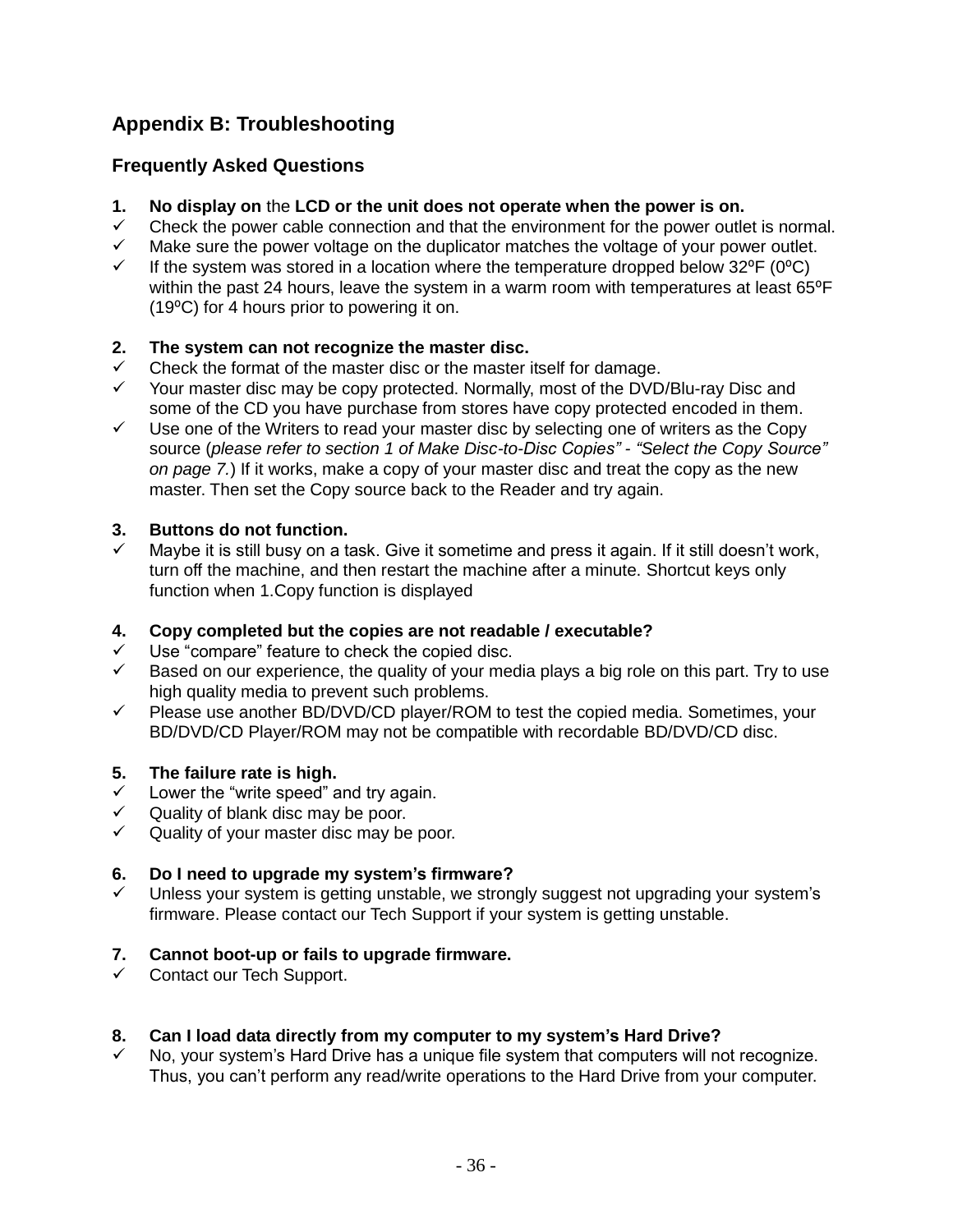#### **9. Why some writers won't copy?**

- $\checkmark$  If those writers are associated with USB 2.0/Firewire IEEE 1394 connections, please make sure the USB 2.0/Firewire connections is off and restart your system. For more information, *please refer to "Appendix A: External Device (USB 2.0/Firewire 1394) Setup Guide".*
- $\checkmark$  Reset back to default. (Troubleshoot #10)
- $\checkmark$  Contact our tech support.

#### **10. How do I reset my system back to default?**

|     | a) Go to menu 5. Setup.                                                          | X.xx<br><b>DISCMAKERS</b><br>5. Setup     |
|-----|----------------------------------------------------------------------------------|-------------------------------------------|
|     | b) Press the "ENT"/Enter button.                                                 | Setup<br>1. Select Burn Speed             |
|     | c) Press down button until you see<br>"Load Default" on the 2 <sup>nd</sup> line | Setup<br>11. Load Default                 |
|     | d) Press "ENT"/Enter button.                                                     | Load Default<br>Press OK to Continue      |
|     | e) Wait for 3-4 seconds.                                                         | Setup<br>11. Load Default                 |
|     | f) Press "ESC"/Escape button.                                                    | X.xx<br><b>DISCMAKERS</b><br>5. Setup     |
|     | g) Press down button until you see<br>"Shutdown" on the 2 <sup>nd</sup> line.    | <b>DISCMAKERS</b><br>X.xx<br>7. Shutdown  |
|     | h) Press "ENT"/Enter button.                                                     | Shutdown<br>Press OK to Shutdown          |
| i). | Press "ENT"/Enter button.                                                        | System Checking OK!<br>Ready to Power Off |

j) Power off the system and power it back on. All settings should be restored back to default.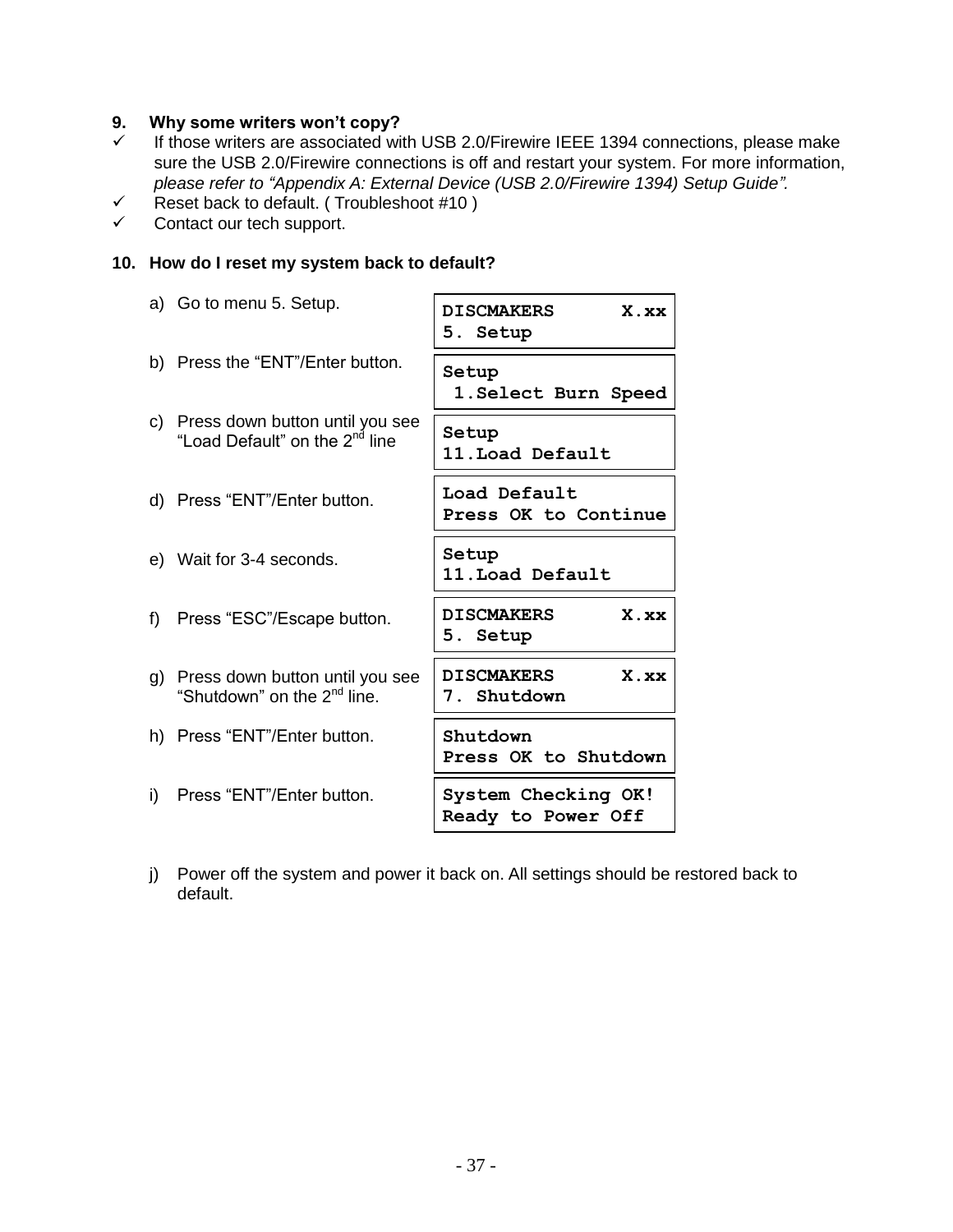# **Error Code**

Typically the system will show an error message and error code if a problem occurs. Please reference the below diagram for a description of the error codes and the recommend solution:

| Error<br>Code | <b>Error Message</b>                                | <b>Description &amp; Recommended Solutions</b>                                                                                                                                                 |
|---------------|-----------------------------------------------------|------------------------------------------------------------------------------------------------------------------------------------------------------------------------------------------------|
| 200           | <b>Source Disc</b><br>Empty                         | Description:<br>The intended master disc is detected and identified successfully, but<br>it is a blank disc.                                                                                   |
|               |                                                     | Possible Solution:<br>Please double check the master disc to ensure it contains data.                                                                                                          |
| 201           | <b>Bad Master</b>                                   | Description:<br>The master disc is detected but can not be identified within 3<br>minutes.                                                                                                     |
|               |                                                     | Possible Solution:<br>Please check the master disc quality for defects or errors.                                                                                                              |
|               |                                                     | Description:<br>The blank disc(s) are missing when the job has already started.                                                                                                                |
| 202           | No Targets!                                         | Possible Solution:<br>Please make sure blank discs are placed in writer trays.                                                                                                                 |
| 203           | <b>Burner Mixed or</b><br>Firmware<br>version Mixed | Description:<br>The model or firmware version of all writers in the duplicator is not<br>the same.                                                                                             |
|               |                                                     | Possible Solution:<br>This typically happens when you recently replaced a writer drive.<br>Contact Tech Support.                                                                               |
| 204           | Targets &<br><b>Master Not</b><br>Compatible!       | Description:<br>The master disc and targets (blanks) do not have same format.                                                                                                                  |
|               |                                                     | Possible Solution:<br>Please go to "Disc Info" in "Utilities" to make sure the master disc<br>and the blank discs are the same format, (for example, using a CD<br>Master and CD blank discs). |
| 205           | <b>Targets Not</b><br>Blank!                        | Description:<br>The target (blank) discs are detected and identified as neither RW<br>discs nor blank discs.                                                                                   |
|               |                                                     | Possible Solution:<br>Please go to "Disc Info" in "Utilities" to make sure the intended blank<br>discs are empty.                                                                              |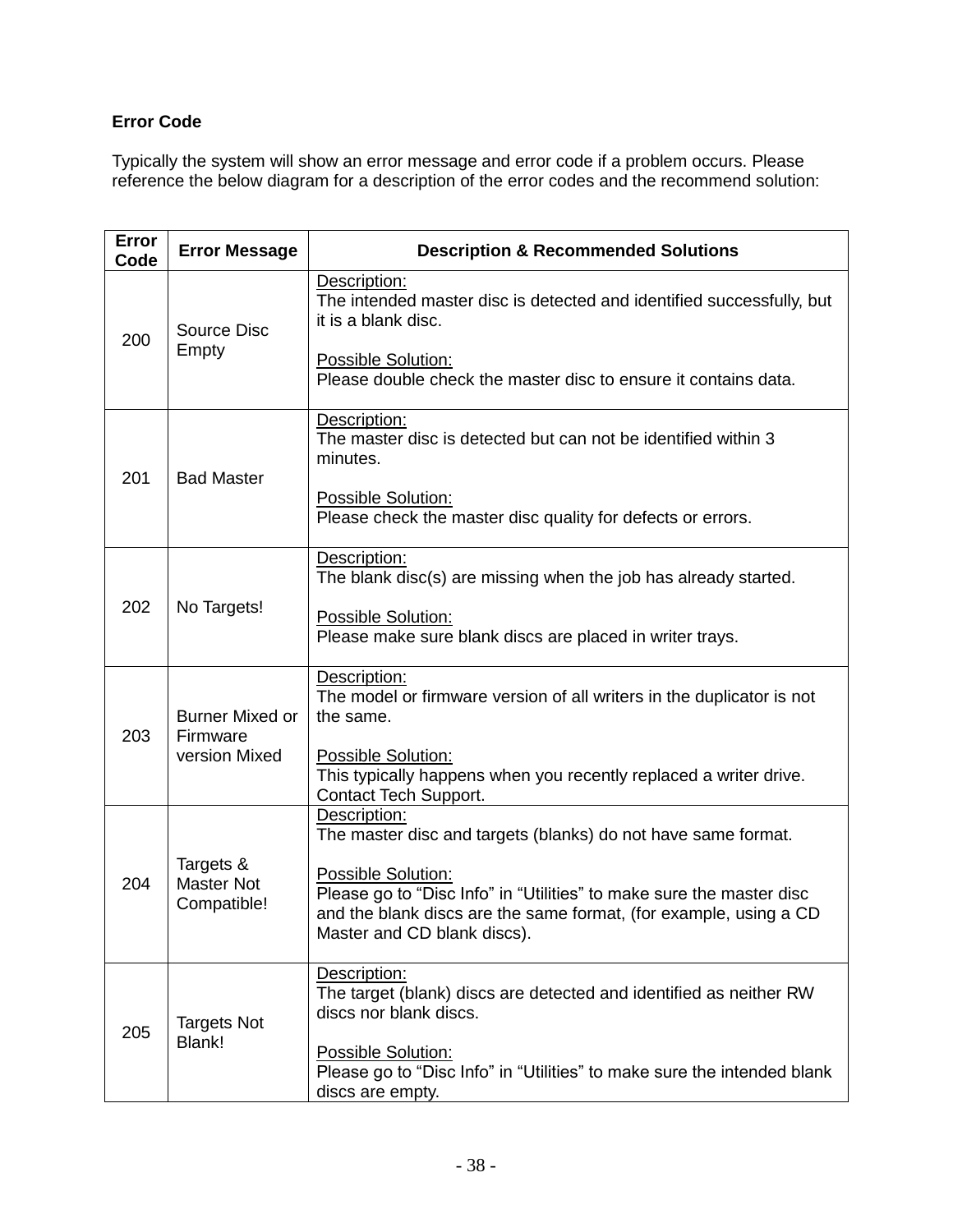| Error<br>Code | <b>Error Message</b>                         | <b>Description &amp; Recommended Solutions</b>                                                                                                                                                                                                                                                                                                                                                                                                                                                                                                                                                                                         |
|---------------|----------------------------------------------|----------------------------------------------------------------------------------------------------------------------------------------------------------------------------------------------------------------------------------------------------------------------------------------------------------------------------------------------------------------------------------------------------------------------------------------------------------------------------------------------------------------------------------------------------------------------------------------------------------------------------------------|
| 206           | Targets &<br><b>Master Size</b><br>Mismatch! | Description:<br>When the error code occurs during the Compare process, the size of<br>the master disc and the successfully copied disc(s) is different.<br>When the error code occurs during a Copy related process, the<br>capacity of the blank disc(s) is less than the data size of the master<br>disc.<br><b>Possible Solution:</b><br>When the error code occurs during the Compare process, contact<br>Tech Support.<br>When the error code occurs during a Copy related process, please<br>go to "Disc Info" in "Utilities" to make sure the blank disc's capacity is<br>large enough to fit the data size of the master disc. |
| 207           | <b>Targets M Code</b><br>Mixed!              | Description:<br>The blank discs contain different manufacture codes.<br>Possible Solution:<br>Please go to "Disc Info" in "Utilities" to make sure every blank disc<br>has the same media ID (M-Code). Replace the one(s) that are<br>different if necessary.                                                                                                                                                                                                                                                                                                                                                                          |
| 208           | Targets are not<br>RW discs!                 | Description:<br>The target(blank) discs are not Rewritable discs<br>Possible Solution:<br>Please go to "Disc Info" in "Utilities" to make sure every blank disc is<br>a rewriteable disc.                                                                                                                                                                                                                                                                                                                                                                                                                                              |
| 209           | Master Disc is<br><b>CSS Protected!</b>      | Description:<br>The master disc is copy-protected.<br>Possible Solution:<br>This master disc contains copy-protection. Please try a different<br>master disc without any copy-protection.                                                                                                                                                                                                                                                                                                                                                                                                                                              |
| 210           | <b>Bad Discs!</b>                            | Description:<br>The target (blank) disc(s) are detected but can not be identified.<br>Possible Solution:<br>Please double check the blank disc(s) quality.                                                                                                                                                                                                                                                                                                                                                                                                                                                                             |
| 211           | This format can<br>not be tested!            | Description:<br>The target (blank) disc(s) is DVD+R, DVD+RW, DVD+R DL, BD-R or<br>BD-RE.<br>Possible Solution:<br>Above disc formats are not supported by the Test function. Please<br>use DVD-R/RW or CD-R/RW discs if this function.                                                                                                                                                                                                                                                                                                                                                                                                 |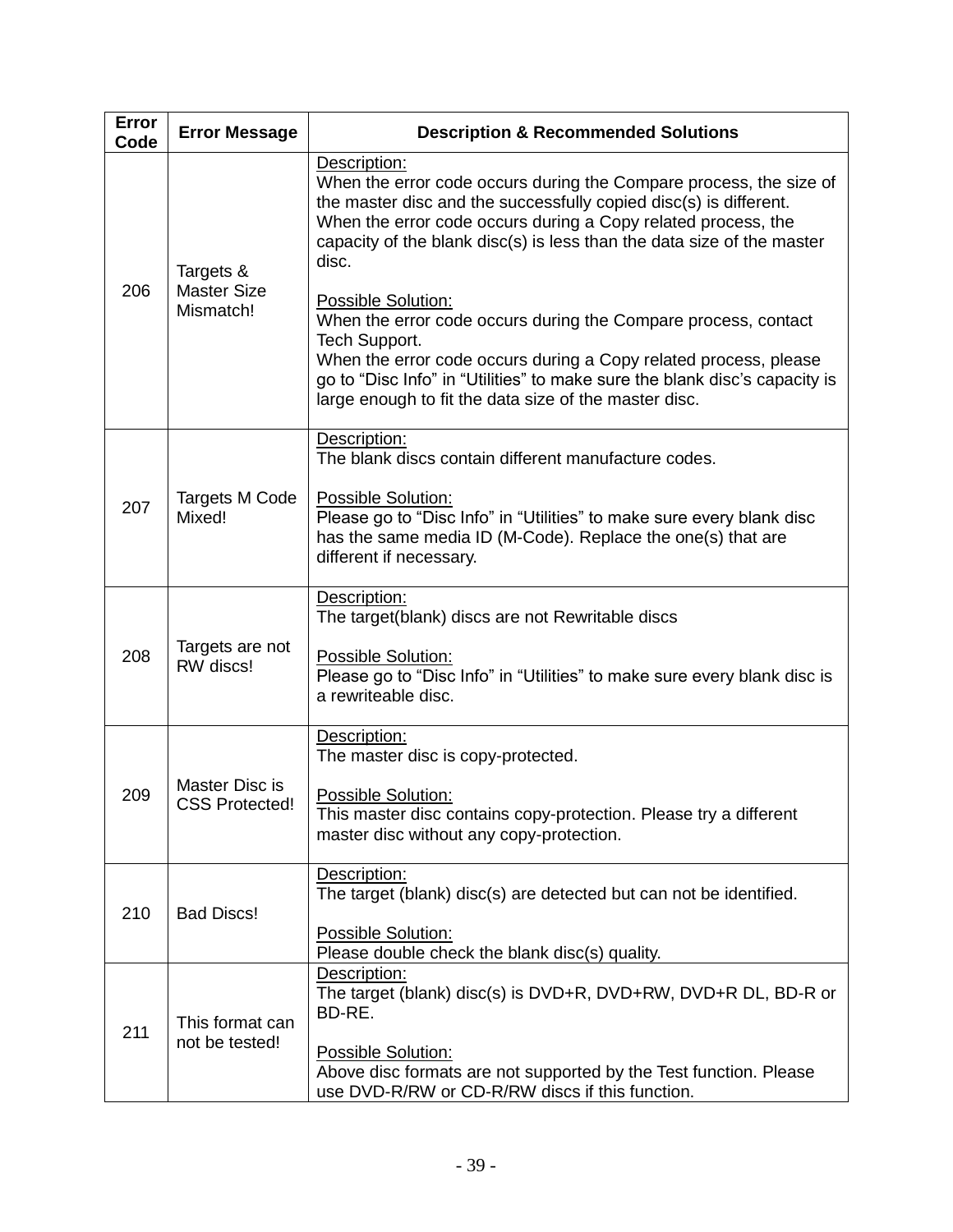| Error<br>Code | <b>Error Message</b>                     | <b>Description &amp; Recommended Solutions</b>                                                                                                                                                                                                                                                                                                                                             |
|---------------|------------------------------------------|--------------------------------------------------------------------------------------------------------------------------------------------------------------------------------------------------------------------------------------------------------------------------------------------------------------------------------------------------------------------------------------------|
| 212           | DVD is not<br>supported!                 | Description:<br>Your system does not support the DVD format.<br>Possible Solution:<br>Please purchase a system that supports DVD.                                                                                                                                                                                                                                                          |
| 213           | DVD-RAM is<br>not supported!             | Description:<br>Your system does not support the DVD-RAM format.<br>Possible Solution:<br>Please purchase a system that supports DVD-RAM.                                                                                                                                                                                                                                                  |
| 214           | Blu-ray is not<br>supported!             | Description:<br>Your system does not support the Blu-ray format.<br>Possible Solution:<br>Please purchase a system that supports Blu-ray.                                                                                                                                                                                                                                                  |
| 230           | Not enough<br>HDD space                  | Description:<br>The empty space in the hard drive is less than the size of the master<br>disc.<br>Possible Solution:<br>Please free up hard drive space by deleting unnecessary<br>partitions/images.                                                                                                                                                                                      |
| 231           | Redundant<br>Name                        | Description:<br>The name entered has already been used in the system.<br>Possible Solution:<br>Please enter a different name, or rename the existing file name<br>which is in conflict before you re-enter this name.                                                                                                                                                                      |
| 232           | <b>Format Failed!</b>                    | Description:<br>The system is not able to format the hard drive. A detailed error code<br>will be displayed at the end of the error message in the following<br>format<br>Example: Format Failed (Error:232) (XX-YY),<br>XX: The index of the hard drive which generated the error<br>YY: The error code<br>Possible Solution:<br>Possible Hard Drive defect; please contact Tech Support. |
| 233           | <b>Hard Drive</b><br>Corrupted           | Description:<br>The hard drive's information is corrupted.<br>Possible Solution:<br>Please re-format the hard drive.                                                                                                                                                                                                                                                                       |
| 235           | <b>Hard Drive</b><br><b>Access Error</b> | Description:<br>There's an error when accessing the hard drive.<br>Possible Solution:<br>Possible Hard Drive defect; please contact Tech Support.                                                                                                                                                                                                                                          |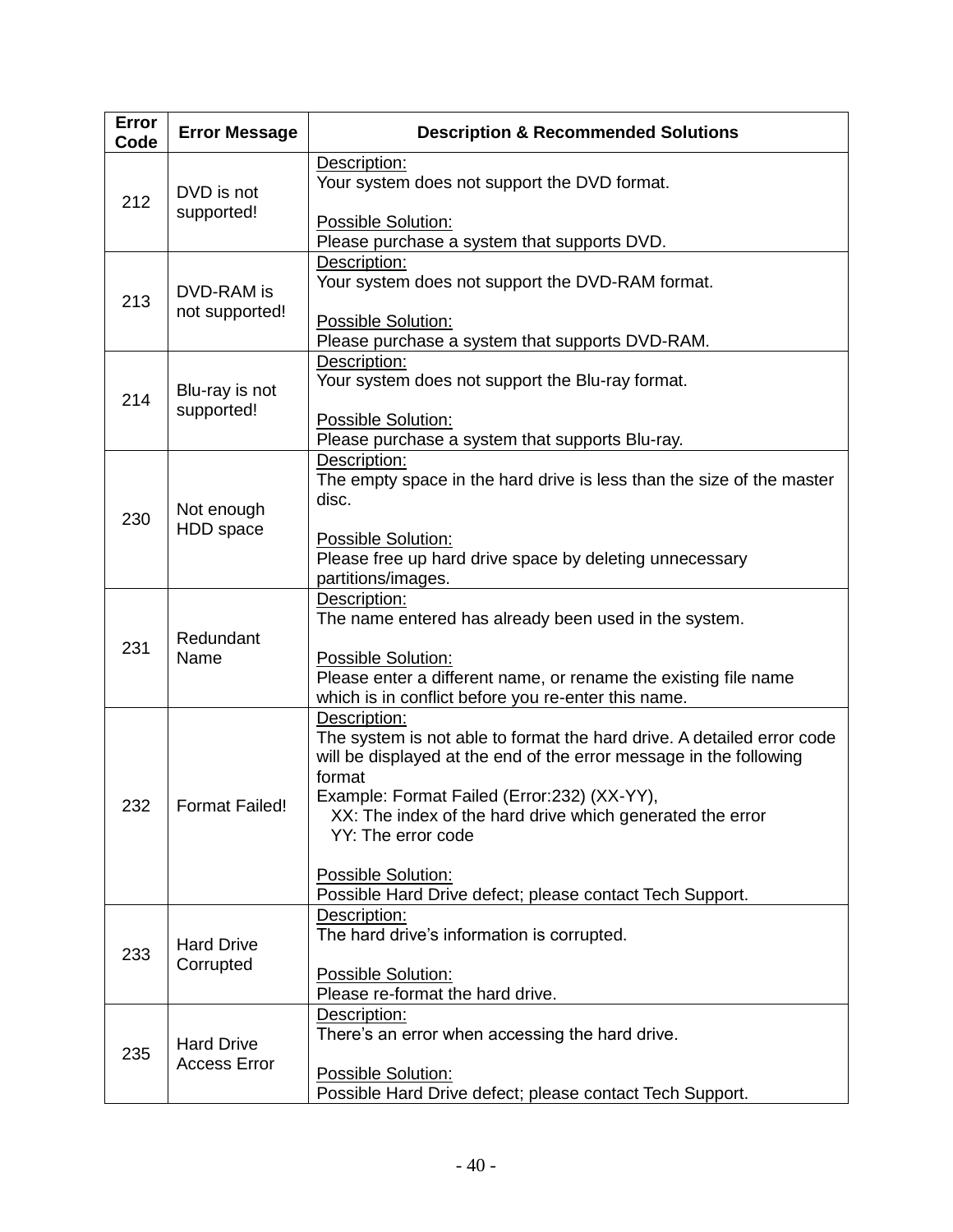| <b>Error</b><br>Code | <b>Error Message</b>        | <b>Description &amp; Recommended Solutions</b>                                                                                                                                                                                                                                                                                                                                                                                                                                |
|----------------------|-----------------------------|-------------------------------------------------------------------------------------------------------------------------------------------------------------------------------------------------------------------------------------------------------------------------------------------------------------------------------------------------------------------------------------------------------------------------------------------------------------------------------|
| 240                  | Wrong<br>Password!          | Description:<br>The password entered is not correct                                                                                                                                                                                                                                                                                                                                                                                                                           |
|                      |                             | Possible Solution:<br>Please confirm you typed in the correct password or try a different<br>password.                                                                                                                                                                                                                                                                                                                                                                        |
|                      |                             | Description:<br>An incorrect password was entered 3 times consecutively                                                                                                                                                                                                                                                                                                                                                                                                       |
| 241                  | Login Failed                | Possible Solution:<br>Wait for 5 minutes, then try to use the correct password for next the<br>attempt. If the problem persists, call Tech Support.                                                                                                                                                                                                                                                                                                                           |
| 250                  | Source Cannot<br>Be HDD     | Description:<br>The source is configured as the hard drive when trying to perform<br>the Mix Audio Tracks function.                                                                                                                                                                                                                                                                                                                                                           |
|                      |                             | Possible Solution:<br>Change the Copy source to the Reader.                                                                                                                                                                                                                                                                                                                                                                                                                   |
| 251                  | Copy Audio                  | Description:<br>An error occurred during the mixing process of your audio CD.                                                                                                                                                                                                                                                                                                                                                                                                 |
|                      | Error                       | Possible Solution:<br>Try a different master or blank disc.                                                                                                                                                                                                                                                                                                                                                                                                                   |
| 252                  | Not Audio CD                | Description:<br>The Master Disc is not an Audio CD when preparing the mixing<br>process.                                                                                                                                                                                                                                                                                                                                                                                      |
|                      |                             | Possible Solution:<br>Please verify your master disc is an Audio CD.                                                                                                                                                                                                                                                                                                                                                                                                          |
| 253                  | Over Blank Disc<br>Capacity | Description:<br>The total size of the selected tracks is larger than the capacity of the<br>target blank disc during the track selection process.                                                                                                                                                                                                                                                                                                                             |
|                      |                             | Possible Solution:<br>Try to select an alternative track with a smaller capacity.                                                                                                                                                                                                                                                                                                                                                                                             |
| 260                  | No Update File              | Description:<br>The system can NOT locate the Firmware Update File during the<br>Update Firmware process.                                                                                                                                                                                                                                                                                                                                                                     |
|                      |                             | Possible Solution:<br>1. Confirm the file is not a "zip" file. If it is, please extract it before<br>you burn it into a CD.<br>2. Confirm the update file is written as "Mode 1" Data CD. Usually a<br>Data CD created with Windows XP or Roxio's Drag-to-Disc is not in<br>this format. Please use a software like Nero Burning ROM.<br>3. Make sure there are no other discs in the system and try to insert<br>the update disc into another tray to perform the operation. |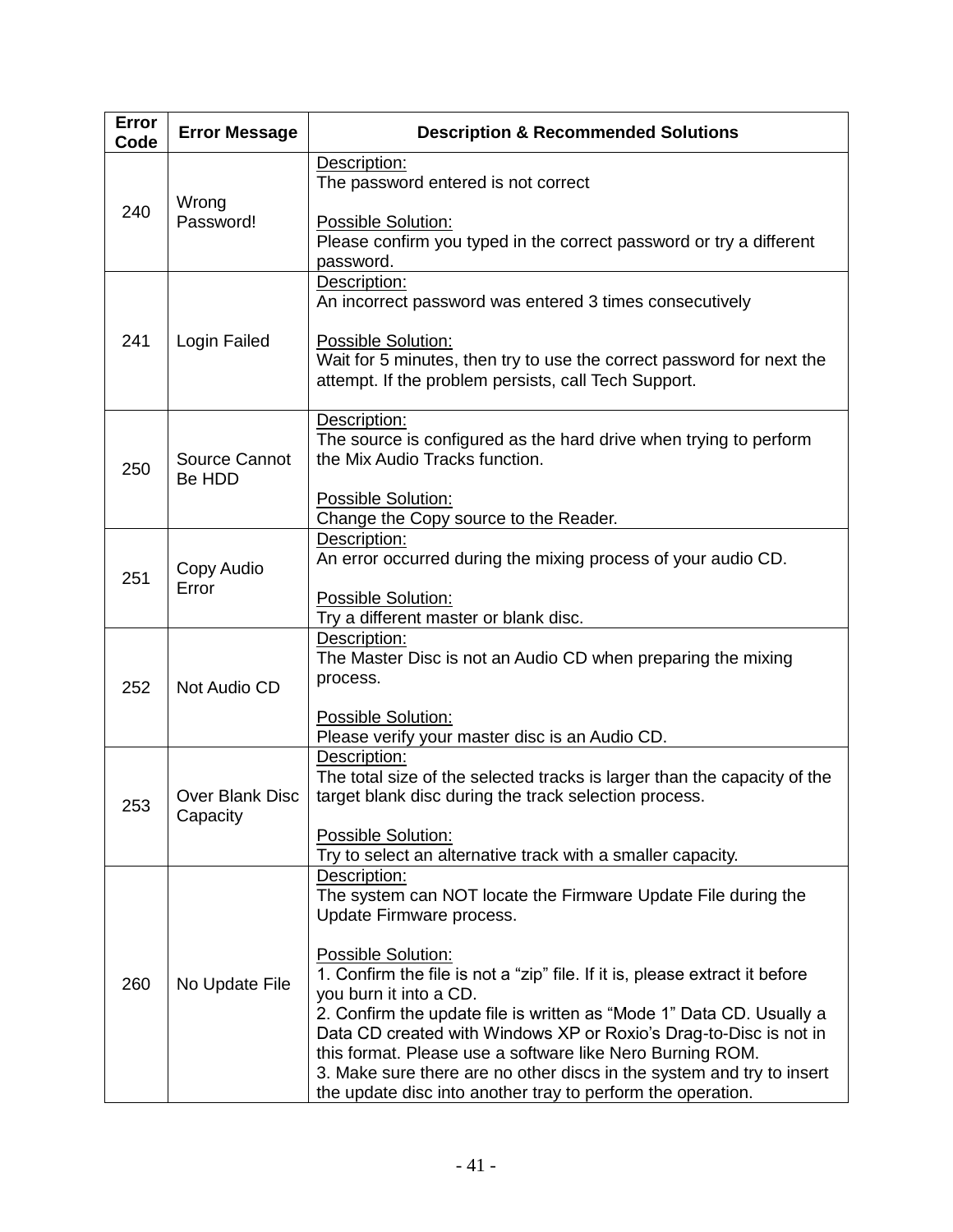| <b>Error</b><br>Code | <b>Error Message</b>   | <b>Description &amp; Recommended Solutions</b>                                                                                                                                                                               |
|----------------------|------------------------|------------------------------------------------------------------------------------------------------------------------------------------------------------------------------------------------------------------------------|
| 261                  | Wrong update<br>File   | Description:<br>The Firmware Update File is not compatible with your system or the<br>Firmware Update File is corrupted.<br>Possible Solution:                                                                               |
|                      |                        | 1. Try to re-download the Firmware Update File.                                                                                                                                                                              |
| 262                  | Unknown flash<br>model | Description:<br>The Firmware Update File is not meant for your system.<br>Possible Solution:<br>1. Try to contact Tech Support for the proper Update file.                                                                   |
| 263                  | User Abort             | Description:<br>A job is being aborted by user pressing the ESC/Escape button for<br>more than 5 seconds during a job run.<br>Possible Solution:<br>Restart the job when ready with the proper master disc & blank<br>discs. |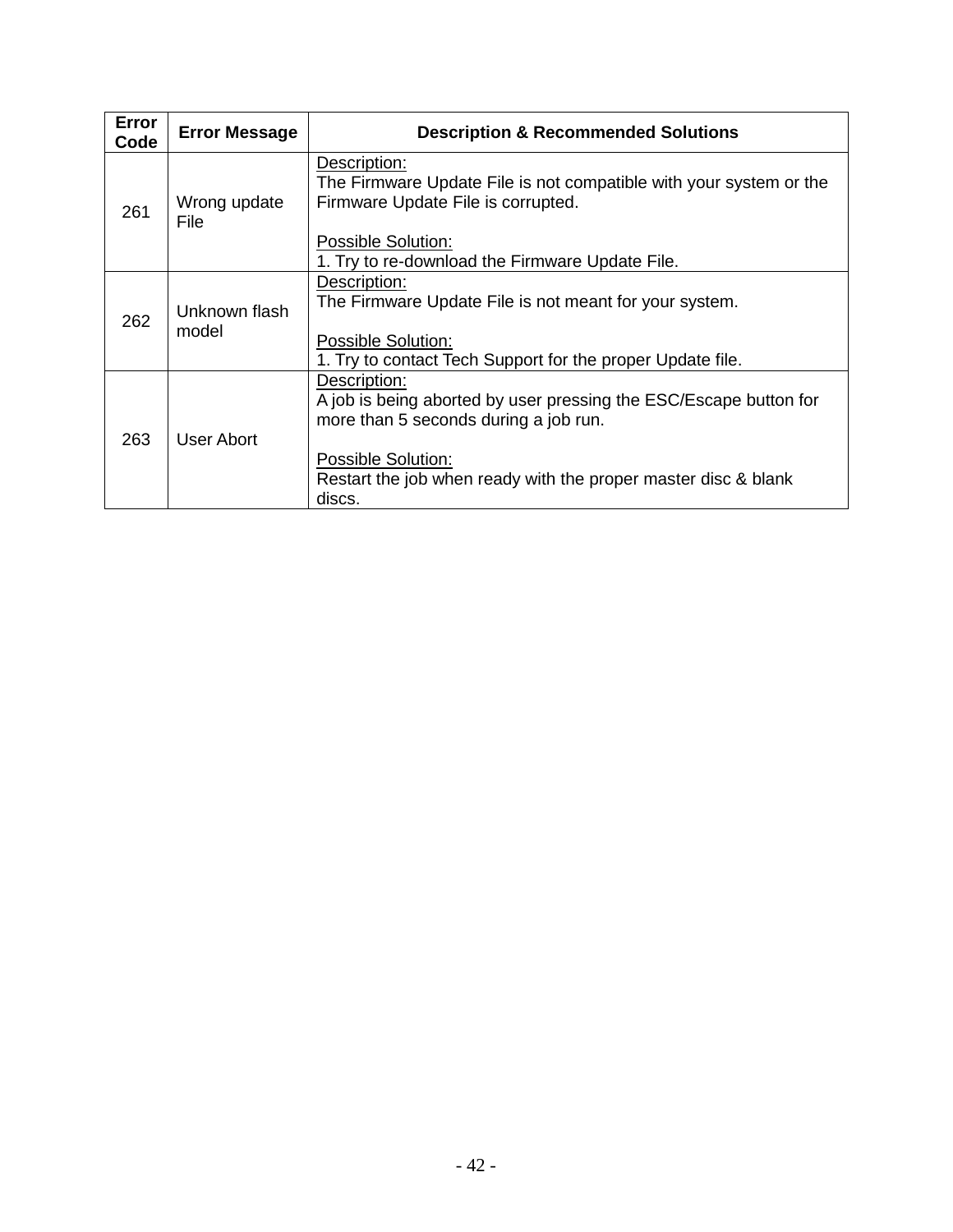# **Appendix C: Safety & Regulatory information**

# **Safety Introduction**

#### **Notices and Safety**

Please read the following instructions carefully before operating the machine and refer to them as needed to ensure the continued safe operation of your machine.

This product and supplies have been designed and tested to meet strict safety requirements. These include safety agency evaluation and certification, and compliance with electromagnetic regulations and established environmental standards.

The safety and environment testing and performance of this product have been verified using certified materials only.



Unauthorized alterations, which may include the addition of new parts/devices, may impact the product certification. Please contact your **Warning** sales representative for more information.

#### **Marks, Labels**

#### *Symbols*

All warnings and instructions marked on or supplied with the product should be followed.



This symbol alerts users to areas of the equipment where there is the possibility of personal injury.

#### **FCC Notices for USA**

This equipment has been tested and found to comply with the limits for a Class B digital device, pursuant to Part 15 of the FCC Rules. These limits are designed to provide reasonable protection against harmful interference in a residential installation. This equipment generates uses and can radiate radio frequency energy and, if not installed and used in accordance with the instructions, may cause harmful interference to radio communications. However, there is no guarantee that interference will not occur in a particular installation. If this equipment does cause harmful interference to radio or television reception, which can be determined by turning the equipment off and on, the user is encouraged to try to correct the interference by one or more of the following measures:

- Reorient or relocate the receiving antenna.
- Increase the separation between the equipment and receiver.
- Connect the equipment into an outlet on a circuit different from that to which the receiver is connected.
- Consult the dealer or an experienced radio/TV technician for help.

#### *(Reference* [CFR 47](http://www.access.gpo.gov/cgi-bin/cfrassemble.cgi?title=199847) *Part 15 Section 15.21)*

Changes or modifications to this equipment not specifically approved by the manufacture may void the user's authority to operate this equipment.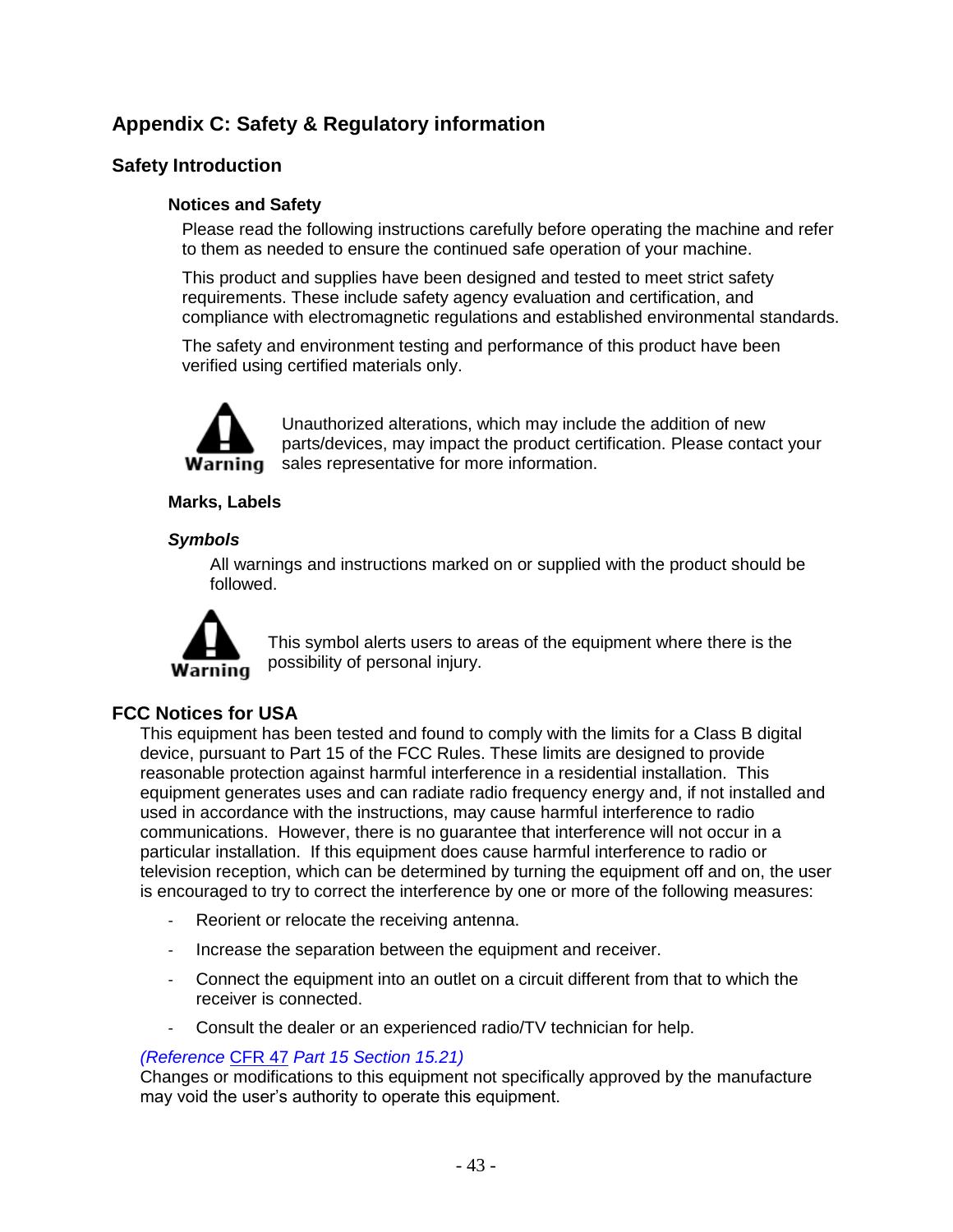# **Safety Information**

#### **Operational Safety Information**

This equipment and supplies have been designed and tested to meet strict safety requirements. These include safety agency examination, approval, and compliance with established environmental standards.

To ensure the continued safe operation of your equipment, follow these safety guidelines at all times:

#### *Do These*

- Always follow all warnings and instructions that are marked on or supplied with the equipment.
- Before cleaning this product, unplug the product from the electrical outlet. Always use materials specifically designated for this product, the use of other materials may result in poor performance and create a hazardous situation.
- Always exercise care when moving or relocating equipment.
- Always locate the machine on a solid support surface (not on plush carpet) that has adequate strength to support the weight of the machine.
- $\bullet$ Always unplug this equipment from the electrical outlet before cleaning.



Do not use aerosol cleaners. Aerosol cleaners can be explosive or flammable when used on electromechanical equipment

#### *Do Not Do These*

- $\bullet$ Never use a ground adapter plug to connect the equipment to a power outlet that lacks a ground connection terminal.
- Never attempt any maintenance function that is not specifically described in this  $\bullet$ documentation.
- Never obstruct ventilation openings. They are provided to prevent overheating.  $\bullet$
- Never remove covers or guards that are fastened with screws. There are no operator  $\bullet$ serviceable areas within these covers.
- Never locate the machine near a radiator or any other heat source.  $\bullet$
- $\bullet$ Never push objects of any kind into the ventilation openings.
- Never place this equipment where people might step on or trip on the power cord.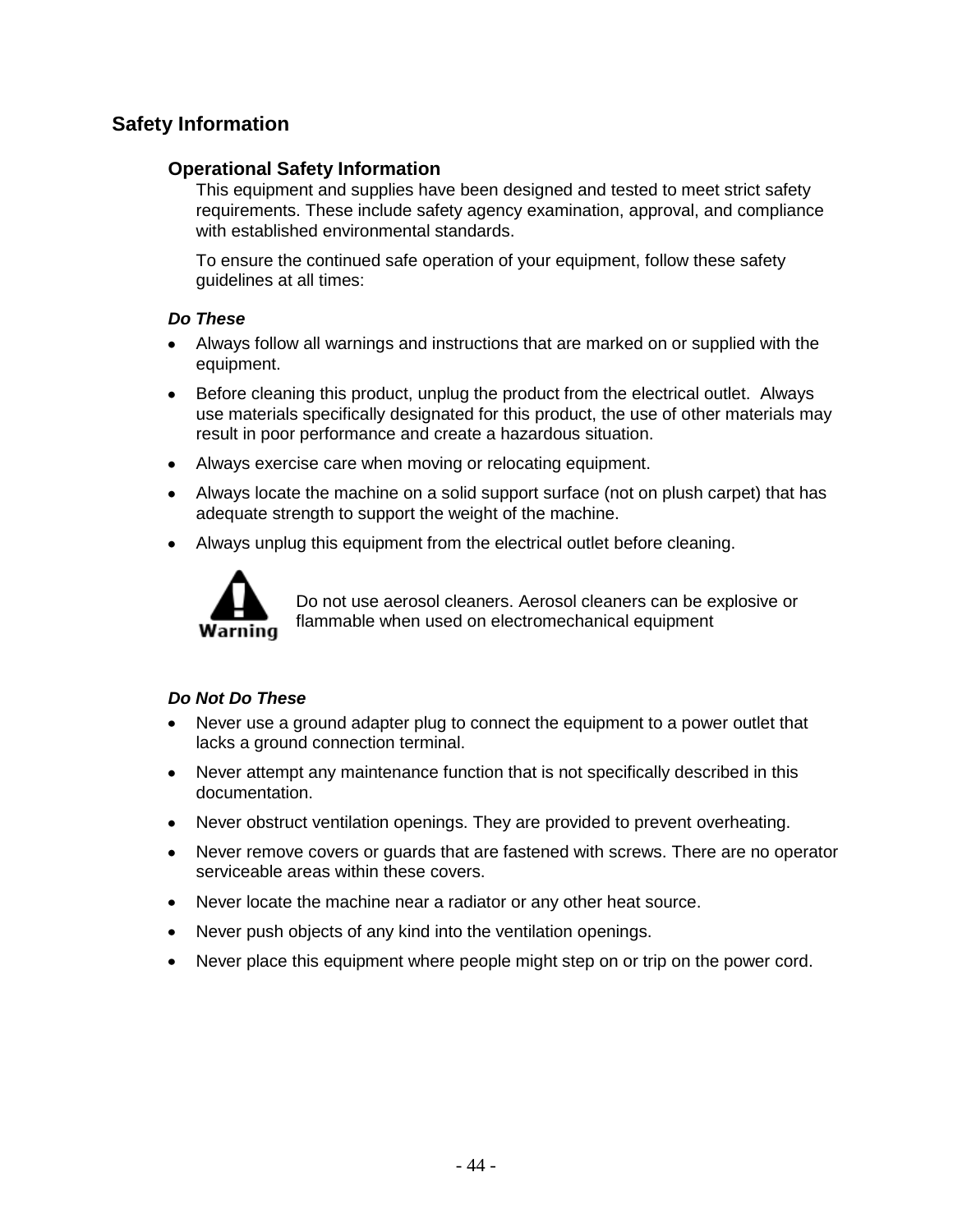#### **Electrical Safety Information**

- 1. The power receptacle for the machine must meet the requirements stated on the data plate on the rear of the machine. If you are not sure that your electrical supply meets the requirements, please consult your local power company or an electrician for advice.
- 2. The socket outlet shall be installed near the equipment and shall be easily accessible.
- 3. Use the power cable that is supplied with your machine. Do not use an extension cord or remove or modify the power cord plug.
- 4. Plug the power cable directly into a correctly grounded electrical outlet. If you are not sure whether or not an outlet is correctly grounded, consult an electrician.
- 5. Do not use an adapter to connect any equipment to an electrical outlet that lacks a ground connection terminal.
- 6. Do not place this equipment where people might step or trip on the power cable.
- 7. Do not place objects on the power cable.
- 8. Do not push objects into slots or openings on the machine. Electrical shock or fire may result.
- 9. Do not obstruct ventilation openings. These openings are used to provide proper cooling to the machine.

#### **Electrical Supply**

- 1. This product shall be operated from the type of electrical supply indicted on the product's data plate label. If you are not sure that your electrical supply meets the requirements, please consult a licensed electrician for advice.
- 2. Always connect equipment to a correctly grounded power outlet. If in doubt, have the outlet checked by a qualified electrician.



This equipment must be connected to a protective earth circuit. This equipment is supplied with a plug that has a protective earth pin. This plug will only fit into an earthed electrical outlet. This is a safety feature. If you are unable to insert the plug into the outlet, contact a licensed electrician to replace the outlet.

#### **Disconnect Device**

The power cable is the disconnect device for this equipment. It is attached to the back of the machine as a plug-in device. To remove all electrical power from the equipment, disconnect the power cable from the electrical outlet.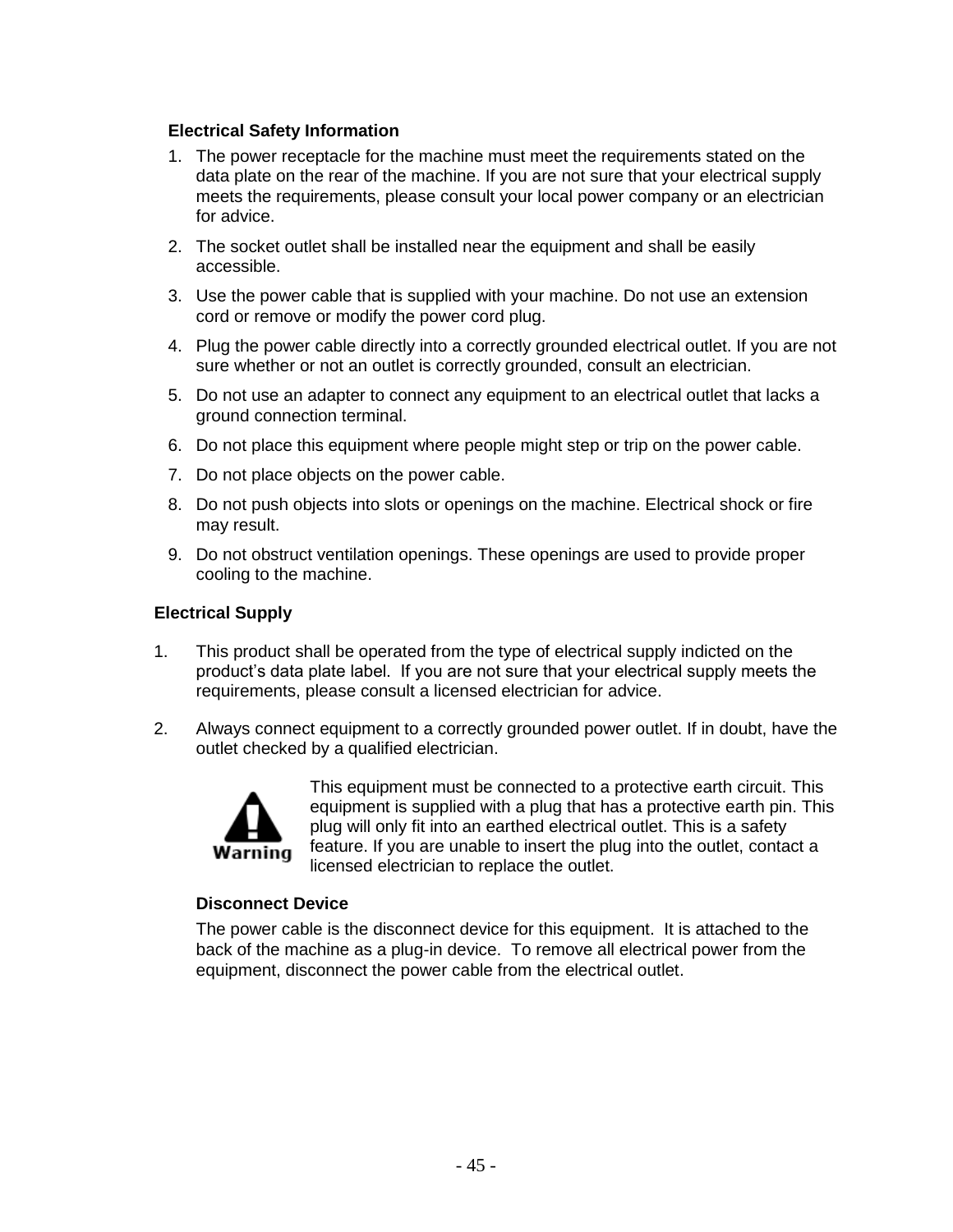#### **Emergency Power Off**

If any of the following conditions occur, turn off the machine immediately and **disconnect the power cable(s) from the electrical outlet(s).** Contact an authorized Service Representative to correct the problem:

- The equipment emits unusual odors or makes unusual noises.
- The power cable is damaged or frayed.  $\bullet$
- A wall panel circuit breaker, fuse, or other safety device has been tripped.
- Liquid is spilled into the machine.  $\bullet$
- The machine is exposed to water.  $\bullet$
- Any part of the machine is damaged

#### **Maintenance Information**

- 1. Any operator product maintenance procedures will be described in the user documentation supplied with the product.
- 2. Do not carry out any maintenance on this product which is not described in the customer documentation
- 3. Use supplies and cleaning materials only as directed in the Operator section of this manual.
- 4. Do not remove covers or guards that are fastened with screws. There are no parts behind these covers that you can maintain or service.



Do not use aerosol cleaners. Aerosol cleaners can be explosive or flammable when used on electromechanical equipment.

#### **Certification**

This product is certified by the following Agency using the Safety standards listed

| Agency                                   | <b>Standard</b>                                                                                          |
|------------------------------------------|----------------------------------------------------------------------------------------------------------|
| Underwriters<br>Laboratories Inc.        | UL60950-1                                                                                                |
| <b>Underwriters</b><br>Laboratories Inc. | CSA C22.2 No. 60950-1-03                                                                                 |
| <b>SPORTON</b><br>International Inc.     | EN 55022:1998/A1:2000/A2:2003<br>Class B,<br>EN 61000-3-3:1995/A1:2001,<br>EN 55024:1998/A1:2001/A2:2003 |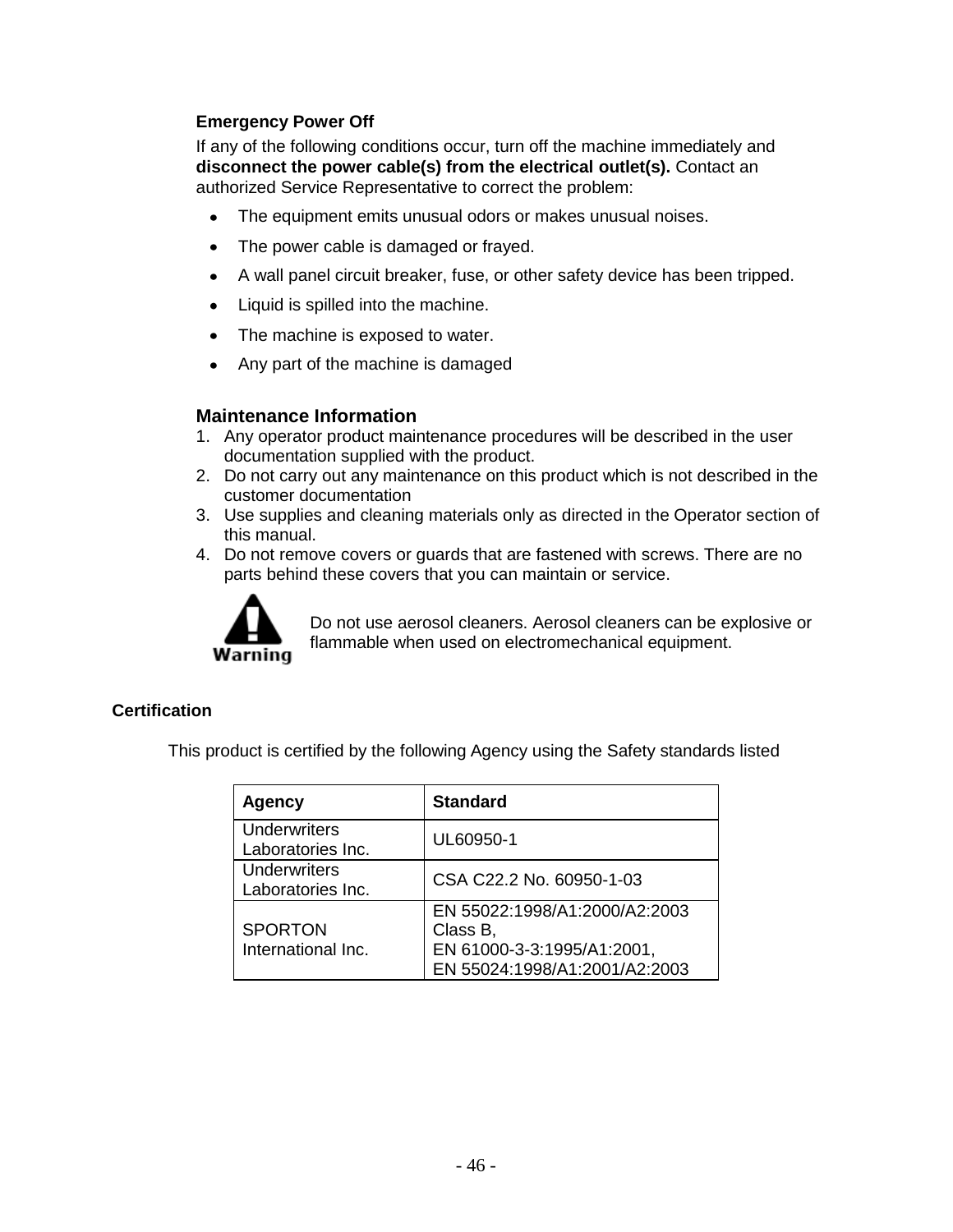#### **Regulatory Information**

#### **Certifications in Europe:** *CE Mark (European Union)*

The CE mark applied to this equipment symbolizes the manufacture's declaration of conformity with the following applicable Directives of the European Union as of the dates indicated:

#### 2006/95/EC

December 12, 2006 Council Directive 2006/95/EC as amended. Approximation of the laws of the member states related to low voltage equipment.

#### 2004/108/EC

December 15, 2004 Council Directive 2004/108/EC as amended. Approximation of the laws of the member states related to electromagnetic compatibility.

A full declaration of conformity, defining the relevant directives and referenced standards, can be obtained from your Authorized local dealer.



In order to allow this equipment to operate in proximity to Industrial Scientific and Medical (ISM) equipment, the external radiation from the ISM equipment may have to be limited or special mitigation measures taken.